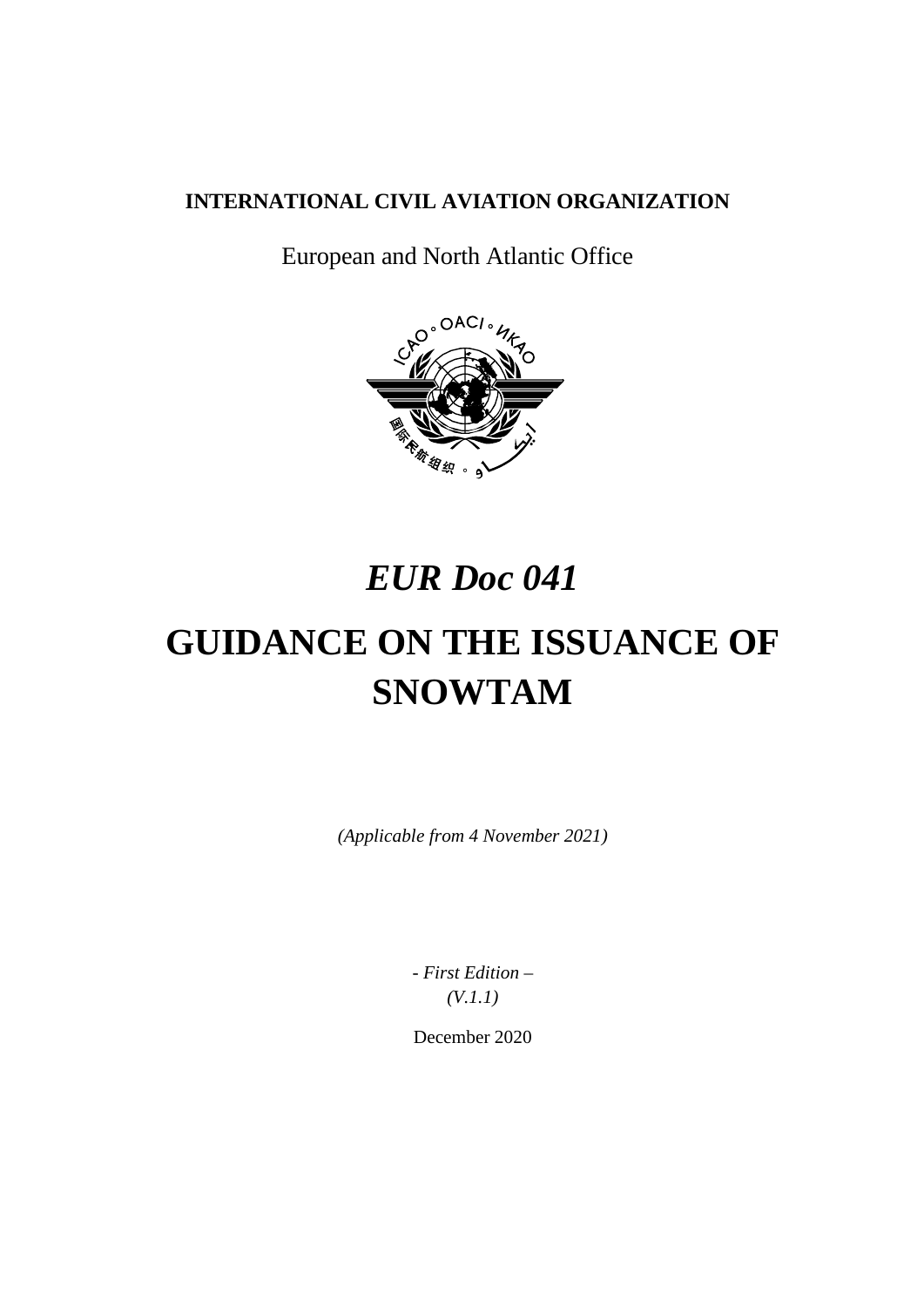|                                              |                      | EUROPEAN AND NORTH ATLANTIC OFFICE OF ICAO              |  |  |  |
|----------------------------------------------|----------------------|---------------------------------------------------------|--|--|--|
|                                              |                      | <b>International Civil Aviation Organization (ICAO)</b> |  |  |  |
| European and North Atlantic (EUR/NAT) Office |                      |                                                         |  |  |  |
|                                              |                      | 3 bis, Villa Emile Bergerat                             |  |  |  |
|                                              |                      | 92522, Neuilly-sur-Seine CEDEX                          |  |  |  |
|                                              |                      | <b>FRANCE</b>                                           |  |  |  |
| e-mail                                       |                      | icaoeurnat@paris.icao.int                               |  |  |  |
| Tel                                          |                      | $+33146418585$                                          |  |  |  |
| Fax                                          | $\ddot{\phantom{a}}$ | $+33146418500$                                          |  |  |  |
| web:                                         |                      | http://www.icao.int/EURNAT                              |  |  |  |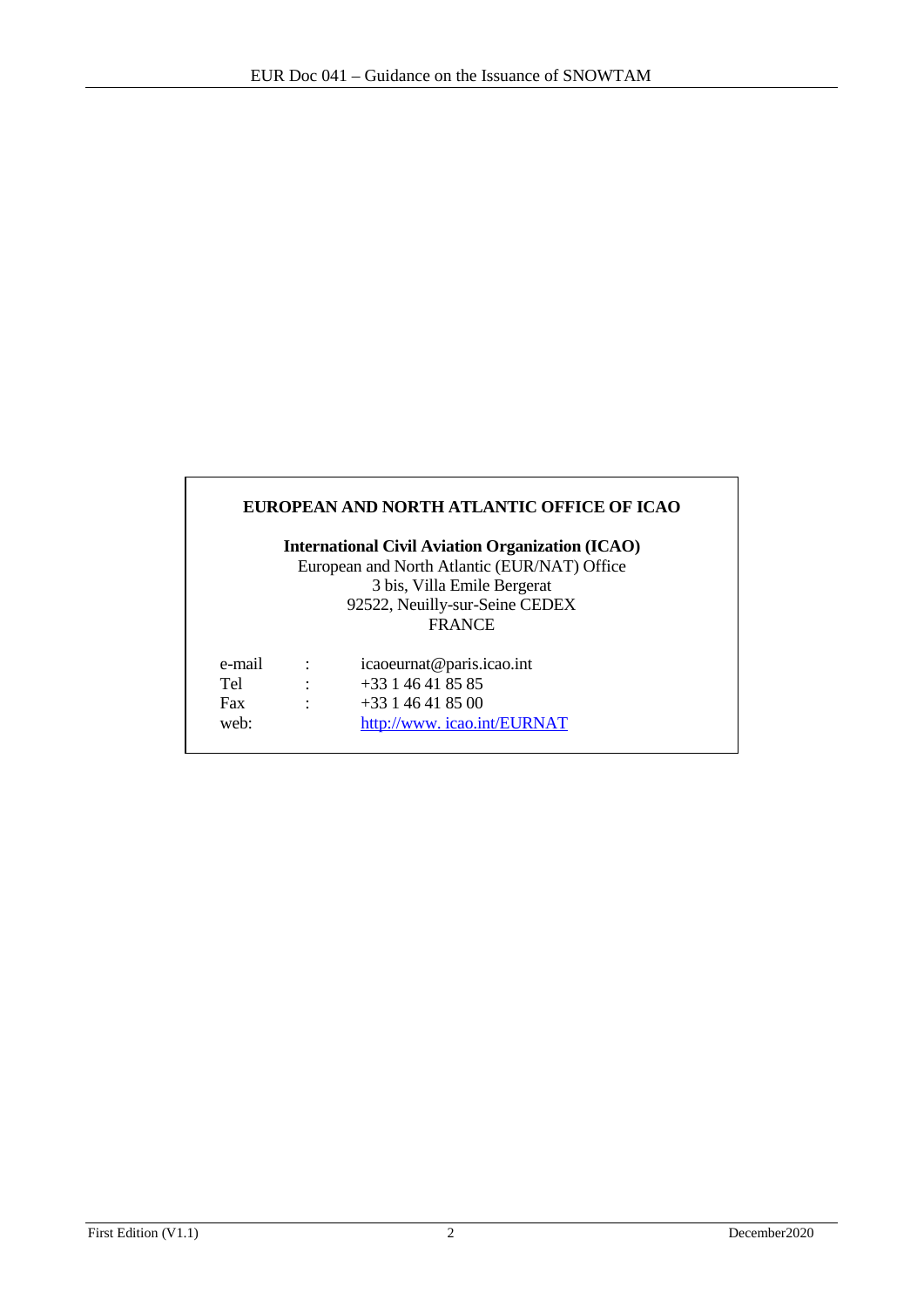## *EXCLUSION OF LIABILITY*

<span id="page-2-0"></span>*A printed or electronic copy of this documentation is provided to the recipient as is and without any warranties as to its description, condition, quality, fitness for purpose or functionality and for use by the recipient solely for guidance only. Any implied conditions terms or warranties as to the description, condition, quality, fitness for purpose or functionality of the software and associated documentation are hereby excluded. This Document is for guidance only not to replace the SARPs provisions; SARPs relating to GRF and SNOWTAM are contained in relevant ICAO Annexes and Documents (Annex14, PANS-Aerodrome, PANS-AIM, Circular 355, etc.), which should be read in conjunction with the material contained in this Document. The information published by ICAO in this document is made available without warranty of any kind; the Organization accepts no responsibility or liability whether direct or indirect, as to the currency, accuracy or quality of the information, nor for any consequence of its use. The designations and the presentation of material in this publication do not imply the expression of any opinion whatsoever on the part of ICAO concerning the legal status of any country, territory, city or area of its authorities, or concerning the delimitation of its frontiers or boundaries.*

*There is no objection to the reproduction of extracts of information contained in this Document if the source is acknowledged.*

\_\_\_\_\_\_\_\_\_\_\_\_\_\_\_\_\_\_\_\_\_\_\_\_\_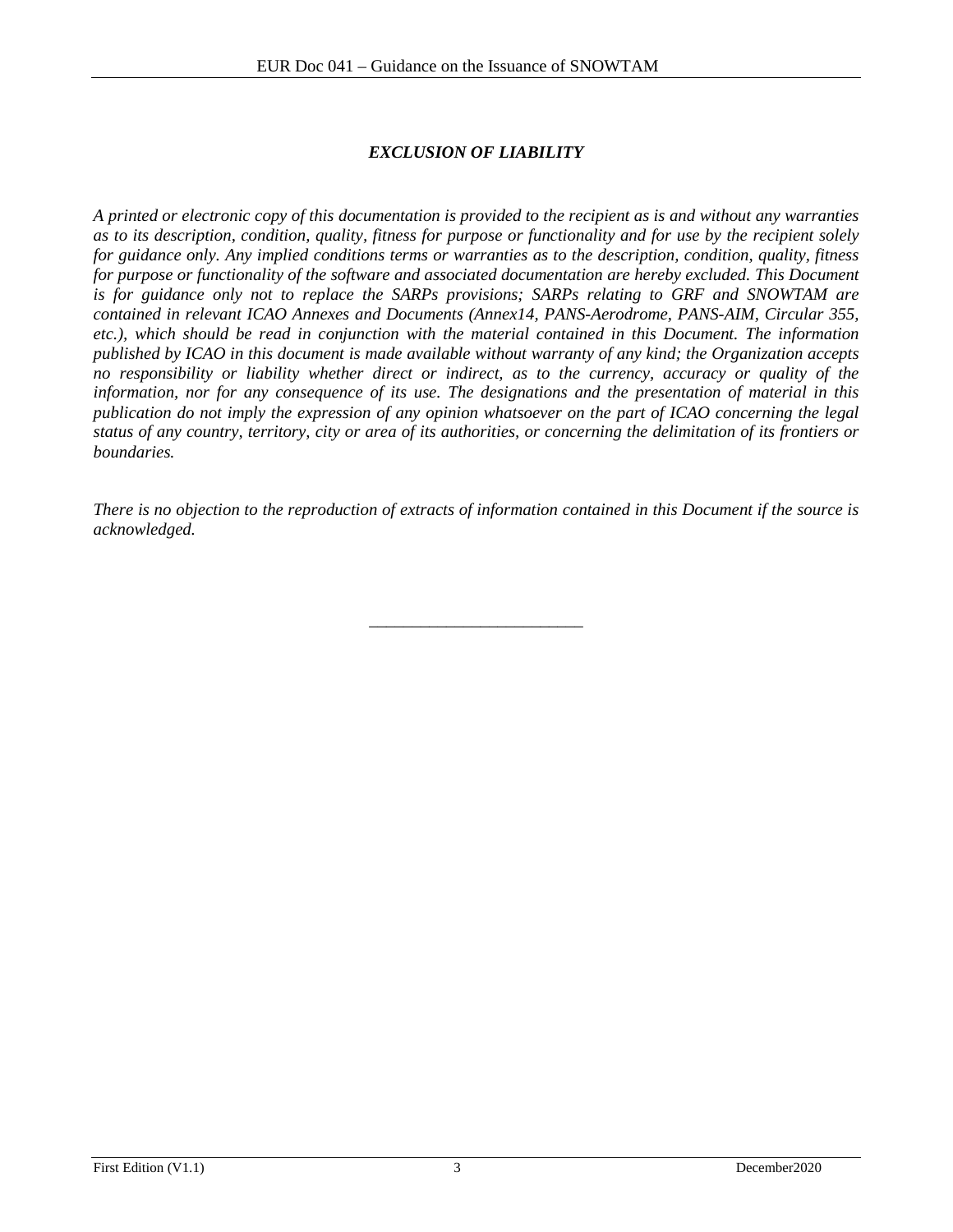## **RECORD OF AMENDMENTS**

| <b>Edition</b><br><b>Number</b> | <b>Edition Date</b> | <b>Description</b>                                                                                                                                                                                             | <b>Pages</b><br><b>Affected</b> |
|---------------------------------|---------------------|----------------------------------------------------------------------------------------------------------------------------------------------------------------------------------------------------------------|---------------------------------|
| 1.0                             | February 2020       | <b>First Edition</b>                                                                                                                                                                                           | All                             |
|                                 |                     | Endorsed by EASPG (through correspondence)                                                                                                                                                                     |                                 |
| 1.1                             | December 2020       | Endorsed by EASPG (through correspondence)<br>Applicability date changed to 4 November 2021<br>$\overline{\phantom{a}}$<br>Assignment of EUR Doc number (041)<br>$\sim$<br>Some editorial amendments<br>$\sim$ | All                             |
|                                 |                     |                                                                                                                                                                                                                |                                 |
|                                 |                     |                                                                                                                                                                                                                |                                 |
|                                 |                     |                                                                                                                                                                                                                |                                 |
|                                 |                     |                                                                                                                                                                                                                |                                 |
|                                 |                     |                                                                                                                                                                                                                |                                 |
|                                 |                     |                                                                                                                                                                                                                |                                 |
|                                 |                     |                                                                                                                                                                                                                |                                 |
|                                 |                     |                                                                                                                                                                                                                |                                 |
|                                 |                     |                                                                                                                                                                                                                |                                 |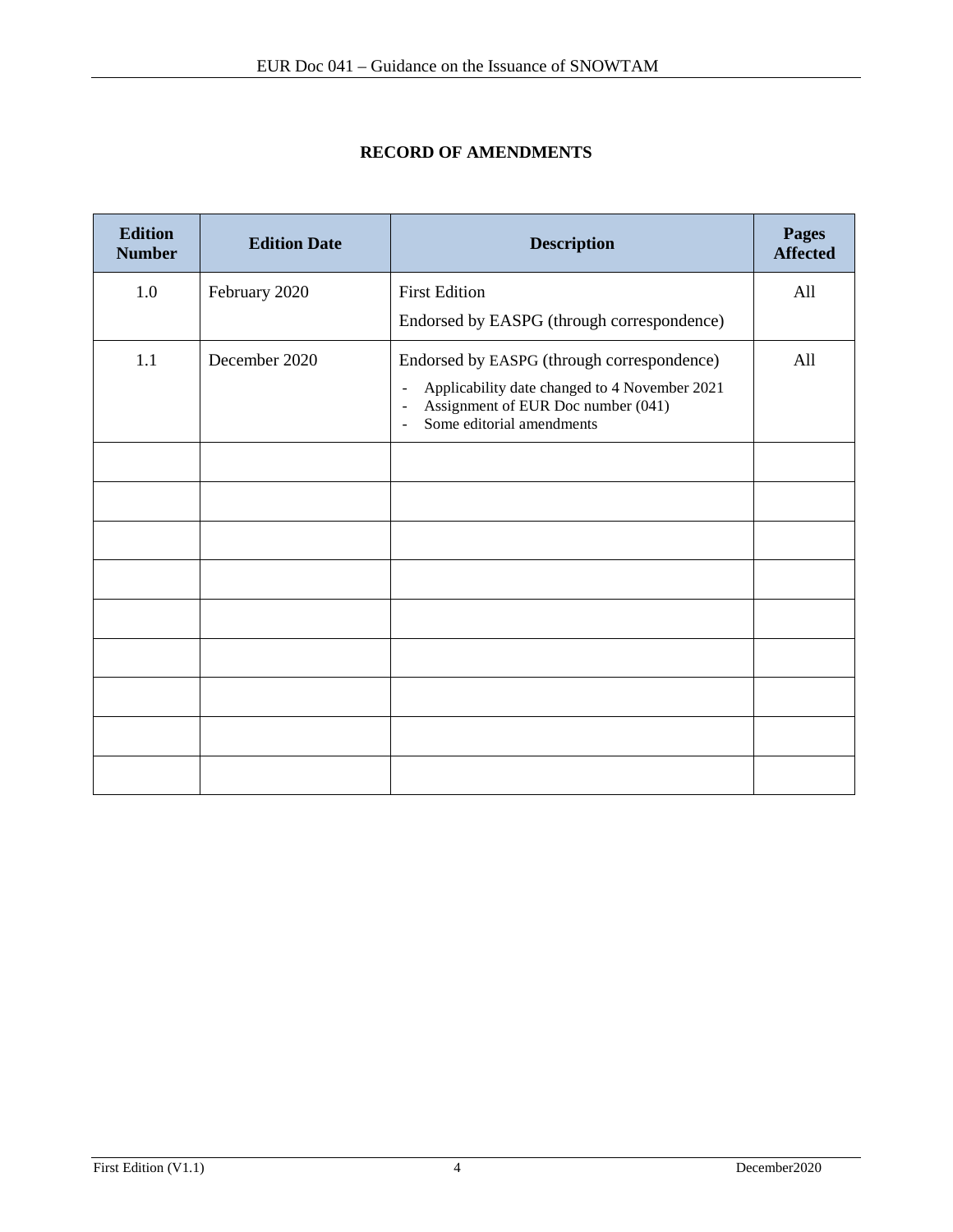## TABLE OF CONTENTS

| SECTION 1: AEROPLANCE PERFORMANCE CALCULATION SECTION 11                   |
|----------------------------------------------------------------------------|
|                                                                            |
|                                                                            |
|                                                                            |
|                                                                            |
| ATTACHMENT A: FREQUENTLY ASKED QUESTIONS/ISSUES AND EAD POLICY/APPROACH 21 |
|                                                                            |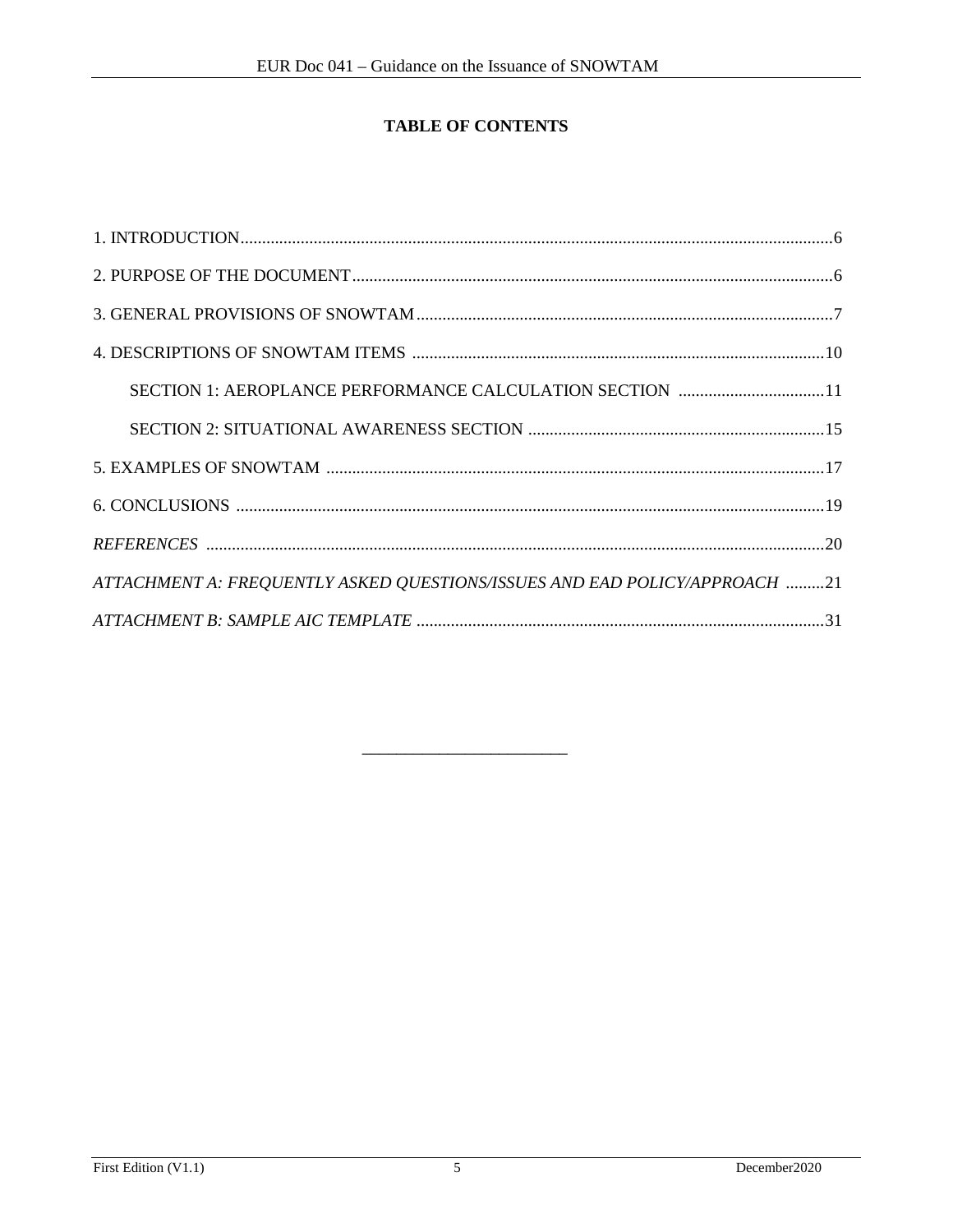## **1. INTRODUCTION**

1.1. The adoption of Amendment 39 to Annex 15 was issued on 1 April 2016 (State Letter Ref.: AN 2/2.4-16/18) with the effective date of 11 July 2016. The second part of the amendment (39B) is related to the new SNOWTAM format with applicability date 4 November 2021.

1.2. Amendment 39B introduced the new SNOWTAM format, based on the recommendations of the Friction Task Force of the Aerodrome Design and Operations Panel (ADOP) relating to the use of a global reporting format for assessing and reporting runway surface conditions. The SNOWTAM provisions/format was later moved to PANS-AIM (ICAO DOC 10066).

## **2. PURPOSE OF THE DOCUMENT**

2.1 The ICAO EUR/NAT Office in collaboration with the EUROCONTROL (AIM/SWIM Team and EAD) prepared this document to provide explanation and examples for issuing SNOWTAM in the new format (as of 4 November 2021).

2.2 List of issues identified by the AIM/SWIM Team (joint cooperation ICAO EUR/NAT Office, EUROCONTROL, EAD) including the details of the EAD policy/approach for addressing the issues is at **Attachment A**.

2.3 First Edition of the guidance material was endorsed by the European Aviation System Planning Group (EASPG) in February 2020. The current revision of the guidance material was endorsed by the EASPG, as EUR Doc 041, in December 2020.

2.4 Submit any comments, observations or suggestions on this document to the ICAO EUR/NAT Office: [icaoeurnat@paris.icao.int](mailto:icaoeurnat@paris.icao.int)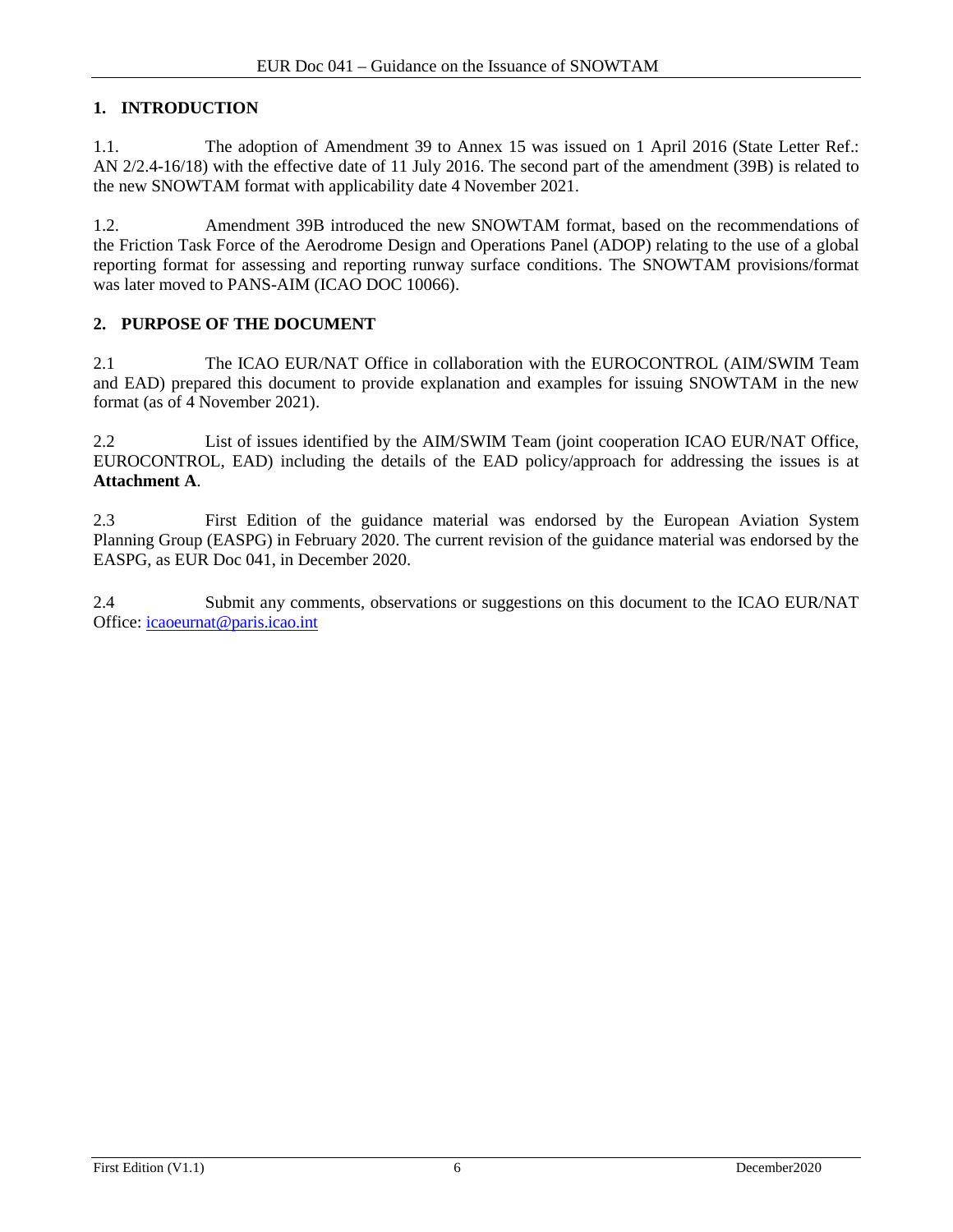## **3. GENERAL PROVISIONS OF SNOWTAM**

*Definition of SNOWTAM: A special series NOTAM given in a standard format providing a surface condition report notifying the presence or cessation of hazardous conditions due to snow, ice, slush, frost, standing water or water associated with snow, slush, ice or frost on the movement area. (PANS-AIM)*

3.1. Metric units shall be used in SNOWTAM and the unit of measurement (e.g. mm, cm, m, etc.) should not be reported.

*Example:* **09/15/30** (item F): *means that the depth of the contaminant in the first part of runway is 9mm, in the second part 15mm and in the third part 30mm. Units of measurement are metric but is not reported in the message.*

3.2. As of 4 November 2021, the maximum validity of SNOWTAM is 8 hours.

*Note 1 – when no SNOWTAM is issued after 8 hours of a previous SNOWTAM for an aerodrome, the old SNOWTAM is expired and it is assumed that there is no more significant runway surface condition to be reported.*

*Note 2 – For the European Commission Implementing Regulation (EU) 2020/1177 of 7 August 2020 amending Implementing Regulation (EU) 2020/469 concerning applicability date and other details in the EU, please visit[: https://eur-lex.europa.eu/eli/reg\\_impl/2020/1177/oj](https://eur-lex.europa.eu/eli/reg_impl/2020/1177/oj)*

3.3. New SNOWTAM shall be issued whenever a new runway condition report (RCR) is received from the aerodrome operator.

*Note 1 – prior arrangement between AIS (NOTAM Office) and the aerodrome authority is required to specify the means and process of submission of the Runway Condition Report (RCR)/initiation of SNOWTAM.*

*Note 2 – If there is a valid SNOWTAM in the old format (with 24 hours validity) issued on 3 November 2021, it is recommended to issue a new SNOWTAM with the new format, right after 0000 UTC on 4 November 2021 to replace the old format SNOWTAM.*

3.4. A SNOWTAM cancels the previous SNOWTAM. When a new SNOWTAM is issued for a specific aerodrome that has another valid SNOWTAM, the new one automatically replaces the older SNOWTAM (there is no need to reference the older SNOWTAM in the new SNOWTAM, as what we do for NOTAM).

3.5. With reference to the SNOWTAM template (see paragraph 4), the letters used to indicate items (A to T; third column of the SNOWTAM template) are only used for reference purpose and should not be included in the messages. The letters, M (mandatory), C (conditional) and O (optional) (second column of the SNOWTAM template) mark the usage and information.

*Example: items B) to G) below without the letters indicating items (separated by one space):*

#### **01150915 12L 5/2/2 100/50/75 NR/06/06 WET/SLUSH/SLUSH**

3.6. The abbreviated heading "*TTAAiiii CCCC MMYYGGgg (BBB)*" is included to facilitate the automatic processing of SNOWTAM messages in computer data banks. The explanation of these symbols is:

 $TT =$  data designator for SNOWTAM = SW;

 $AA =$  geographical designator for States, e.g.  $LF = FRANCE$ ,  $EG =$  United Kingdom (see Location Indicators (Doc 7910), Part 2, Index to Nationality Letters for Location Indicators);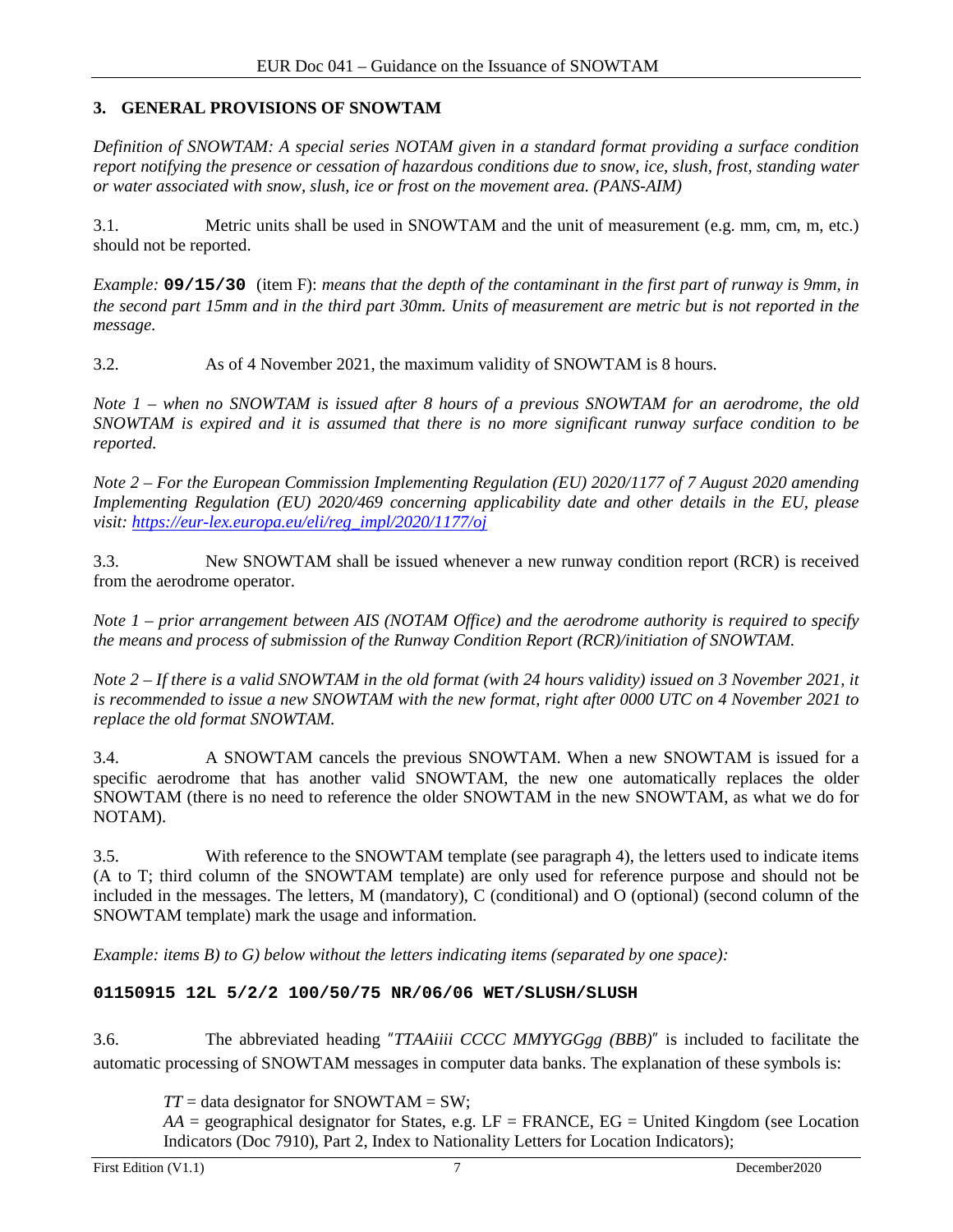$iiii =$  SNOWTAM serial number in a four-digit group;

*CCCC* = four-letter location indicator of the aerodrome to which the SNOWTAM refers (see Location Indicators (Doc 7910));

*MMYYGGgg* = date/time of observation/measurement, whereby:  $MM =$  month, e.g. January = 01, December = 12  $YY =$  day of the month <sup>[1](#page-7-0)</sup>  $GGgg =$  time in hours (GG) and minutes (gg) UTC; (*BBB*) = optional group for correction, in the case of an error, to a SNOWTAM message previously disseminated with the same serial number = COR.

*Note 1.— Brackets in (BBB) are used to indicate that this group is optional.*

*Note 2.— See Attachment A, item 6, for more information on the EAD recommendation regarding geographical designator for States (AA).*

*Note 3.— When reporting on more than one runway and individual dates/times of observation/assessment are indicated by repeated Item B, the latest date/time of observation/assessment is inserted in the abbreviated heading (MMYYGGgg).*

*Example: Abbreviated heading of SNOWTAM No. 149 from Zurich, measurement/observation of 7 November at 0620 UTC:* **SWLS0149 LSZH 11070620**

*Note 3.— The information groups are separated by a space, as illustrated above.*

3.7. The text "SNOWTAM" in the SNOWTAM Format and the SNOWTAM serial number in a four-digit group shall be separated by a space, for example: **SNOWTAM 0124**.

*Note 1.— The SNOWTAM serial number resets at the beginning of each calendar year (begins with SNOWTAM 0001 on January 1 at 0000 UTC).*

3.8. **Repeating information in the aeroplane performance calculation section for more than one runway:** when a SNOWTAM is reporting on more than one runway of the aerodrome for which the SNOWTAM is issued, Items B to H (aeroplane performance calculation section) should be repeated.

#### *Example:*

**02170135 09R 5/2/2 100/75/75 NR/06/06 WET/SLUSH/SLUSH 02170225 09C 2/3/3 75/100/100 06/12/12 SLUSH/WET SNOW/WET SNOW 35 02170225 09L 3/3/3 50/50/75 08/15/10 WET SNOW/WET SNOW/WET SNOW 40**

3.9. **Repeating information in the situational awareness section:** When reported, the information in the situational awareness section could be repeated, as applicable, for each runway, taxiway and apron.

*Note 1.— Option 1: it is recommended that the items of situational awareness section be kept in alphabetical order when repeated (item I) to S)). It means that item I) should be repeated for several runways (if applicable) and then item J), then item K), etc. and item T) ends the SNOWTAM message. Example:*

**DRIFTING SNOW. RWY 09L LOOSE SAND. RWY 09R LOOSE SAND. RWY 09L CHEMICALLY TREATED. RWY 09R CHEMICALLY TREATED. RWY 09C CHEMICALLY TREATED.)**

 $\overline{\phantom{a}}$ 

<span id="page-7-0"></span><sup>1</sup> *SNOWTAM coding in this guidance material is reproduced from PANS AIM, Appendix 4. Attention should be paid to "day of the month" abbreviated with YY.*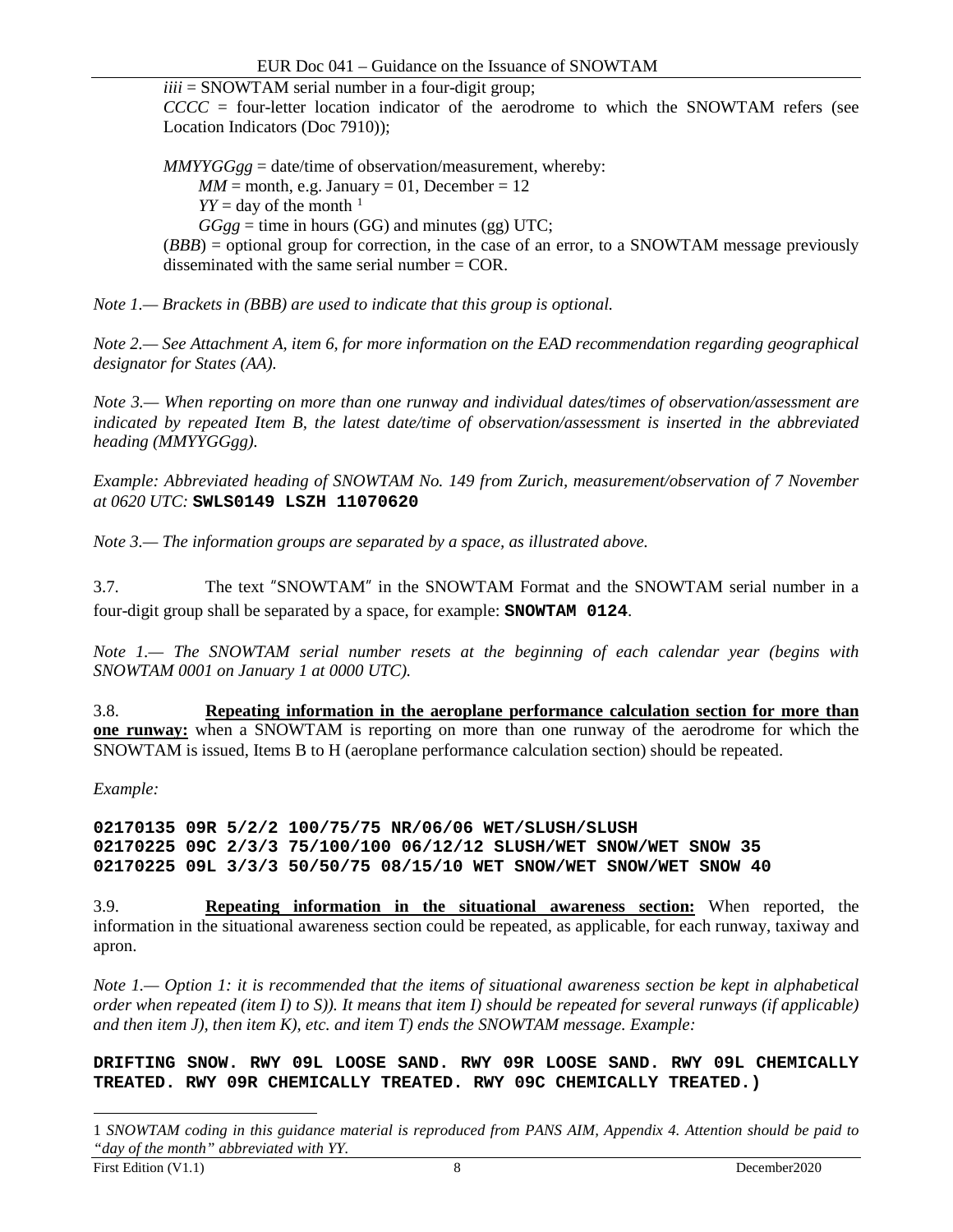*Note 2.— Option 2: repeat all relevant items of the same runway (item I) to M)) for each runway, then to continue with the rest of the items (item N) to T)). Example:*

**DRIFTING SNOW. RWY 09L LOOSE SAND. RWY 09L CHEMICALLY TREATED. RWY 09R LOOSE SAND.RWY 09R CHEMICALLY TREATED. RWY 09C CHEMICALLY TREATED.)**

*Note 3— since there is no specific guideline/rule for repeating items in the situational awareness section, NOTAM systems should be flexible to receive and process situational awareness information in any order.*

*Note 4.— items in the situational awareness section are separated by a full stop and a space (item L. item M. item N. etc.).*

3.10. For readability purposes of the SNOWTAM message, include a line feed after the SNOWTAM serial number, after Item A, and after the aeroplane performance calculation section.

3.11. Mandatory information in SNOWTAM is:

1) AERODROME LOCATION INDICATOR; 2) DATE AND TIME OF ASSESSMENT; 3) LOWER RUNWAY DESIGNATOR NUMBER; 4) RUNWAY CONDITION CODE FOR EACH RUNWAY THIRD; and 5) CONDITION DESCRIPTION FOR EACH RUNWAY THIRD *(when runway condition code (RWYCC) is reported 1–5)*

*Note 1.— See Attachment A, item 8, for more information on the EAD implementation policy/approach regarding reporting Condition description for each runway third.*

*Note 2.— When no information is to be reported, insert "NR" at its relevant position in the message to indicate to the user that no information exists (/NR/).*

*Example: a SNOWTAM with the minimum (mandatory) information*

**GG EADBZTZX … 111045 EADDYNYX SWEA0124 EADD 01111035 (SNOWTAM 0124 EADD 01111035 09R 5/5/5 NR/NR/NR NR/NR/NR FROST/FROST/FROST)**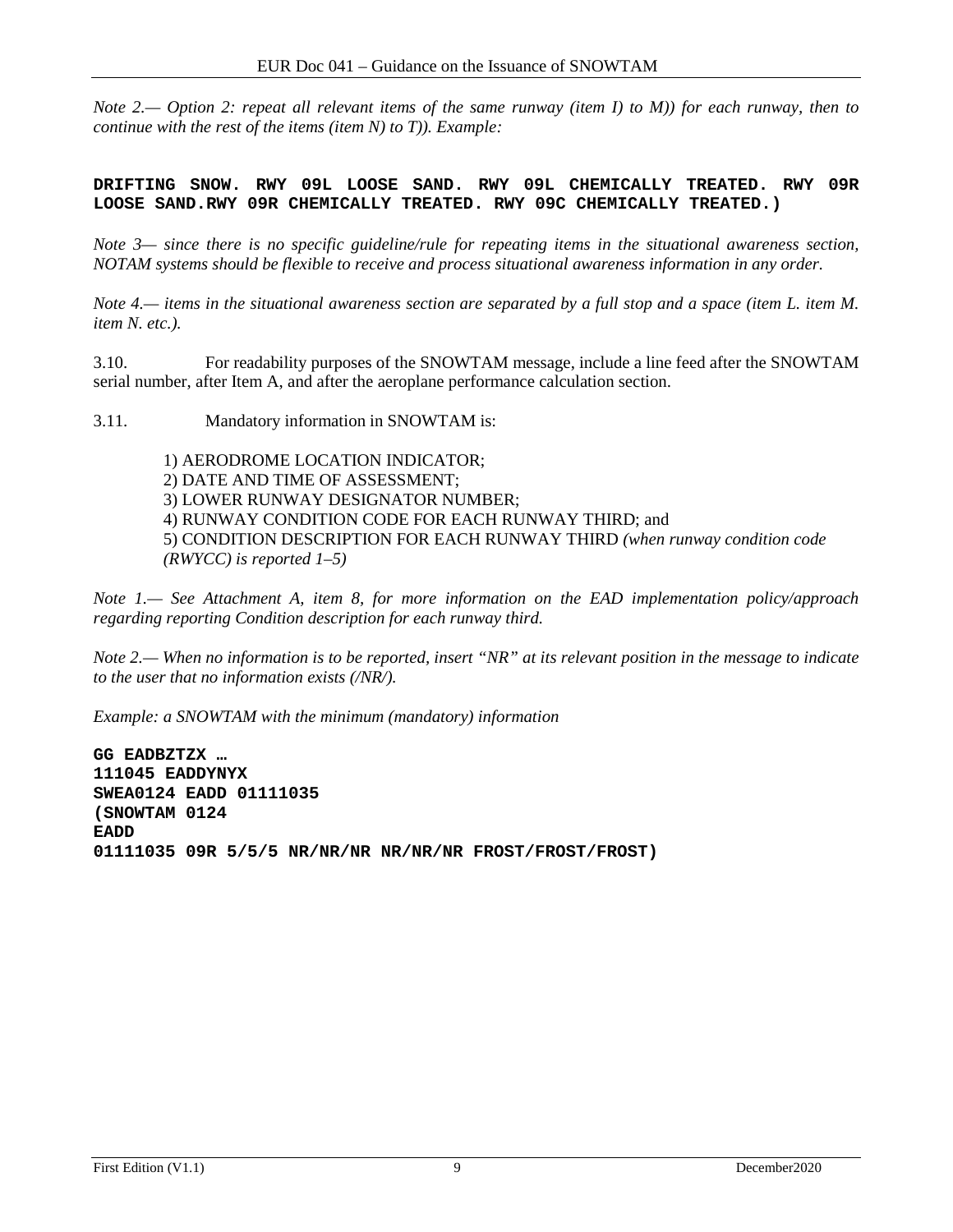#### **4. DESCRIPTION OF SNOWTAM ITEMS**

*This section provides description and examples for each item of the SNOWTAM format, as shown in the following template:*

| (COM                                                                                                                                                     | (PRIORITY<br>INDICATOR)                                                                                                                                                                                                                                                                                                                                                                                                                                                                                                       | (ADDRESSES) |                                           |  |  |  |  |                  |          |    |                  |  | <≡  |
|----------------------------------------------------------------------------------------------------------------------------------------------------------|-------------------------------------------------------------------------------------------------------------------------------------------------------------------------------------------------------------------------------------------------------------------------------------------------------------------------------------------------------------------------------------------------------------------------------------------------------------------------------------------------------------------------------|-------------|-------------------------------------------|--|--|--|--|------------------|----------|----|------------------|--|-----|
| heading)                                                                                                                                                 | (DATE AND TIME OF<br>(ORIGINATOR'S<br>INDICATOR)<br>FILING)                                                                                                                                                                                                                                                                                                                                                                                                                                                                   |             |                                           |  |  |  |  |                  |          |    | <≡               |  |     |
| (Abbreviated                                                                                                                                             | (SWAA* SERIAL NUMBER)<br>(LOCATION<br>DATE/TIME OF ASSESMENT<br>INDICATOR)                                                                                                                                                                                                                                                                                                                                                                                                                                                    |             |                                           |  |  |  |  | (OPTIONAL GROUP) |          |    |                  |  |     |
| heading)                                                                                                                                                 | S<br>W                                                                                                                                                                                                                                                                                                                                                                                                                                                                                                                        |             |                                           |  |  |  |  |                  |          |    |                  |  | <≡( |
| SNOWTAM                                                                                                                                                  | (Serial number)                                                                                                                                                                                                                                                                                                                                                                                                                                                                                                               |             | <≡                                        |  |  |  |  |                  |          |    |                  |  |     |
|                                                                                                                                                          |                                                                                                                                                                                                                                                                                                                                                                                                                                                                                                                               |             | Aeroplane performance calculation section |  |  |  |  |                  |          |    |                  |  |     |
|                                                                                                                                                          | (AERODROME LOCATION INDICATOR)                                                                                                                                                                                                                                                                                                                                                                                                                                                                                                |             |                                           |  |  |  |  |                  | M        | A) |                  |  | <≡  |
|                                                                                                                                                          | (DATE/TIME OF ASSESSMENT (Time of completion of assessment in UTC))                                                                                                                                                                                                                                                                                                                                                                                                                                                           |             |                                           |  |  |  |  |                  | M        | B) |                  |  |     |
|                                                                                                                                                          | (LOWER RUNWAY DESIGNATION NUMBER)                                                                                                                                                                                                                                                                                                                                                                                                                                                                                             |             |                                           |  |  |  |  |                  | M        | C) |                  |  |     |
|                                                                                                                                                          | (RUNWAY CONDITION CODE (RWYCC) ON EACH RUNWAY THIRD)<br>(From Runway Condition Assessment Matrix (RCAM) 0, 1, 2, 3, 4, 5 or 6)                                                                                                                                                                                                                                                                                                                                                                                                |             |                                           |  |  |  |  |                  | M        | D) | $\left  \right $ |  |     |
|                                                                                                                                                          | (PER CENT COVERAGE CONTAMINANT FOR EACH RUNWAY THIRD)                                                                                                                                                                                                                                                                                                                                                                                                                                                                         |             |                                           |  |  |  |  |                  | C        | E) | $\left  \right $ |  |     |
|                                                                                                                                                          |                                                                                                                                                                                                                                                                                                                                                                                                                                                                                                                               |             |                                           |  |  |  |  |                  | C        | F) | $\left  \right $ |  |     |
| <b>DRY</b><br><b>FROST</b><br>ICE<br><b>SLUSH</b><br>WET<br>(WIDTH OF RUNWAY TO WHICH THE RUNWAY CONDITION CODES APPLY, IF LESS THAN PUBLISHED<br>WIDTH) | (DEPTH (mm) OF LOOSE CONTAMINANT FOR EACH RUNWAY THIRD)<br>M<br>G)<br>(CONDITION DESCRIPTION OVER TOTAL RUNWAY LENGTH) <sup>*</sup><br>(Observed on each runway third, starting from threshold having the lower runway designation number)<br>COMPACTED SNOW<br>DRY SNOW<br>DRY SNOW ON TOP OF COMPACTED SNOW<br>DRY SNOW ON TOP OF ICE<br>STANDING WATER<br>WATER ON TOP OF COMPACTED SNOW<br><b>WET ICE</b><br><b>WET SNOW</b><br>WET SNOW ON TOP OF COMPACTED SNOW<br>WET SNOW ON TOP OF ICE                               |             |                                           |  |  |  |  | <≡≡              |          |    |                  |  |     |
|                                                                                                                                                          |                                                                                                                                                                                                                                                                                                                                                                                                                                                                                                                               |             | Situational awareness section             |  |  |  |  |                  |          |    |                  |  |     |
|                                                                                                                                                          | (REDUCED RUNWAY LENGTH, IF LESS THAN PUBLISHED LENGTH (m))                                                                                                                                                                                                                                                                                                                                                                                                                                                                    |             |                                           |  |  |  |  |                  | $\circ$  | I) |                  |  |     |
|                                                                                                                                                          | (DRIFTING SNOW ON THE RUNWAY)                                                                                                                                                                                                                                                                                                                                                                                                                                                                                                 |             |                                           |  |  |  |  |                  | $\circ$  | J) |                  |  |     |
|                                                                                                                                                          | (LOOSE SAND ON THE RUNWAY)                                                                                                                                                                                                                                                                                                                                                                                                                                                                                                    |             |                                           |  |  |  |  |                  | $\circ$  | K) |                  |  |     |
|                                                                                                                                                          | (CHEMICAL TREATMENT ON THE RUNWAY)                                                                                                                                                                                                                                                                                                                                                                                                                                                                                            |             |                                           |  |  |  |  |                  | $\circ$  | L) |                  |  |     |
|                                                                                                                                                          | (SNOWBANKS ON THE RUNWAY)<br>(If present, distance from runway centre line (m) followed by "L", "R" or "LR" as applicable)                                                                                                                                                                                                                                                                                                                                                                                                    |             |                                           |  |  |  |  |                  | $\circ$  | M) |                  |  |     |
|                                                                                                                                                          | (SNOWBANKS ON A TAXIWAY)                                                                                                                                                                                                                                                                                                                                                                                                                                                                                                      |             |                                           |  |  |  |  |                  | $\Omega$ | N) |                  |  |     |
|                                                                                                                                                          | (SNOWBANKS ADJACENT TO THE RUNWAY)                                                                                                                                                                                                                                                                                                                                                                                                                                                                                            |             |                                           |  |  |  |  |                  | O        | O) |                  |  |     |
| (TAXIWAY CONDITIONS)                                                                                                                                     |                                                                                                                                                                                                                                                                                                                                                                                                                                                                                                                               |             |                                           |  |  |  |  |                  | $\circ$  | P) |                  |  |     |
| (APRON CONDITIONS)                                                                                                                                       |                                                                                                                                                                                                                                                                                                                                                                                                                                                                                                                               |             |                                           |  |  |  |  |                  | $\circ$  | R) |                  |  |     |
|                                                                                                                                                          | (MEASURED FRICTION COEFFICIENT)                                                                                                                                                                                                                                                                                                                                                                                                                                                                                               |             |                                           |  |  |  |  |                  | 0        | S) |                  |  |     |
| NOTES:<br>1.<br>2.<br>3.<br>4.<br>5.                                                                                                                     | (PLAIN-LANGUAGE REMARKS)<br>$\circ$<br>T)<br>*Enter ICAO nationality letters as given in ICAO Doc 7910, Part 2 or otherwise applicable aerodromeidentifier.<br>Information on other runways, repeat from B to H.<br>Information in the situational awareness section repeated for each runway, taxiway and apron. Repeat as applicable whenreported.<br>Words in brackets () not to be transmitted.<br>For letters A) to T) refer to the <i>Instructions for the completion of the SNOWTAM Format</i> , paragraph 1, item b). |             |                                           |  |  |  |  |                  |          |    |                  |  |     |

SIGNATURE OF ORIGINATOR *(not for transmission)*

\* *The terms SLIPPERY WET and SPECIALLY PREPARED WINTER RUNWAY in item G are used by States that follow EASA Regulations. See details below in note.1 of Section 1, Item D.*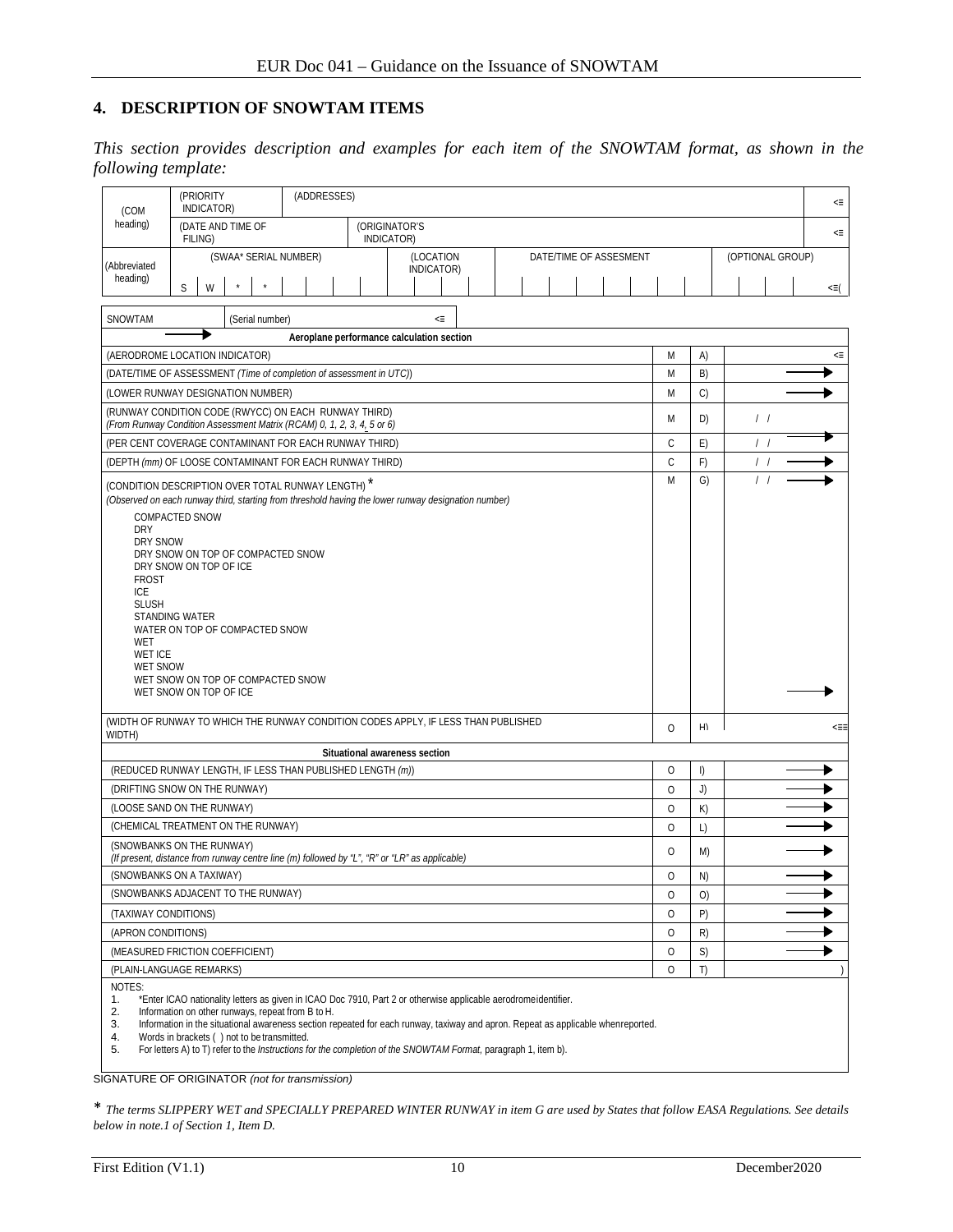#### **SECTION 1: AEROPLANE PERFORMANCE CALCULATION SECTION**

**Item A** — Aerodrome location indicator (four-letter location indicator) of the aerodrome, for which the SNOWTAM is issued. The aerodrome location indicators are listed in the ICAO DOC 7910 (Location Indicators).

*Example:* **LFPG** = *Paris/Charles du Gaulle*

**Item B** — Date and Time of assessment of the runway surface condition (eight-figure date/time group giving time of observation as month, day, hour and minute in UTC)

*Example:* **12040638**

*12 = December ; 04 = Day 4 (4th ) ; 0638 (06 hours and 38minutes)*

**Item C** — Lower runway designator number  $(nn[L]$  or  $nn[C]$  or  $nn[R])$ 

*Note.1 — Only one runway designator is inserted for each runway and always the lower number.*

*Example:* **08L** *for RWY08L/26R, 08L should be reported (08<26)*



**Item D** — Runway condition code for each runway third. Only one digit  $(0, 1, 2, 3, 4, 5, 6)$  is inserted for each runway third, separated by an oblique stroke  $(n/n/n)$ . Runway Condition Code is determined during the assessment of the runway surface condition, in accordance with the provisions of the PANS-Aerodrome and the Runway Condition Assessment Matrix (RCAM).

*Example*: **3/2/6** : *runway condition code for the first part of runway 08L is 3, for the second part 2 and for the third parts is 6.*

*Note – Since less than 10% coverage of slush exist on the third part, RWYCC is reported 6 and the condition description will be reported Dry).*

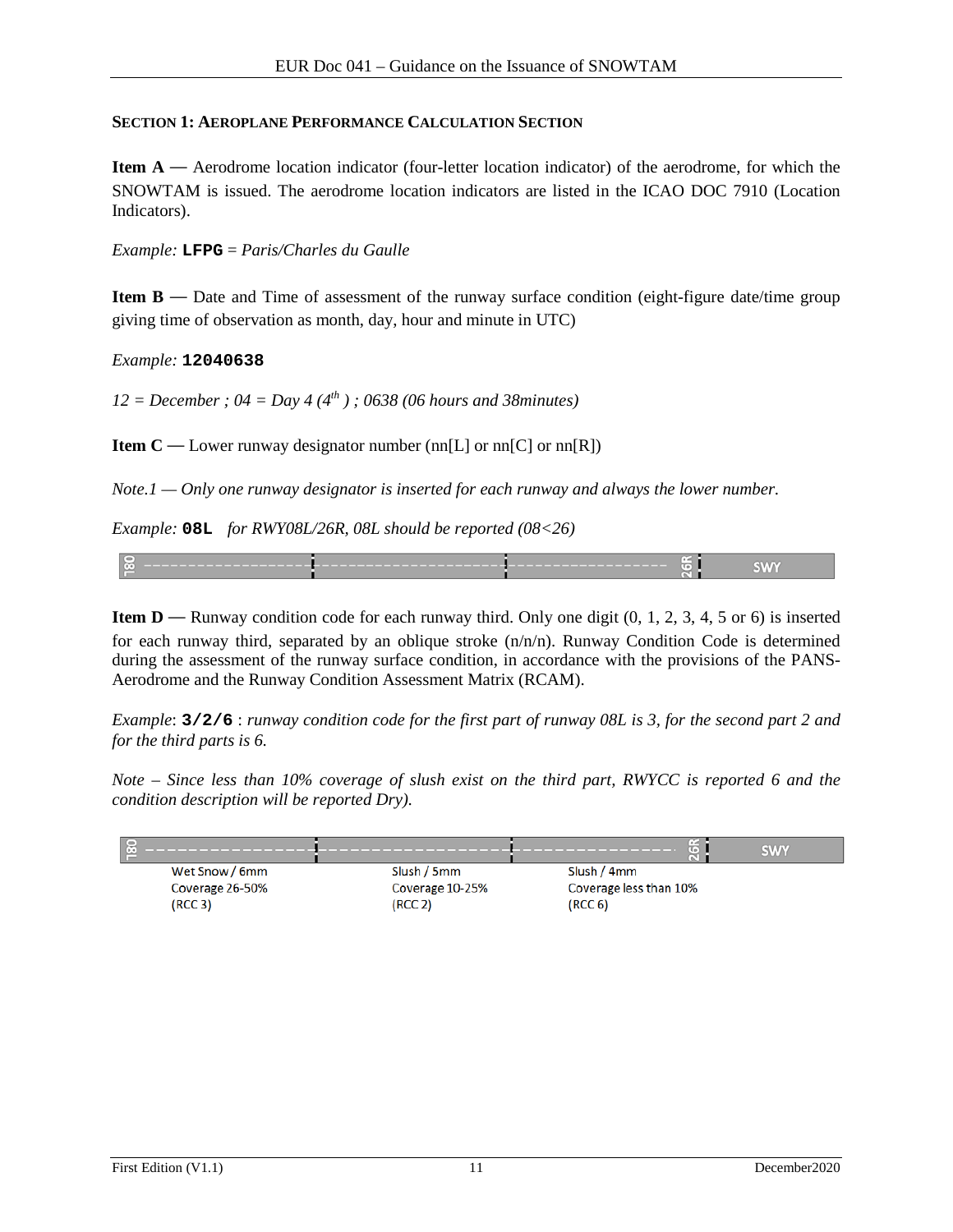| <b>Runway condition assessment matrix (RCAM)</b> |                                                                                                                                                                                                                                                         |                                                                                                                                              |                                             |  |  |  |
|--------------------------------------------------|---------------------------------------------------------------------------------------------------------------------------------------------------------------------------------------------------------------------------------------------------------|----------------------------------------------------------------------------------------------------------------------------------------------|---------------------------------------------|--|--|--|
|                                                  | <b>Assessment</b>                                                                                                                                                                                                                                       | Downgrade assessment criteria                                                                                                                |                                             |  |  |  |
| <b>Runway</b><br>condition<br>code               | <b>Runway surface description</b>                                                                                                                                                                                                                       | <b>Aeroplane deceleration or</b><br>directional control observation                                                                          | Pilot report of<br>runway braking<br>action |  |  |  |
| 6                                                | $\bullet$ DRY                                                                                                                                                                                                                                           | $- - -$                                                                                                                                      |                                             |  |  |  |
| 5                                                | $\bullet$ FROST<br>• WET (The runway surface is covered by any visible dampness or<br>water up to and including 3 mm depth)<br>Up to and including 3 mm depth:<br>$\bullet$ SLUSH<br>$\bullet$ DRY SNOW<br>• WET SNOW                                   | Braking deceleration is normal for the<br>wheel braking effort applied AND<br>directional control is normal.                                 | <b>GOOD</b>                                 |  |  |  |
| $\overline{\mathbf{4}}$                          | $-15^{\circ}$ C and Lower outside air temperature:<br>• COMPACTED SNOW                                                                                                                                                                                  | Braking deceleration OR directional<br>control is between Good and Medium.                                                                   | <b>GOOD TO</b><br><b>MEDIUM</b>             |  |  |  |
| 3                                                | • WET ("slippery wet" runway)<br>• DRY SNOW or WET SNOW (any depth) ON TOP OF<br><b>COMPACTED SNOW</b><br>More than 3 mm depth:<br>• DRY SNOW<br>$\bullet$ WET SNOW<br>Higher than $-15^{\circ}$ C outside air temperature:<br>$\bullet$ COMPACTED SNOW | Braking deceleration is noticeably<br>reduced for the wheel braking effort<br>applied OR directional control is<br>noticeably reduced.       | <b>MEDIUM</b>                               |  |  |  |
| $\mathbf{2}$                                     | More than 3 mm depth of water or slush:<br>• STANDING WATER<br>$\bullet$ SLUSH                                                                                                                                                                          | Braking deceleration OR directional<br>control is between Medium and Poor.                                                                   | <b>MEDIUM TO</b><br><b>POOR</b>             |  |  |  |
| 1                                                | $\bullet$ ICE                                                                                                                                                                                                                                           | Braking deceleration is significantly<br>reduced for the wheel braking effort<br>applied OR directional control is<br>significantly reduced. | <b>POOR</b>                                 |  |  |  |
| $\bf{0}$                                         | $\bullet$ WET ICE<br>. WATER ON TOP OF COMPACTED SNOW<br>• DRY SNOW or WET SNOW ON TOP OF ICE                                                                                                                                                           | Braking deceleration is minimal to<br>non-existent for the wheel braking<br>effort applied OR directional control is<br>uncertain.           | <b>LESS THAN</b><br><b>POOR</b>             |  |  |  |

*Note.1 — The RCAM is a tool to be used when assessing runway surface conditions. It is not a standalone document and shall be used in compliance with the associated assessment procedures including downgrade and upgrade criteria detailed in ICAO DOC 9881 (PANS-Aerodrome),Part II, Chapter 1.*

*Note.2 — States that follow EASA Regulations additionally use SPECIALLY PREPARED WINTER RUNWAY for runway condition code 4 and the descriptor WET for runway condition code 3 is replaced by SLIPPERY WET.*

**Item E** — Per cent coverage is reported as NR (less than 10% or DRY), 25 (10-25 %), 50 (26-50 %), 75  $(51-75%)$  or 100 (76-100 %) for each runway third, separated by an oblique stroke ( $\lceil n \rceil \cdot \lceil n \rceil \cdot \lceil n \rceil$ ).

*Note 1.— This information is provided only when the runway condition for each runway third (Item D) has been reported as other than 6 and there is a condition description for each runway third (Item G) that has been reported other than DRY.*

*Note 2.— When the conditions are not reported, this will be signified by the insertion of "NR" for the appropriate runway third(s).*

*Note 3. — When the runway condition is "DRY" or the coverage is less than 10%, item E shall be reported by inserting "NR".*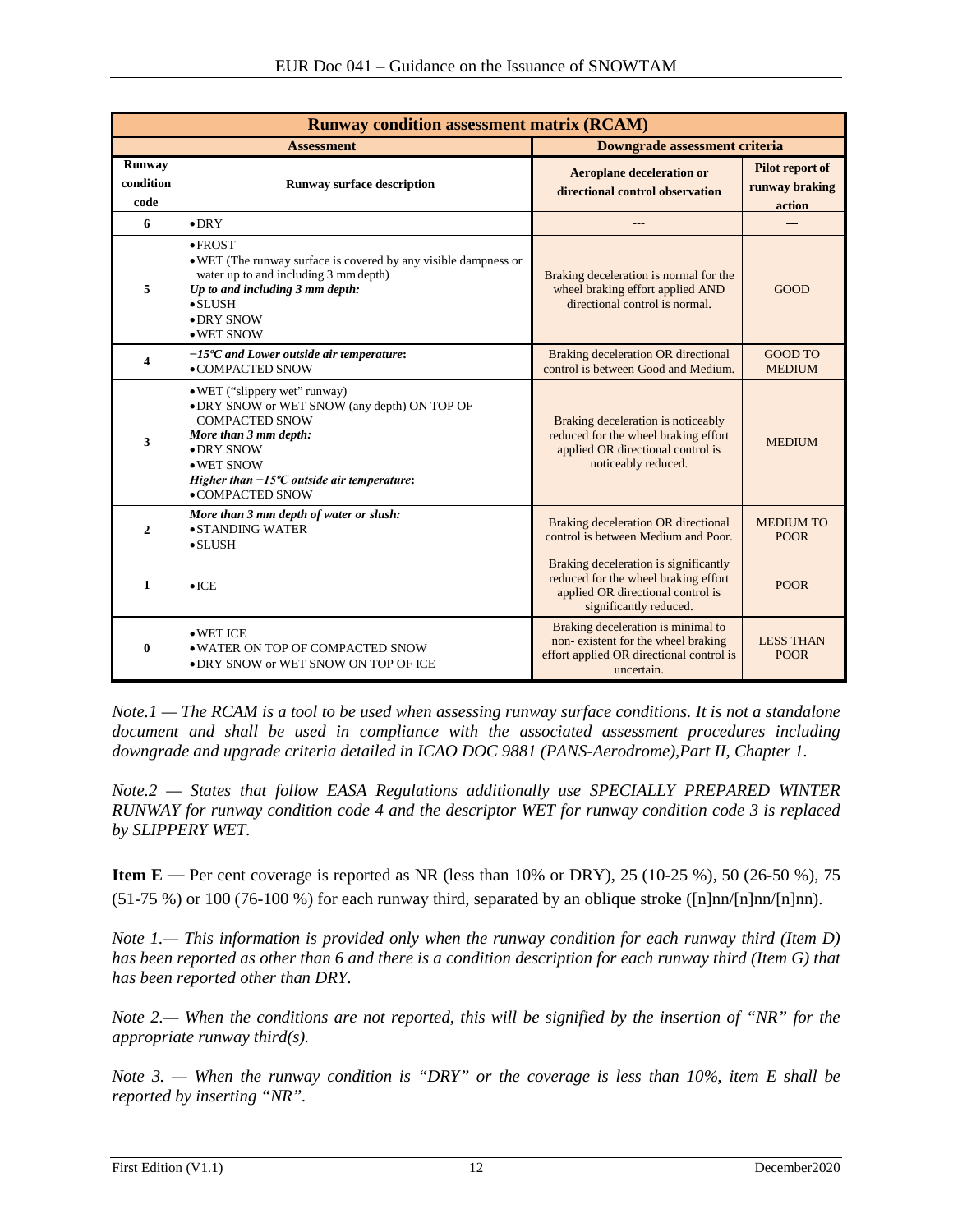*Example:* **50/25/NR** : *percentage of coverage at the first runway third of RWY 08L is 50 % (between 26 to 50%), at the second part of the runway is 25 % (between 10 to 25 %) and the coverage is less than 10 % at the third part of the runway.*



**Item F** — Depth of loose contaminant for each runway third. When provided, insert in millimetres for each runway third, separated by an oblique stroke (nn/nn/nn or nnn/nnn/nnn). Depth should be reported in 2 or 3 digits (i.e. 05 for 5mm, 115 for 115mm, etc.) and the units of measurement (mm) is not reported/inserted.

*Note 1.— This information is only provided for the following contamination types:*

— *standing water, values to be reported 04, then assessed value;*

— *slush, values to be reported 03, then assessed value;*

— *wet snow, values to be reported 03, then assessed value; and*

— *dry snow, values to be reported 03, then assessed value.*

*Note 2.— When the conditions are not reported, this will be signified by the insertion of "NR" for the appropriate runway third(s).*

*Note 3.— NR also includes the situations when the depth of the contaminant is less than the minimum values to be reported (as indicated above) or that part of runway is dry, etc.*

*Note 4. – For contaminants other than STANDING WATER, SLUSH, WET SNOW or DRY SNOW, the depth is not reported. The position of this type of information in the information string is then identified by /NR/.*

*Example:* **06/05/04** : *depth of the contaminant in the first part of runway is 6mm, in the second part 5mm and in the third part 4mm.*



**Item G** — Condition description for each runway third. Insert any of the following condition descriptions for each runway third, separated by an oblique stroke:

- COMPACTED SNOW
- DRY SNOW
- DRY SNOW ON TOP OF COMPACTED SNOW
- DRY SNOW ON TOP OF ICE
- FROST
- ICE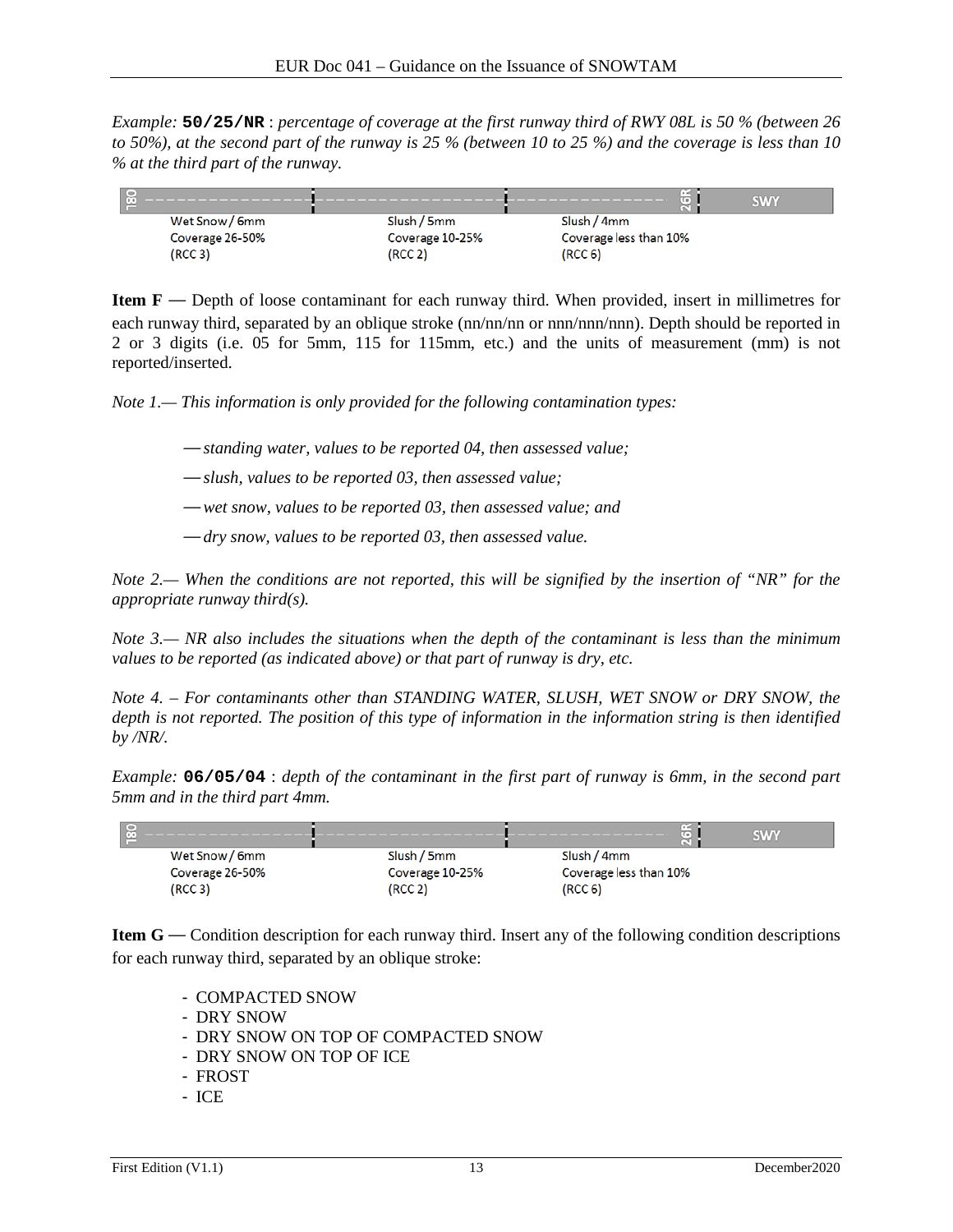- SLUSH
- STANDING WATER
- WATER ON TOP OF COMPACTED SNOW
- WET
- WET ICE
- WET SNOW
- WET SNOW ON TOP OF COMPACTED SNOW
- WET SNOW ON TOP OF ICE
- DRY (only reported when there is no contaminant)

*Note 1.— When the conditions are not reported, this will be signified by the insertion of "NR" for the appropriate runway third(s).*

*Note 2.— States that follow EASA Regulations use the additional descriptors SPECIALLY PREPARED WINTER RUNWAY and SLIPPERY WET.*

*Example:* **WET SNOW/SLUSH/DRY** : c*ondition description is "Wet snow" for the first part of runway, "Slush" for the second and "Dry" for the third parts of runway (since the coverage of slush on the third part is less than 10%, it is reported as Dry).*



**Item H** — Width of runway to which the runway condition codes apply. Insert the width in meters (without units of measurement), if it is less than the published runway width.

*Example:* **35** : *published width of RWY 08L/26R is 45m and the RCR applies to 35m of it.*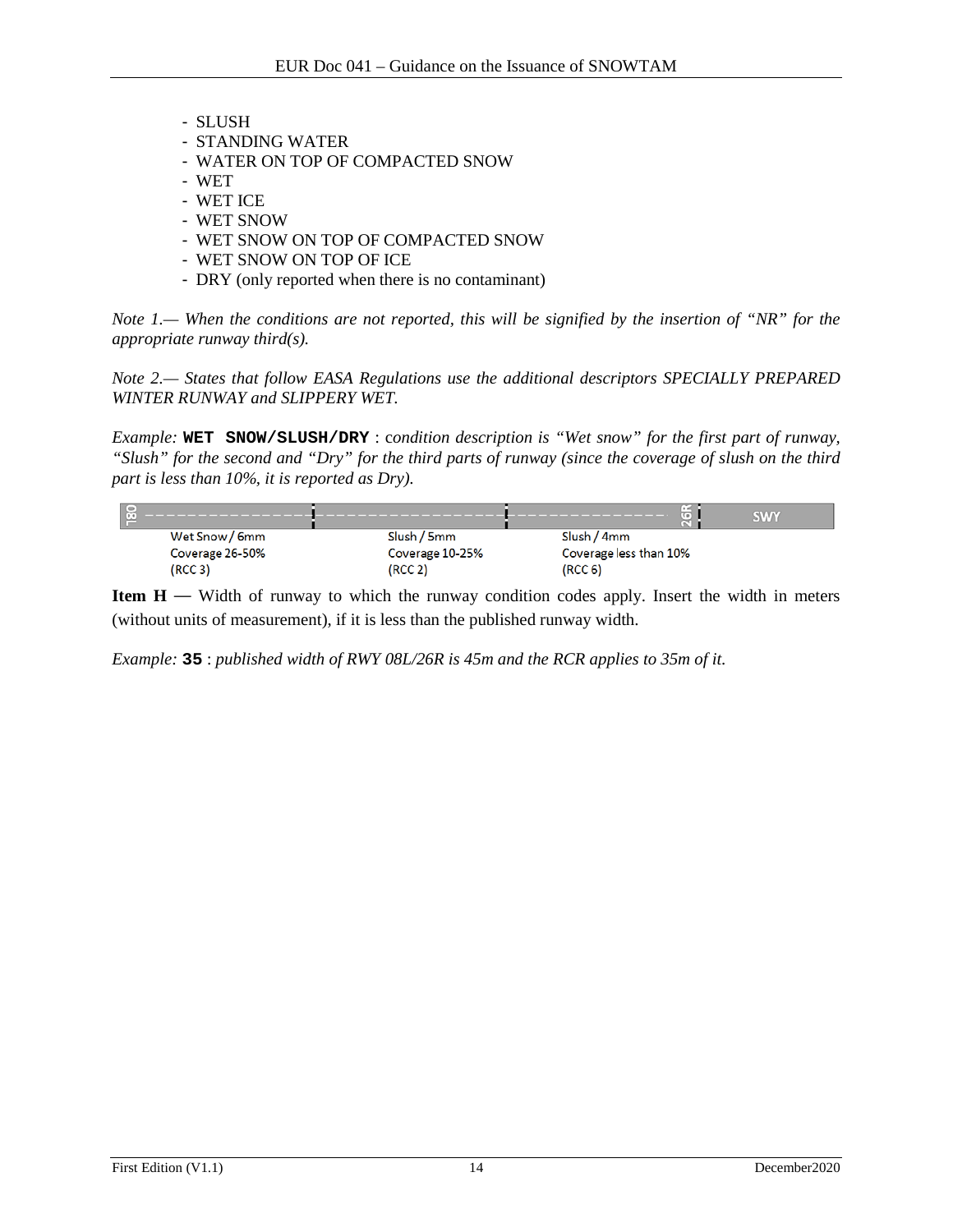#### **SECTION 2: SITUATIONAL AWARENESS SECTION**

*Note 1.— Elements in the situational awareness section end with a full stop.*

*Note 2.— Elements in the situational awareness section for which no information exists, or where the conditional circumstances for publication are not fulfilled, are left out completely.*

*Note 3.— The situational awareness section shall be separated from the aeroplane performance calculation section by an empty line.*

**Item I** — Reduced runway length. Insert the applicable runway designator and available length in meters (example: RWY nn [L] or nn [C] or nn [R] REDUCED TO [n]nnn).

*Note 1.— This information is conditional when a NOTAM has been published with a new set of declared distances, i.e. when the runway length is reduced, this item should be included in the SNOWTAM and a NOTAM should also be issued with the new available declared distances (TORA, TODA, ASDA and LDA).*

*Example*: **RWY 08L REDUCED TO 2800.**

**Item J** — Drifting snow on the runway. When reported, insert "DRIFTING SNOW".

#### *Example*: **DRIFTING SNOW.**

*Note 1.— Drifting snow is an ensemble of snow particles raised by the wind to small heights above the ground (WMO definition).* 

*Note 2. – Drifting snow in the SNOWTAM format refers to the airport (the whole movement area), not a specific runway. However, for large airports with several runways where drifting snow could exist in one or some runways (not all), item J) might be reported with relevant runway designator, e.g. RWY 08* **DRIFTING SNOW**

**Item K** — Loose sand on the runway. When reported on the runway, insert the lower runway designator and with a space "LOOSE SAND" (RWY nn or RWY nn[L] or nn[C] or nn[R] LOOSE SAND).

*Example*: **RWY 08L LOOSE SAND.**

**Item L** — Chemical treatment on the runway. When chemical treatment has been reported applied, insert the lower runway designator and with a space "CHEMICALLY TREATED" (RWY nn or RWY nn[L] or nn[C] or nn[R] CHEMICALLY TREATED).

*Example*: **RWY 08L CHEMICALLY TREATED.**

**Item M** — Snow banks on the runway. When snow banks are present on the runway, insert the lower runway designator and with a space "SNOW BANK" and with a space left "L" or right "R or both sides "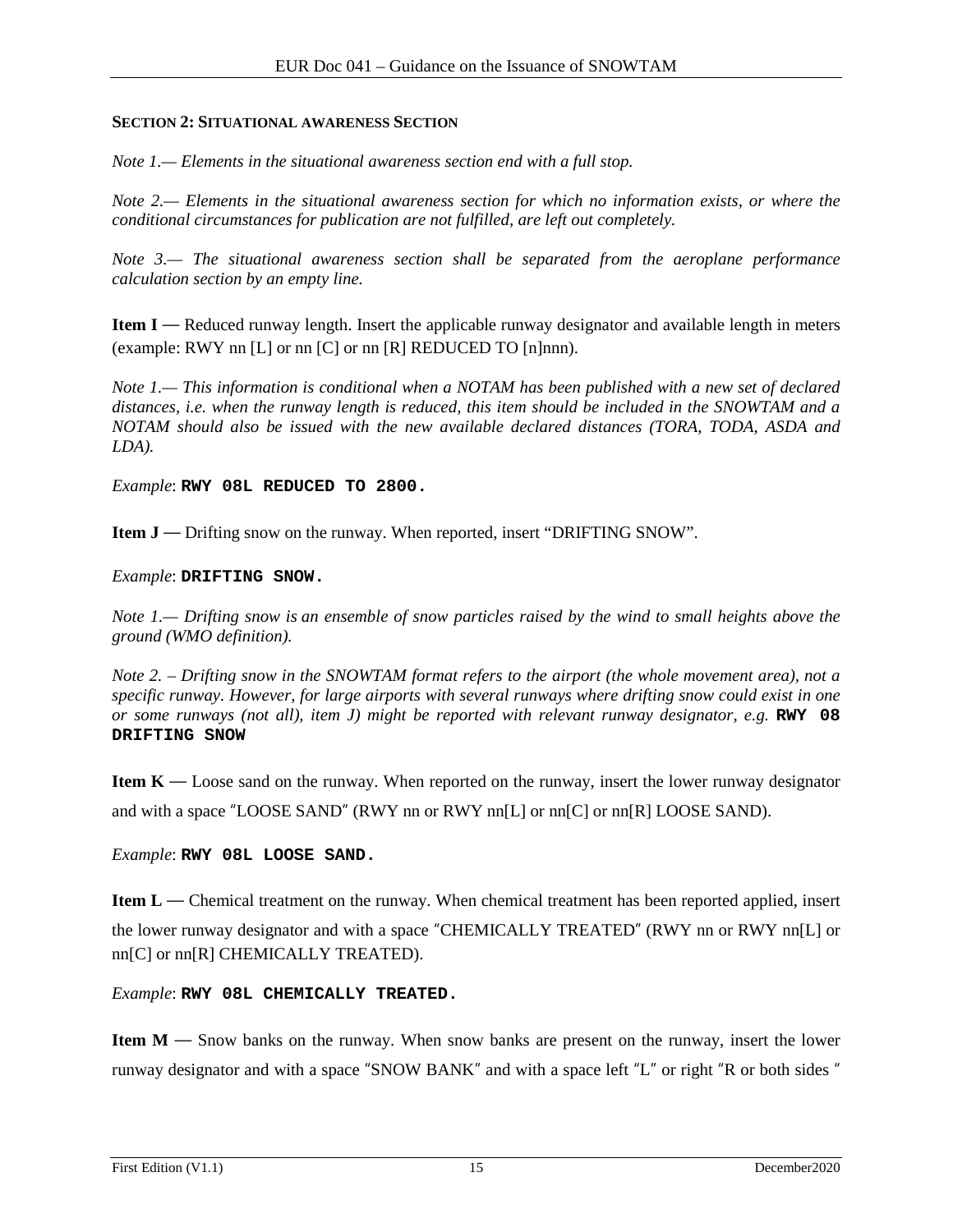LR", followed by the distance in metres from centre line separated by a space FM CL (RWY nn or RWY  $nn[L]$  or  $nn[C]$  or  $nn[R]$  SNOW BANK Lnn or Rnn or LRnn FM CL).

#### *Example*: **RWY 08L SNOW BANK L12 FM CL.**

**Item N** — Snow banks on a taxiway. When snow banks are present on a taxiway, insert the taxiway designator and with a space "SNOW BANK" (TWY [nn]n SNOW BANK).

*Example*: **TWY B SNOW BANK.**

*Note 1.— when there are snow banks on every taxiway, "ALL TWYS SNOWBANKS" might be used.*

**Item O** — Snow banks adjacent to the runway. When snow banks are present penetrating the height profile in the aerodrome snow plan, insert the lower runway designator and "ADJ SNOW BANKS"(RWY nn or RWY nn[L] or nn[C] or nn[R] ADJ SNOW BANKS).

*Example*: **RWY 08R ADJ SNOW BANKS.**

**Item P** — Taxiway conditions. When taxiway conditions are reported as poor, insert the taxiway designator followed by a space "POOR" (TWY [n or nn] POOR or ALL TWYS POOR).

*Example*: **TWY C POOR.**

**Item R** — Apron conditions. When apron conditions are reported as poor, insert the apron designator followed by a space "POOR" (APRON [nnnn] POOR or ALL APRONS POOR).

*Note 1.— Aprons are named differently in different aerodromes (e.g. Apron 1, Cargo Apron, Apron Main, Apron XXX, Military Ramp, etc.). The Apron designator/name in the SNOWTAM should be the one indicated in the Aerodrome Chart and/or AIP.*

*Example*: **APRON 1 POOR.**

**Item S** — Measured friction coefficient. Where reported, insert the measured friction coefficient and friction measuring device.

*Note 1.— This item is optional and will only be reported for States that have an established programme of runway friction measurement using a State-approved friction measuring device.*

*Note 2.— States that follow EASA Regulations do not report measured friction coefficient. 'NR' is inserted for Item S.*

**Item T** — plain language remarks.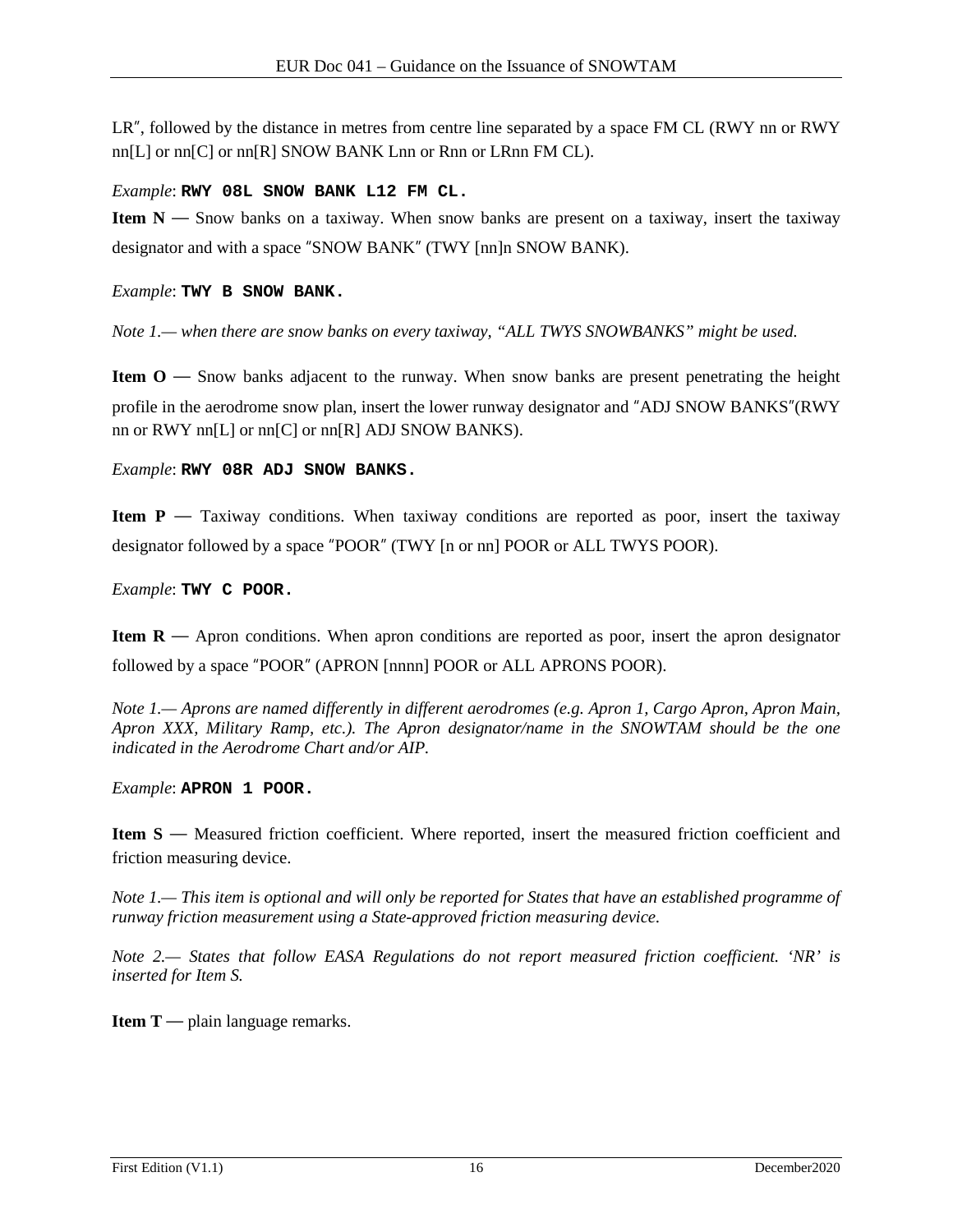#### **5. EXAMPLES OF SNOWTAM**

**Example 1:**

**GG EADBZQZX EADNZQZX EADSZQZX 170140 EADDYNYX SWEA0150 EADD 02170135 (SNOWTAM 0150 EADD 02170055 09L 5/5/4 100/100/100 NR/03/03 WET/WET SNOW/COMPACTED SNOW 02170135 09R 5/2/2 75/50/75 NR/06/06 WET/SLUSH/SLUSH 40)**

**Example 2:**

**GG EADBZQZX EADNZQZX EADSZQZX 170229 EADDYNYX SWEA0151 EADD 02170225 (SNOWTAM 0151 EADD 02170055 09L 5/5/5 100/100/100 NR/NR/03 WET/WET/WET SNOW 02170135 09R 5/2/2 100/50/75 NR/06/06 WET/SLUSH/SLUSH 02170225 09C 2/3/3 75/100/100 06/12/12 SLUSH/WET SNOW/WET SNOW**

**RWY 09L SNOW BANK R20 FM CL. RWY 09R ADJ SNOW BANKS. TWY B POOR. APRON NORTH POOR.)**

#### **Example 3:**

**GG EADBZQZX EADNZQZX EADSZQZX 170350 EADDYNYX SWEA0152 EADD 02170345 (SNOWTAM 0152 EADD 02170345 09L 5/5/5 100/100/100 NR/NR/03 WET/WET/SLUSH 02170134 09R 5/2/2 100/50/75 NR/06/06 WET/SLUSH/SLUSH 02170225 09C 2/3/3 75/100/100 06/12/12 SLUSH/WET SNOW/WET SNOW 35**

**DRIFTING SNOW. RWY 09L LOOSE SAND. RWY 09R CHEMICALLY TREATED. RWY 09C CHEMICALLY TREATED.)**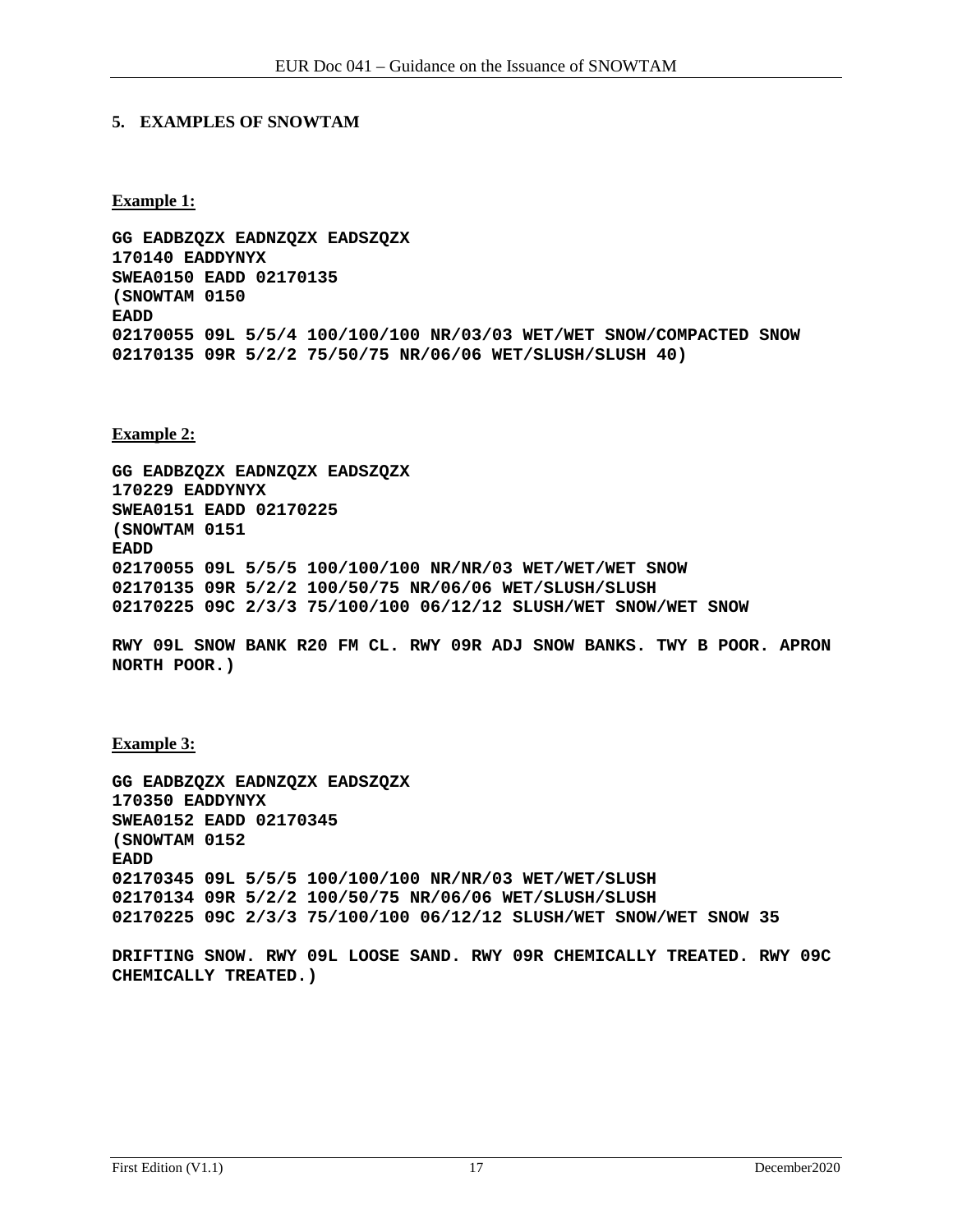**Example 4:**

**GG EADBZQZX EADNZQZX EADSZQZX 170440 EADDYNYX SWEA0153 EADD 02170435 (SNOWTAM 0153 EADD 02170435 09L 5/5/5 100/100/100 NR/NR/03 WET/WET/SLUSH 02170415 09R 5/2/2 100/50/75 NR/06/06 WET/SLUSH/SLUSH 02170400 09C 2/2/2 75/75/50 06/12/12 SLUSH/SLUSH/SLUSH 40**

**DRIFTING SNOW. RWY 09L LOOSE SAND. RWY 09L CHEMICALLY TREATED. RWY 09R CHEMICALLY TREATED. RWY 09C CHEMICALLY TREATED.)**

**Example 5:**

**GG EADBZQZX EADNZQZX EADSZQZX 170540 EADDYNYX SWEA0154 EADD 02170535 (SNOWTAM 0154 EADD 02170535 09L 6/6/6 NR/NR/NR NR/NR/NR DRY/DRY/DRY 02170515 09R 5/2/2 100/50/75 NR/06/06 WET/SLUSH/SLUSH 02170500 09C 2/2/2 75/75/50 06/12/12 SLUSH/SLUSH/SLUSH 40**

**DRIFTING SNOW. RWY 09R CHEMICALLY TREATED. RWY 09C CHEMICALLY TREATED.)**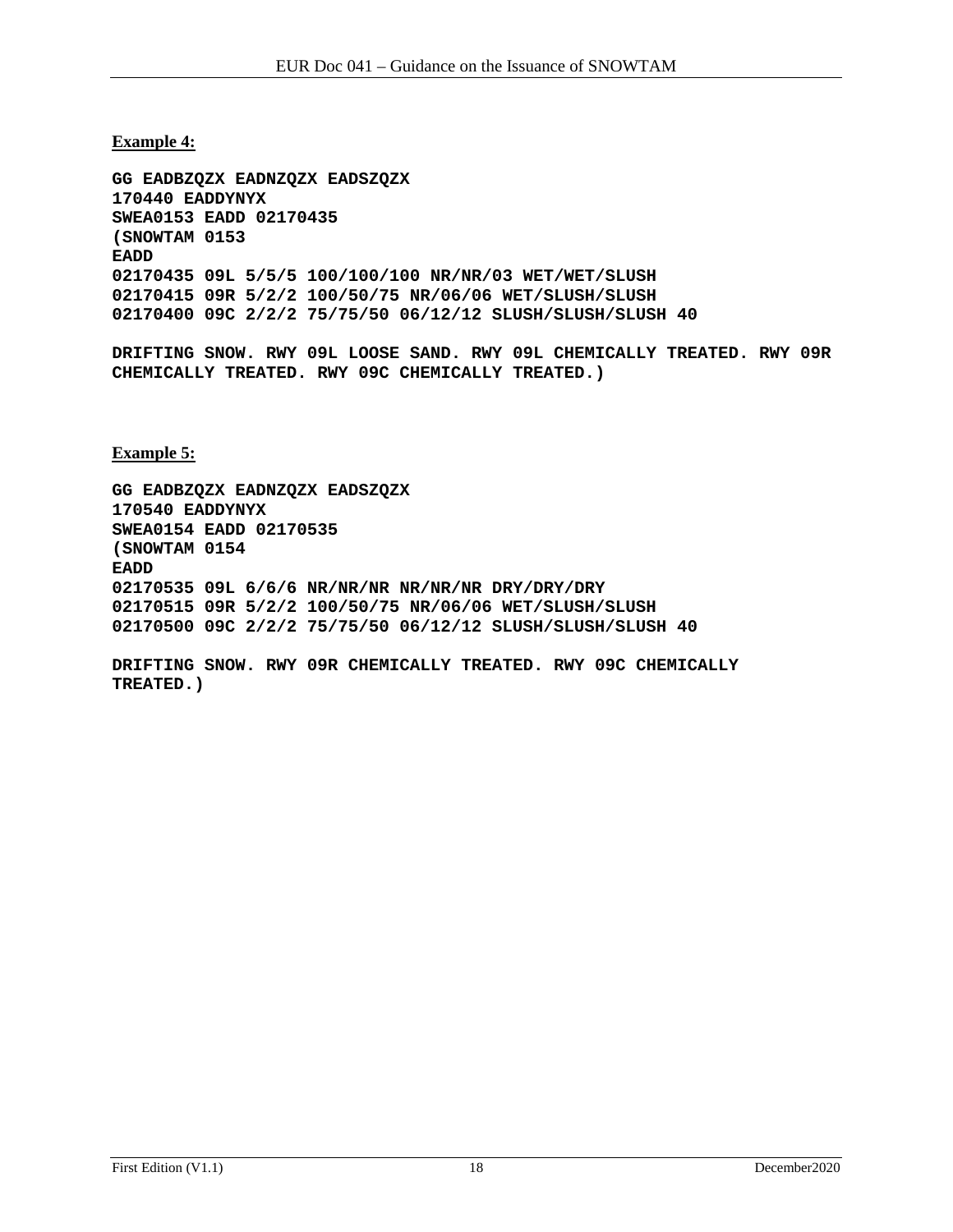## **6. CONCLUSIONS**

6.1. Appropriate means of communication between the airport authorities/operators (the originators of the runway condition reports through RCR) and the AIS/NOFs (responsible to disseminate information through SNOWTAM according to the information received by RCR) must be ensured.

6.2. When RCR is provided by airports to NOF, the NOF should carry out an initial quality check to verify the following:

- All mandatory information items (items A, B, C, D and G, as appropriate) are provided<br>- Items E. F and G are not empty (values to be provided) or the position of this type
- Items E, F and G are not empty (values to be provided) or the position of this type of information in the information string would be identified by NR
- The syntax requirement of SNOWTAM in PANS-AIM is strictly adhered
- Information provided is in accordance with the criteria explained above (in terms of units of measurement, format of data, etc.)
- Information conforms to other sources (date/time with the Gregorian calendar/UTC; runways, taxiways and aprons designators, width and length as per the published ones in AIP, etc.)

*Note 1. – in case NOF needs clarification on the information received through RCR, necessary coordination should be made with the relevant airport authority/operator.*

*Note 2. – accuracy of RCR data is the responsibility of airport authority, as NOFs are normally unable to verify if the data collected is correct against the actual runway condition.*

*Note 3. – NOFs should carry out quality checks at different stages, including before issuance of the SNOWTAM to ensure that the SNOWTAM reflects the same information as was originally received from the airport authority through RCR.*

6.3. NOF/AIS personnel should be sufficiently trained with the new SNOWTAM format.

6.4. The software/templates used to issue/receive SNOWTAM (NOTAM/SNOWTAM system) should be updated, as applicable, to enable issuing, receiving, storing and retrieval of SNOWTAM in the new format.

6.5. The State's national GRF implementation team (including airport authorities, ATS, CAA, users, AIS/NOF, etc.) should ensure that the required coordination, awareness, training, processes, procedures, etc. are in place.

6.6. The national GRF implementation team may elect to publish an Aeronautical Information Circular (AIC) through the Aeronautical Information Services (AIS) to: *- provide a summary of the implementation process and mechanisms; - raise awareness among all stakeholders by providing information about the GRF and the new SNOWTAM format; - detail responsibilities of each stakeholders involved (airports, NOF, ATS, users, etc.); - explain coordination processes between airports, NOF, ATS, etc.; - provide implementation plan/timelines; - prepare for tests, if any; and – provide any other information that could be useful to facilitate the implementation*.

*Note 1. – a sample AIC Template is provided at Attachment B to this document. However, the content of the AIC depends on the information and the arrangements required in each State.*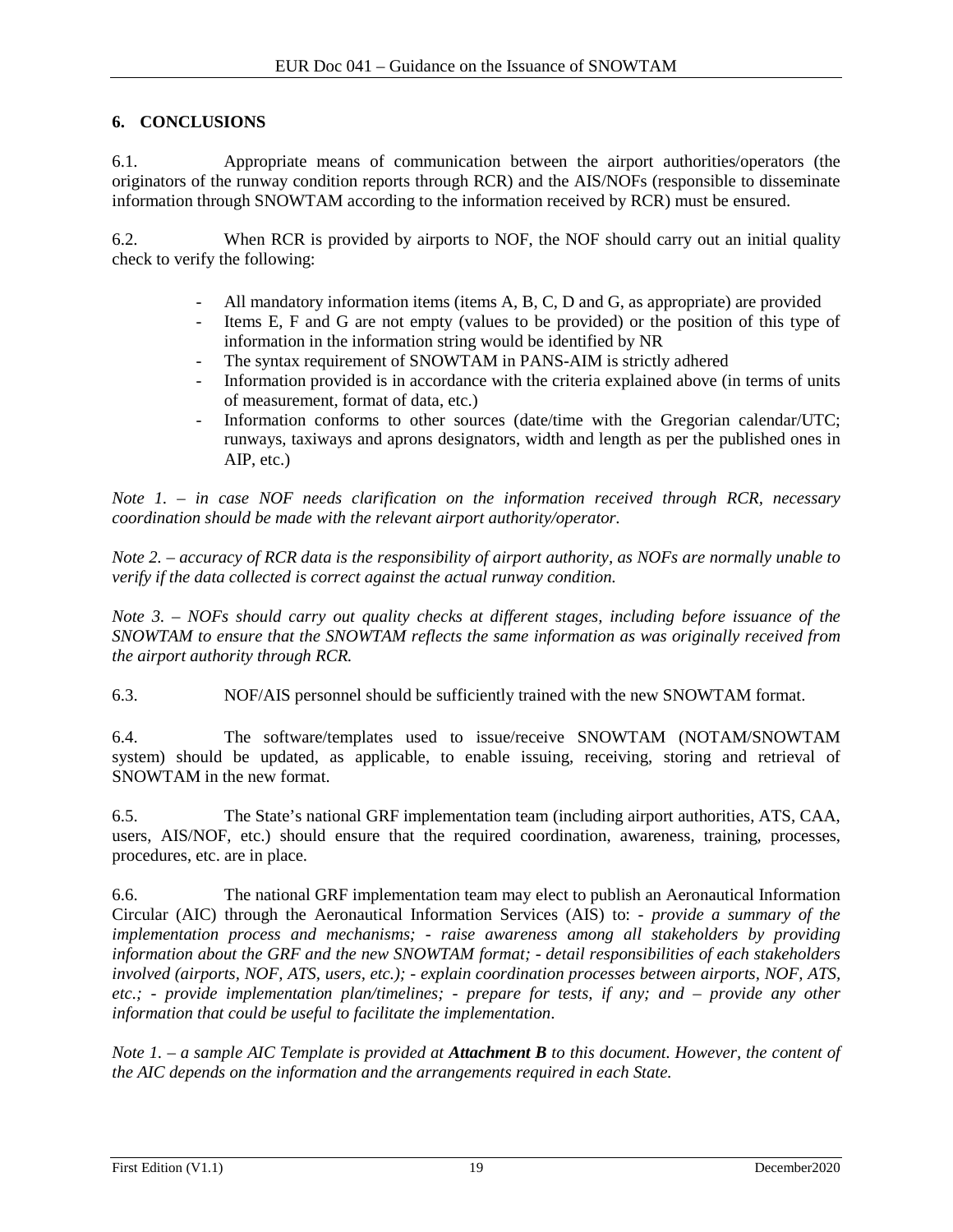#### *REFERENCES:*

- *Procedures for Air Navigation Services (PANS) — Aeronautical Information Management*  (PANS-AIM, Doc 10066)
- *Procedures for Air Navigation Services (PANS) — Aerodromes* (PANS-Aerodromes, Doc 9981)
- *Annex 14 to the Convention on International Civil Aviation, Volume 1 – Aerodrome Design and Operations*
- *Assessment, Measurement and Reporting of Runway Surface Conditions* (ICAO Circular 355)

**-----------------------------------**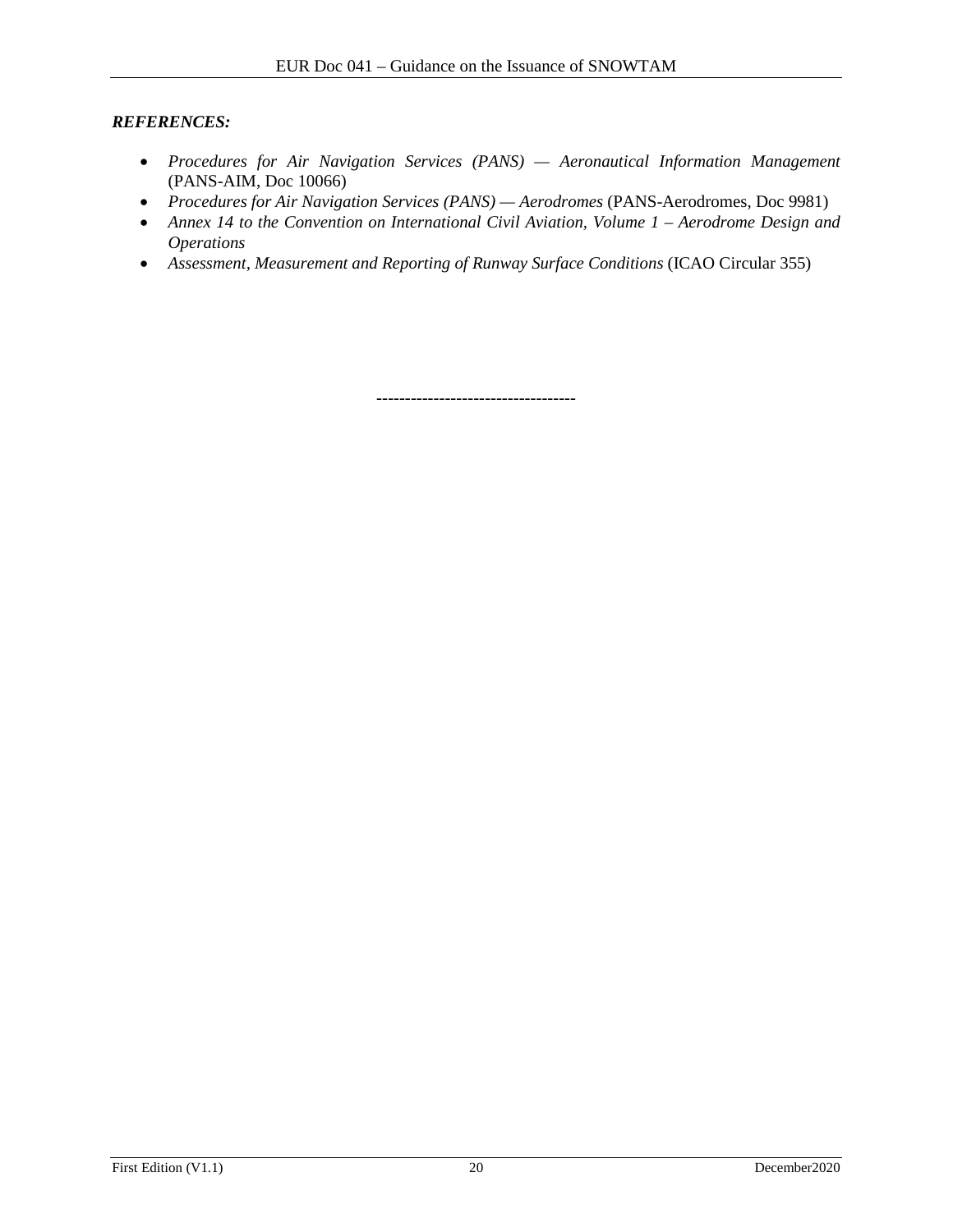#### **Attachment A: Frequently asked questions/issues related to the SNOWTAM format and EAD policy/approach**

*(Items highlighted in orange are AIS-related issues which need immediate attention)*

| <b>Question/Issue</b>                                                                                                     | <b>Comment/Initial analysis</b> | <b>Remarks</b>                                                                                                                                                       | EAD implementations policy/approach                                                                                                                                                                                                                                                                                                                                                                                                                                                                                                                                                                                                                                                                                                                                                                                                                                                                                                                                                                                                |
|---------------------------------------------------------------------------------------------------------------------------|---------------------------------|----------------------------------------------------------------------------------------------------------------------------------------------------------------------|------------------------------------------------------------------------------------------------------------------------------------------------------------------------------------------------------------------------------------------------------------------------------------------------------------------------------------------------------------------------------------------------------------------------------------------------------------------------------------------------------------------------------------------------------------------------------------------------------------------------------------------------------------------------------------------------------------------------------------------------------------------------------------------------------------------------------------------------------------------------------------------------------------------------------------------------------------------------------------------------------------------------------------|
|                                                                                                                           |                                 | (Impact, if the issue is not<br>resolved)                                                                                                                            |                                                                                                                                                                                                                                                                                                                                                                                                                                                                                                                                                                                                                                                                                                                                                                                                                                                                                                                                                                                                                                    |
| Old SNOWTAM format (availability after 4 NOV 2021)<br>- Will <b>all</b> States issue the SNOWTAM under the new<br>format? | Linked to item 2 below          | Possible rejection by regional and<br>national AIS databases and users if<br>some States continue to issue the<br>SNOWTAM in the old format after<br>4 November 2021 | For EAD-migrated clients (B2B and B2C),<br>ONLY the new format will be available. For non-<br>migrated clients (WW SNOWTAM received via<br>AFTN), EAD will also accept the OLD format,<br>which will be automatically converted to the new<br>format in the following way:<br>SNOWTAM header, including number<br>Item A) – Aerodrome Location<br>Indicator<br>Item $B$ ) – Date/Time of assessment<br>(without repetition)<br>Item $C$ ) – RWY designation number<br>(without repetition)<br>Copy of the original SNOWTAM text,<br>from Item B) to Item $T$ ) – Plain<br>language remark<br>No validation<br>Example of old format processing:<br>Original SNOWTAM in OLD Format<br>SWED0012 EDDK 11032330<br>(SNOWTAM 0012<br>A) EDDK<br>B) 11032330 C) 14L F) 2/2/2 G) 30/30/40 H)<br>5/5/5<br>B) 11032325 C) 14R F) 5/5/5 G) 30/30/40 H)<br>3/3/3<br>B) 11032320 C) 07 F) 5/5/5 G) 40/30/30 H) 2/3/2<br>R) 2 S) 12300800<br>T) RWY CONTAMINATION 100 PERCENT.<br>SNOW REMOVAL IN PROGRESS)<br><b>SNOWTAM</b> autostored in EAD |
|                                                                                                                           |                                 |                                                                                                                                                                      | SWED0012 EDDK 11040145                                                                                                                                                                                                                                                                                                                                                                                                                                                                                                                                                                                                                                                                                                                                                                                                                                                                                                                                                                                                             |

First Edition (V1.1) 21 December 2020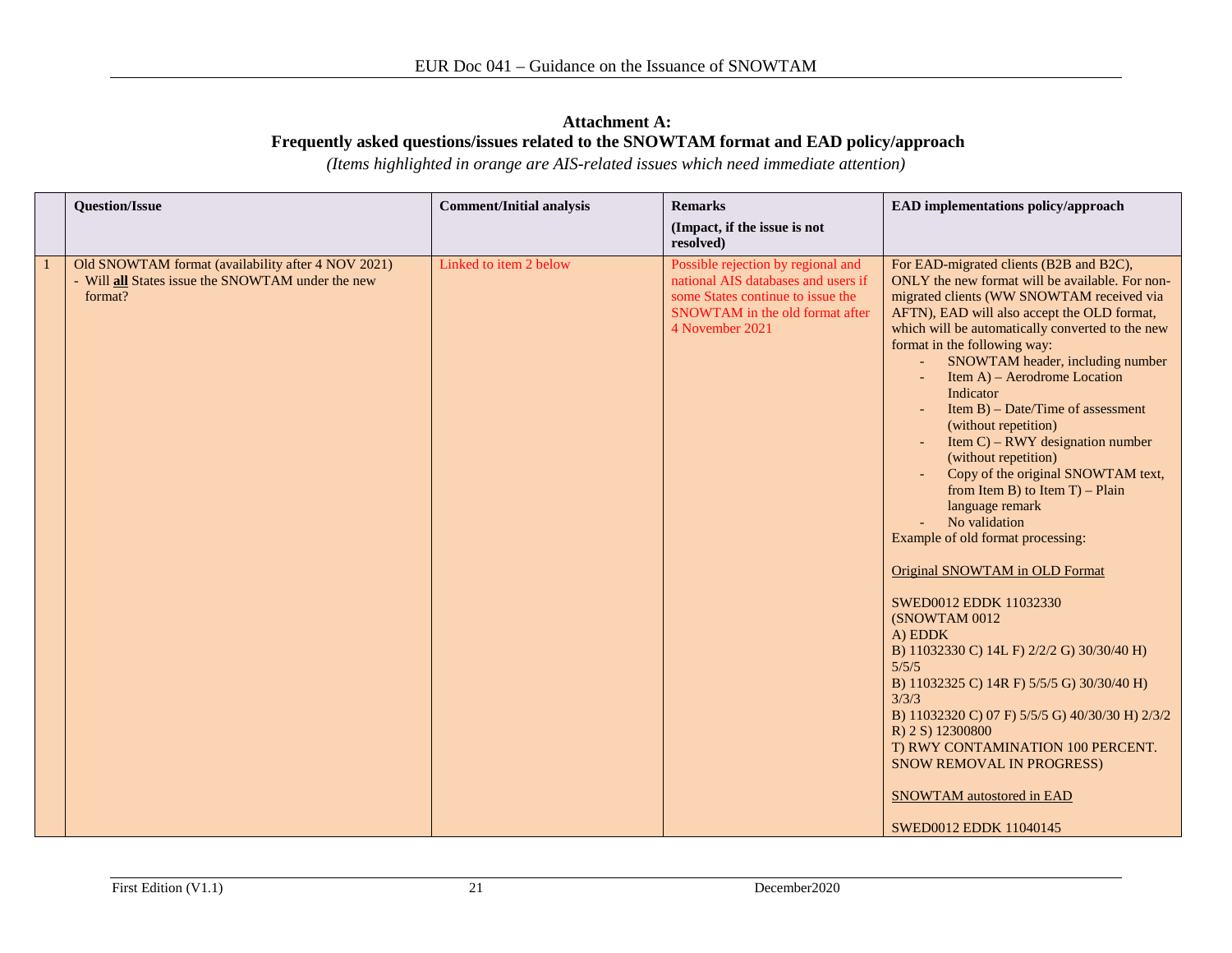|   | <b>Question/Issue</b>                                                                                                                                                                                                                                                               | <b>Comment/Initial analysis</b>                                                                                                                                                                                                                                                                                                                                                     | <b>Remarks</b><br>(Impact, if the issue is not<br>resolved)                                                                                                                                                                                                                                                                            | EAD implementations policy/approach                                                                                                                                                                                                                                                                                                                                                                                                                                                                                                                                                                                                                                 |
|---|-------------------------------------------------------------------------------------------------------------------------------------------------------------------------------------------------------------------------------------------------------------------------------------|-------------------------------------------------------------------------------------------------------------------------------------------------------------------------------------------------------------------------------------------------------------------------------------------------------------------------------------------------------------------------------------|----------------------------------------------------------------------------------------------------------------------------------------------------------------------------------------------------------------------------------------------------------------------------------------------------------------------------------------|---------------------------------------------------------------------------------------------------------------------------------------------------------------------------------------------------------------------------------------------------------------------------------------------------------------------------------------------------------------------------------------------------------------------------------------------------------------------------------------------------------------------------------------------------------------------------------------------------------------------------------------------------------------------|
|   |                                                                                                                                                                                                                                                                                     |                                                                                                                                                                                                                                                                                                                                                                                     |                                                                                                                                                                                                                                                                                                                                        | (SNOWTAM 0012<br><b>EDDK</b><br>11040145 14L<br>THIS SNOWTAM WAS PUBLISHED BY<br>ORIGINATOR IN OLD FORMAT.<br>SNOWTAM STORED IN EAD DATABASE<br>WITHOUT ANY VALIDATION CHECKS.<br>TEXT PROVIDED FOR SAFETY REASON<br>ONLY.<br><b>OUOTE</b><br>B) 11032330 C) 14L F) 2/2/2 G) 30/30/40 H)<br>5/5/5<br>B) 11032325 C) 14R F) 5/5/5 G) 30/30/40 H)<br>3/3/3<br>B) 11032320 C) 07 F) 5/5/5 G) 40/30/30 H) 2/3/2<br>R) 2 S) 12300800<br>T) RWY CONTAMINATION 100 PERCENT.<br>SNOW REMOVAL IN PROGRESS)<br><b>UNQUOTE</b>                                                                                                                                                 |
|   | Worldwide implementation status monitoring and reporting                                                                                                                                                                                                                            | How will States' plans and eventually<br>their status of implementation be<br>monitored? (linked to item 1 above)<br>It is proposed to establish an online<br>dashboard to monitor States' plans<br>and their implementation status.                                                                                                                                                | This may lead to the circumstances<br>detailed in item 1 above.<br>It may lead to non-harmonised<br>implementation by various States.                                                                                                                                                                                                  |                                                                                                                                                                                                                                                                                                                                                                                                                                                                                                                                                                                                                                                                     |
| 3 | Transition concept => At $00.00$ UTC, 4 NOV 2021<br>- What happens to the validity of SNOWTAM messages<br>issued on 4 NOV?<br>- From $4$ NOV $2021 - 8H$ (instead of $24H$ )<br>- What shall be the Validity for SNOWTAM that are<br>received in the OLD Format after 4th NOV 2021? | From 4 November 2021 at 0000<br>UTC, all SNOWTAMs will be valid<br>for 8 hours.<br>States should issue an old-format<br>SNOWTAM at the end of 3.11.21<br>(2359 UTC) to cancel the old-format<br><b>SNOWTAM</b> and then issue a new<br>SNOWTAM in the new format<br>instead immediately after 0000 UTC<br>This should be clarified by ICAO and<br>be included in guidance material. | If this is not done, there will be both<br>old- and new-format SNOWTAMS<br>on 4 November 2021, which could<br>lead to some of the old<br>SNOWTAMs being missed<br>(because the systems will execute<br>the new rules after 0000 UTC).<br>The issue is addressed in the<br>"Guidance for the issuance of<br>SNOWTAM", para. 3.3 note 2. | After 4 NOV 2021, the validity of SNOWTAM<br>in EAD will be 8H regardless of the format. With<br>that in mind SNOWTAMs will be automatically<br>invalidated (will not appear in the PIB) after 8<br>hours based on observation time indicated in an<br><b>Abbreviated Heading</b><br><b>EAD Transition concept</b><br>EAD will start to automatically convert stored<br>valid OLD SNOWTAMs from one day prior to<br>the activation date. The automatic conversion will<br>follow the same process as described under P.1<br>above. These automatically converted<br>SNOWTAMs will be stored in the database but<br>not used for production (they will not appear on |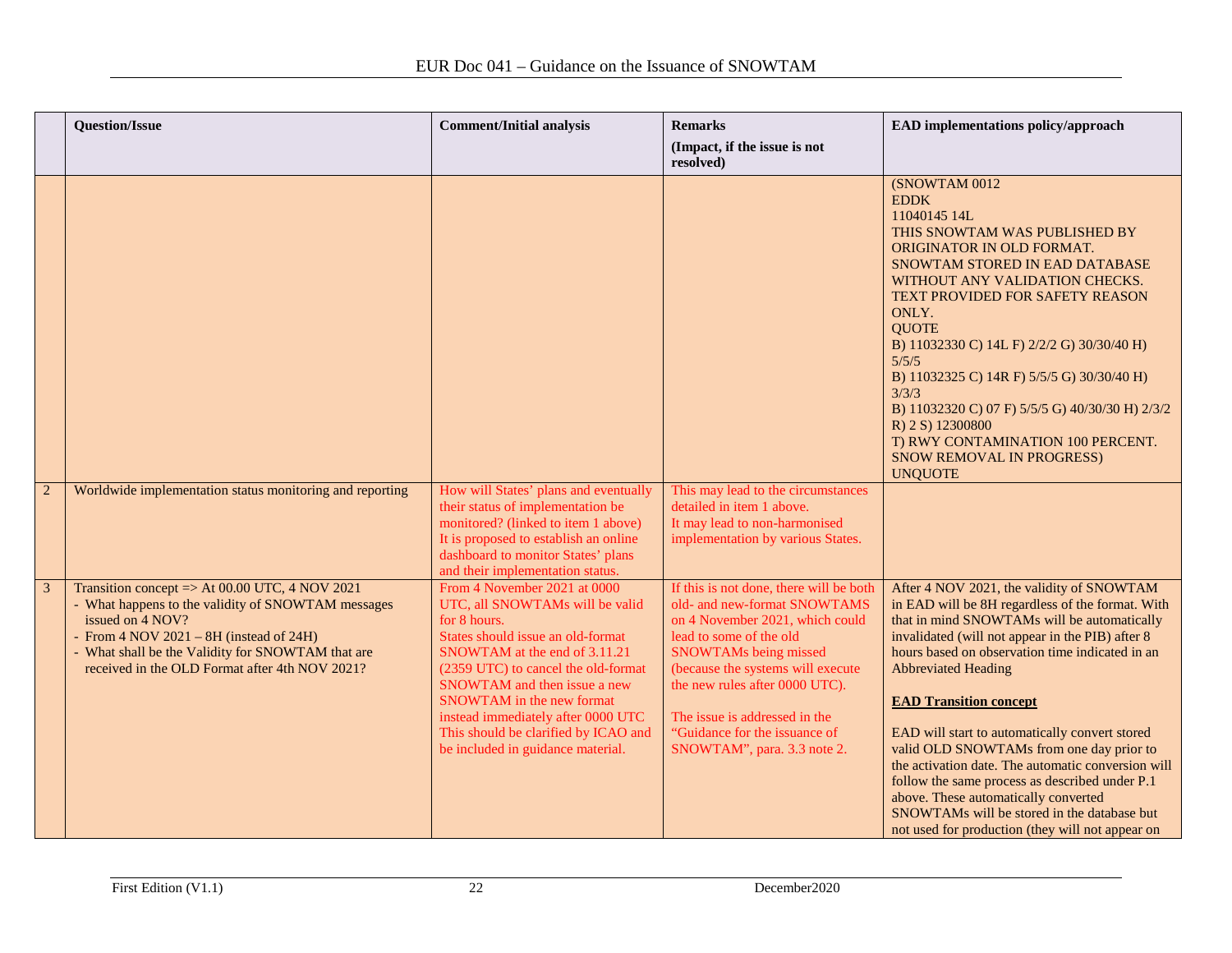|                | <b>Question/Issue</b>                                                                                                                                                                                                                                                                                                      | <b>Comment/Initial analysis</b>                                                                  | <b>Remarks</b><br>(Impact, if the issue is not                           | EAD implementations policy/approach                                                                                                                                                                                                                                                                                                                                                                                                                                                                                                                                                                                                                                                                                                                                                                                                                                                                                                                                                                                                                        |
|----------------|----------------------------------------------------------------------------------------------------------------------------------------------------------------------------------------------------------------------------------------------------------------------------------------------------------------------------|--------------------------------------------------------------------------------------------------|--------------------------------------------------------------------------|------------------------------------------------------------------------------------------------------------------------------------------------------------------------------------------------------------------------------------------------------------------------------------------------------------------------------------------------------------------------------------------------------------------------------------------------------------------------------------------------------------------------------------------------------------------------------------------------------------------------------------------------------------------------------------------------------------------------------------------------------------------------------------------------------------------------------------------------------------------------------------------------------------------------------------------------------------------------------------------------------------------------------------------------------------|
|                |                                                                                                                                                                                                                                                                                                                            |                                                                                                  | resolved)                                                                |                                                                                                                                                                                                                                                                                                                                                                                                                                                                                                                                                                                                                                                                                                                                                                                                                                                                                                                                                                                                                                                            |
|                |                                                                                                                                                                                                                                                                                                                            |                                                                                                  |                                                                          | the Saved SNOWTAM list nor in the PIB) until<br>the activation of the NEW format.<br>As soon as the NEW format is activated, the<br>system will use the previously auto-converted<br>SNOWTAMs for production use (i.e. they will<br>show in the Saved SNOWTAM list and be used<br>in the PIB).<br>As the CONVERTED SNOWTAMs (like the<br>NEW ones) are valid for 8 hours, OLD<br>SNOWTAMs created more than 8 hours before<br>the activation date (00.00 UTC, 4 NOV 2021)<br>will no longer be valid on the activation date<br>(regardless of their initial 24-hour validity at the<br>time of their creation).<br>SNOWTAMs created after 4 NOV 2021 will<br>automatically replace and invalidate<br>SNOWTAMs existing for the same Aerodrome<br>regardless of the message format:<br>NEW SNOWTAM stored after 4.11.21<br>will also replace OLD/CONVERTED/NEW-<br>format SNOWTAMs for the same Aerodrome<br>OLD SNOWTAMs processed as<br>CONVERTED after 4.11. 21 will also replace<br><b>OLD/CONVERTED/NEW-format SNOWTAMs</b><br>for the same Aerodrome. |
| $\overline{4}$ | Repeating of the items in the Situational Awareness section<br>(ILimitation of the ICAO specifications)                                                                                                                                                                                                                    | Option 1. Repeat whole group of Item<br>I) to Item S) for each runway                            | If not clarified, there would be<br>different ways of ordering the items | <b>Incoming SNOWTAMs</b>                                                                                                                                                                                                                                                                                                                                                                                                                                                                                                                                                                                                                                                                                                                                                                                                                                                                                                                                                                                                                                   |
|                | No clear guidance on the repeating of the items in the<br>Situational Awareness section except for this note:                                                                                                                                                                                                              | separately.<br>- Only some of items in the                                                       | in the situational awareness section,<br>which may lead to confusion and | EAD will accept any order of Items in Situational<br>Awareness Section on receiving SNOWTAMs.                                                                                                                                                                                                                                                                                                                                                                                                                                                                                                                                                                                                                                                                                                                                                                                                                                                                                                                                                              |
|                | <b>NOTES:</b><br>1. *Enter ICAO nationality letters as given in ICAO Doc 7910, Part 2 or otherwise applicable aerodrome identifier.<br>Information on other runways, repeat from B to H.<br>Information in the situational awareness section repeated for each runway, taxiway and apron. Repeat as applicable when report | situational awareness section are<br>related to runways, others are not<br>(e.g. Items N, P, R). | difficulty of understanding among<br>users.                              | <b>Outgoing SNOWTAMs</b>                                                                                                                                                                                                                                                                                                                                                                                                                                                                                                                                                                                                                                                                                                                                                                                                                                                                                                                                                                                                                                   |
|                | Words in brackets () not to be transmitted.<br>5. For letters A) to T) refer to the Instructions for the completion of the SNOWTAM Format, paragraph 1, item b).                                                                                                                                                           | Option 2. Repeat each item (Item I)                                                              | The issue is addressed in the                                            | The Situational Awareness Section text will be                                                                                                                                                                                                                                                                                                                                                                                                                                                                                                                                                                                                                                                                                                                                                                                                                                                                                                                                                                                                             |
|                | - Room for various interpretations on how to repeat items                                                                                                                                                                                                                                                                  | for different runways, then next item<br>for different runways, up to item S)).                  | "Guidance for the issuance of<br>SNOWTAM", para. 3.9.                    | automatically regenerated with the following<br>structure:                                                                                                                                                                                                                                                                                                                                                                                                                                                                                                                                                                                                                                                                                                                                                                                                                                                                                                                                                                                                 |
|                |                                                                                                                                                                                                                                                                                                                            | - Items I) to S) occur one after the                                                             |                                                                          | 1. Runway groups                                                                                                                                                                                                                                                                                                                                                                                                                                                                                                                                                                                                                                                                                                                                                                                                                                                                                                                                                                                                                                           |
|                |                                                                                                                                                                                                                                                                                                                            | other (in the given order) but each<br>item can be repeated for different                        |                                                                          | Runway-related items repeated as a group.<br>Provided more runways are reported, the output                                                                                                                                                                                                                                                                                                                                                                                                                                                                                                                                                                                                                                                                                                                                                                                                                                                                                                                                                                |
|                |                                                                                                                                                                                                                                                                                                                            | runways.                                                                                         |                                                                          | will be sorted by runway designator (ascending                                                                                                                                                                                                                                                                                                                                                                                                                                                                                                                                                                                                                                                                                                                                                                                                                                                                                                                                                                                                             |
|                |                                                                                                                                                                                                                                                                                                                            | Option 3. Items appear in no                                                                     |                                                                          | number, identical numbers in the order $L, C, R$ )                                                                                                                                                                                                                                                                                                                                                                                                                                                                                                                                                                                                                                                                                                                                                                                                                                                                                                                                                                                                         |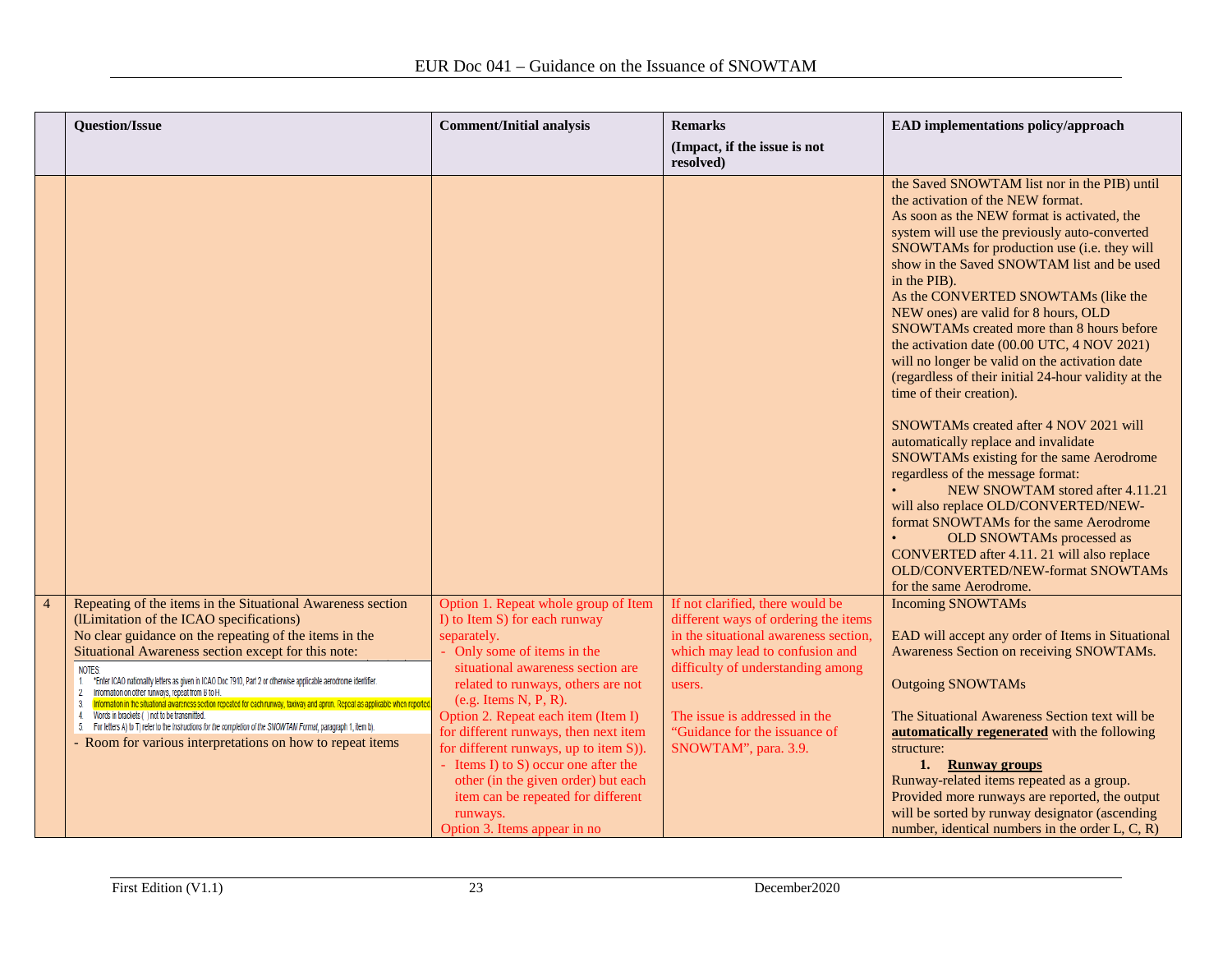|                | <b>Question/Issue</b>                                                                                                                                                                                                                                                                                                                                                                                                                                                                | <b>Comment/Initial analysis</b>                                                                                                                                                   | <b>Remarks</b><br>(Impact, if the issue is not<br>resolved)                                                                                                                                                                 | EAD implementations policy/approach                                                                                                                                                                                                                                                                                                                                                                                                                                                                                                                                                                                                                                                                                                                                                                                                                                                                                                                                                                                                                                                                                                                                                                                                             |
|----------------|--------------------------------------------------------------------------------------------------------------------------------------------------------------------------------------------------------------------------------------------------------------------------------------------------------------------------------------------------------------------------------------------------------------------------------------------------------------------------------------|-----------------------------------------------------------------------------------------------------------------------------------------------------------------------------------|-----------------------------------------------------------------------------------------------------------------------------------------------------------------------------------------------------------------------------|-------------------------------------------------------------------------------------------------------------------------------------------------------------------------------------------------------------------------------------------------------------------------------------------------------------------------------------------------------------------------------------------------------------------------------------------------------------------------------------------------------------------------------------------------------------------------------------------------------------------------------------------------------------------------------------------------------------------------------------------------------------------------------------------------------------------------------------------------------------------------------------------------------------------------------------------------------------------------------------------------------------------------------------------------------------------------------------------------------------------------------------------------------------------------------------------------------------------------------------------------|
|                |                                                                                                                                                                                                                                                                                                                                                                                                                                                                                      | particular order (except for Item T,<br>being the last).<br>Option 3 is the most flexible and<br>preferable approach as it would<br>also accept examples from options<br>1 and 2. |                                                                                                                                                                                                                             | (e.g. items for 09L, 09C, 09R).<br>Note: Item I) (Reduced Runway Length) may<br>also contain the other runway direction (not the<br>lower number). Item I), however, will still be in<br>the same group as the other items related to this<br>runway (even though they are using the lower<br>number).<br>2. Drifting Snow<br>Note that the DRIFTING SNOW (Item J))<br>information is provided only once as it is not<br>runway-specific. This, however, depends on the<br>EAD system parameter<br>{SNOWTAM_2020_DRIFTING_PER_RWY}.<br>If the parameter value is changed from the default<br>"N" to "Y", then Item J) is also generated inside<br>each runway group with a similar text structure as<br>the other items:<br>RWY nn [L] or nn [C] or nn [R] DRIFTING<br><b>SNOW</b><br>3. Taxiway groups<br>If items N) and P) are provided for a taxiway,<br>they will be reported in that order. For unrelated<br>N) and P) items, the N) items will be reported<br>first, followed by the P) items. This is also valid<br>for cases where Item P) contains ALL TWYS<br>POOR.<br>The sorting will also follow the taxiway<br>designators, whereas ALL TWYS POOR will be<br>the last item.<br>4. Aprons groups<br>5. Item $S$ )<br>$6.$ Item T) |
| $\overline{5}$ | Item J) says to simply insert "DRIFTING SNOW" (when<br>reported) without the RWY designator. Nevertheless Item K)<br>says to insert the lower RWY designator and with a space<br>"LOOSE SAND" (if LOOSE SAND is reported on the<br>RWY). What is the logic behind the two different cases, one<br>with the RWY designator and the other without?<br>Ref.: PANS-AIM 10066, Appendix 4 SNOWTAM Format<br>applicable on 4 November 2021, Instructions for Item J) and<br><i>Item K)</i> | Is RWY Designator needed for<br>Drifting Snow (as for the loose sand)?<br>(This item has a link with item 6)<br>above.)                                                           | Drifting snow is an ensemble of<br>snow particles raised by the wind to<br>small heights above the ground<br>(WMO definition).<br>Drifting snow refers to the airport<br>(whole movement area) not to a<br>specific runway. | EAD will implement the EAD system parameter<br>{SNOWTAM_2020_DRIFTING_PER_RWY}.<br>By default, this parameter will be set to "N". In<br>this case, DRIFTING SNOW (Item J))<br>information is provided only once as it is not<br>runway-specific.<br>If ICAO decides that the RWY ID must be<br>presented, the EAD parameter will be changed<br>from the default "N" to "Y" and then Item J) will                                                                                                                                                                                                                                                                                                                                                                                                                                                                                                                                                                                                                                                                                                                                                                                                                                                |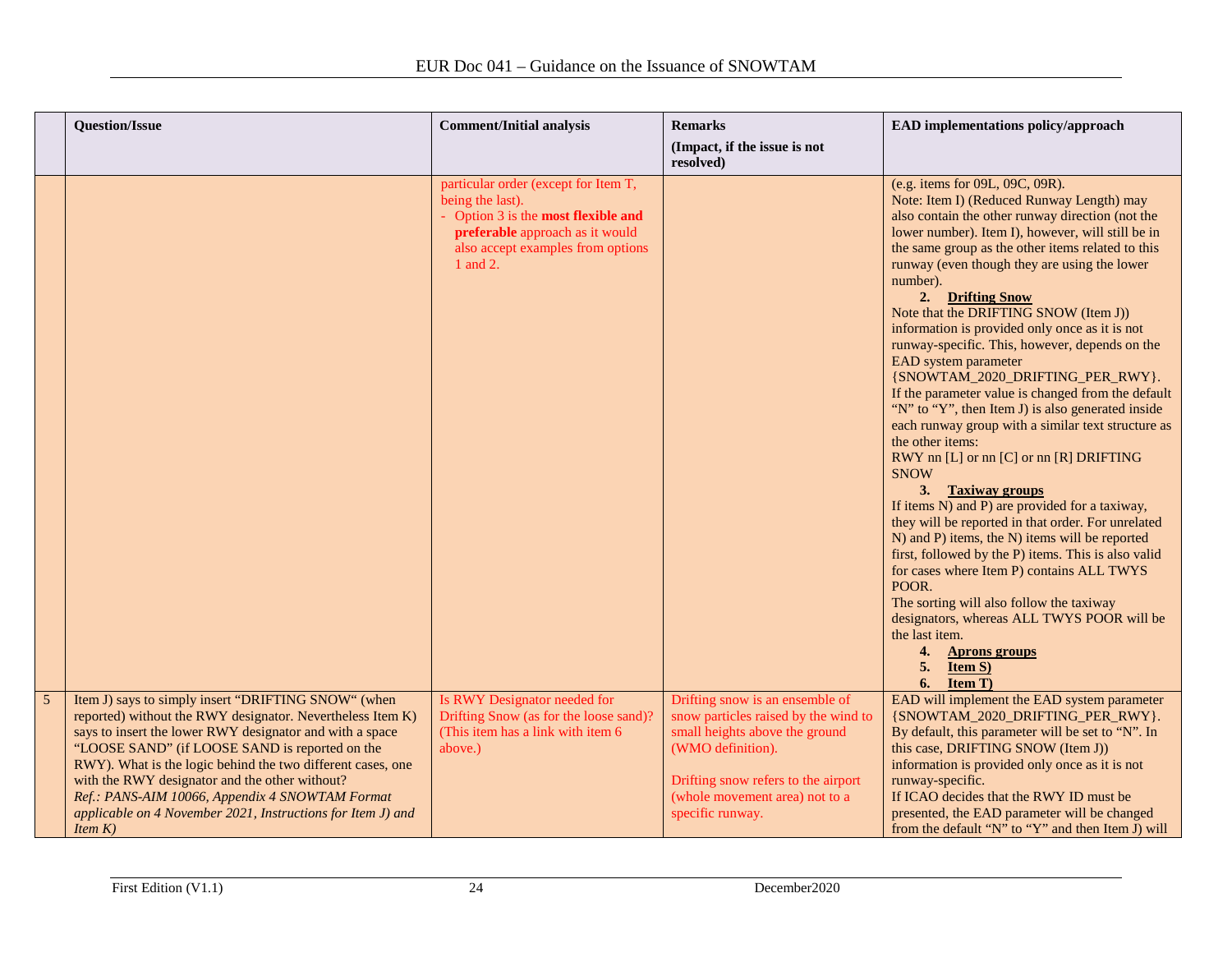|    | <b>Question/Issue</b>                                                                                                                                                                                                                                                                                                                                                                                                                                                                                       | <b>Comment/Initial analysis</b>                                                                                                                                                                                                                                                                                                                                                                                                                                                                                                                                                                                                                   | <b>Remarks</b>                                                                                                                                                                                                                                             | EAD implementations policy/approach                                                                                                                                                  |
|----|-------------------------------------------------------------------------------------------------------------------------------------------------------------------------------------------------------------------------------------------------------------------------------------------------------------------------------------------------------------------------------------------------------------------------------------------------------------------------------------------------------------|---------------------------------------------------------------------------------------------------------------------------------------------------------------------------------------------------------------------------------------------------------------------------------------------------------------------------------------------------------------------------------------------------------------------------------------------------------------------------------------------------------------------------------------------------------------------------------------------------------------------------------------------------|------------------------------------------------------------------------------------------------------------------------------------------------------------------------------------------------------------------------------------------------------------|--------------------------------------------------------------------------------------------------------------------------------------------------------------------------------------|
|    |                                                                                                                                                                                                                                                                                                                                                                                                                                                                                                             |                                                                                                                                                                                                                                                                                                                                                                                                                                                                                                                                                                                                                                                   | (Impact, if the issue is not<br>resolved)                                                                                                                                                                                                                  |                                                                                                                                                                                      |
|    |                                                                                                                                                                                                                                                                                                                                                                                                                                                                                                             |                                                                                                                                                                                                                                                                                                                                                                                                                                                                                                                                                                                                                                                   | The issue is addressed in the<br>"Guidance for the issuance of<br>SNOWTAM", para. 4 section 2<br>item J.                                                                                                                                                   | also be generated inside each runway group with<br>a similar text structure as the other items:<br>RWY nn [L] or nn [C] or nn [R] DRIFTING<br><b>SNOW</b>                            |
| 6  | The abbreviated heading - geographical designator for States<br>(SW* SERIAL NUMBER)<br>(LOCATION<br>DATE/TIME OF ASSESMENT<br>(Abbreviated<br><b>INDICATOR)</b><br>heading)<br>$s w $ $\cdot$ $\cdot$ $\cdot$<br>SW $\overline{AA}$ : geographical designator for States, e.g. LF =<br><b>FRANCE</b><br>- Three States (Australia, Canada and USA) have ONLY<br><b>ONE</b> nationality letter: C (Canada), Y (Australia), K (US)<br>- What second letter shall be used for Canada, Australia and<br>the US? | "X" could be used as a second<br>letter for Canada (CX) and<br>Australia (YX).<br>For the USA $\rightarrow$ KX cannot be<br>applied as they use different NOFs<br>for the time being.<br>Clarification needed by ICAO                                                                                                                                                                                                                                                                                                                                                                                                                             | Possible rejection of SNOWTAMs<br>The concerned Regions/States to<br>look into this subject (Australia,<br>Canada and United States).                                                                                                                      | EAD recommends use of " $X$ " as the second letter<br>for Canada (CX) and Australia (YX). However,<br>for the USA $\rightarrow$ KX cannot be applied, as they use<br>different NOFs. |
|    | Apron/TWY designators:<br>- What characters are allowable?<br>Alphanumeric characters<br>i.<br>Symbols (hyphen, underscore, space, etc.)<br>ii.<br>- Is there any length limitation (similar to AIXM)?                                                                                                                                                                                                                                                                                                      | Examples from some AIPs:<br>Apron: APRON, APRON 2, APRON<br>II, SAULT COLLEGE APRON, 1, II,<br>IV, APRON II (MNR), CANADIAN<br><b>WARPLANE HERRITAGE</b><br><b>MUSEUM APRON, 51B, DE-</b><br><b>ICING, APRON</b><br>MAINTENANCE_WEST, APRON<br>$(POS. 26-28)$<br>Taxiway: TWY, TWY A, TWYA,<br>TWY1, TWY 1, A2, A, B-1, WEST,<br>BA, K4 CATIII-RWY, NNORTH, D<br>THR24-RWY14L, B NORTH 10/28,<br>08/26, W II, TWY C10/STAND102,<br>TWY-1                                                                                                                                                                                                          | Possible rejection of SNOWTAMs<br>The issue is addressed in the<br>"Guidance for the issuance of<br>SNOWTAM", para. 4 section 2<br>item R.<br>Recommendation: these items<br>should be flexible and accept both<br>alphanumeric characters and<br>symbols. | EAD will accept only AIS-compatible characters.<br>This means that Apron/TWY designators will be<br>the same as those stored in the EAD SDO<br>{National AIP}.                       |
| -8 | There seems to be a discrepancy between the 'general<br>descriptions', where the 'CONDITION DESCRIPTION FOR<br>EACH RUNWAY THIRD (Item G)' is mandatory only when<br>RWYCC is 1-5, and the 'field descriptions' where<br>'CONDITION DESCRIPTION FOR EACH RUNWAY<br>THIRD (Item G)' is always mandatory.<br>The question is when is the 'CONDITION DESCRIPTION<br>FOR EACH RUNWAY THIRD (Item G)' mandatory?                                                                                                 | PANS AIM (there is a discrepancy in<br>PANS AIM):<br>- The SNOWTAM form indicates that<br>Item G is mandatory and not<br>conditional.<br>WET SNOW<br>WET SNOW ON TOP OF COMPACTED SNOW<br>WET SNOW ON TOP OF ICE<br>WEL ICE<br>SENSE<br>STANDING WATER<br>WATER ON TOP OF COMPACTED SNOW<br>DRY SNOW ON TOP OF COMPACTED SNOW<br>DRY SNOW ON TOP OF ICE<br>FROST<br>Deck Obertun<br>COMPACTED SNOW<br>CONDITION DESCRIPTION OVER TOTAL RUNWAY LENGTH)<br>Reserved on each numer third, starting from thesitioid having the Joser numery designation number)<br>FEH WAS CETODER CONTINUES FOR PICH ROWSELLING<br>Description of Item G states that | <b>Confusion for AISs/NOFs</b><br>Recommendation: Item G is<br>mandatory only when RWYCC is 1<br>to 5. This is the minimum required<br>by PANS-AIM; however,<br>States/Regions might decide to<br>report item G in all circumstances<br>(RCC 0 to 6).      | In EAD, Item G is Mandatory regardless<br><b>RWYCC</b> values.                                                                                                                       |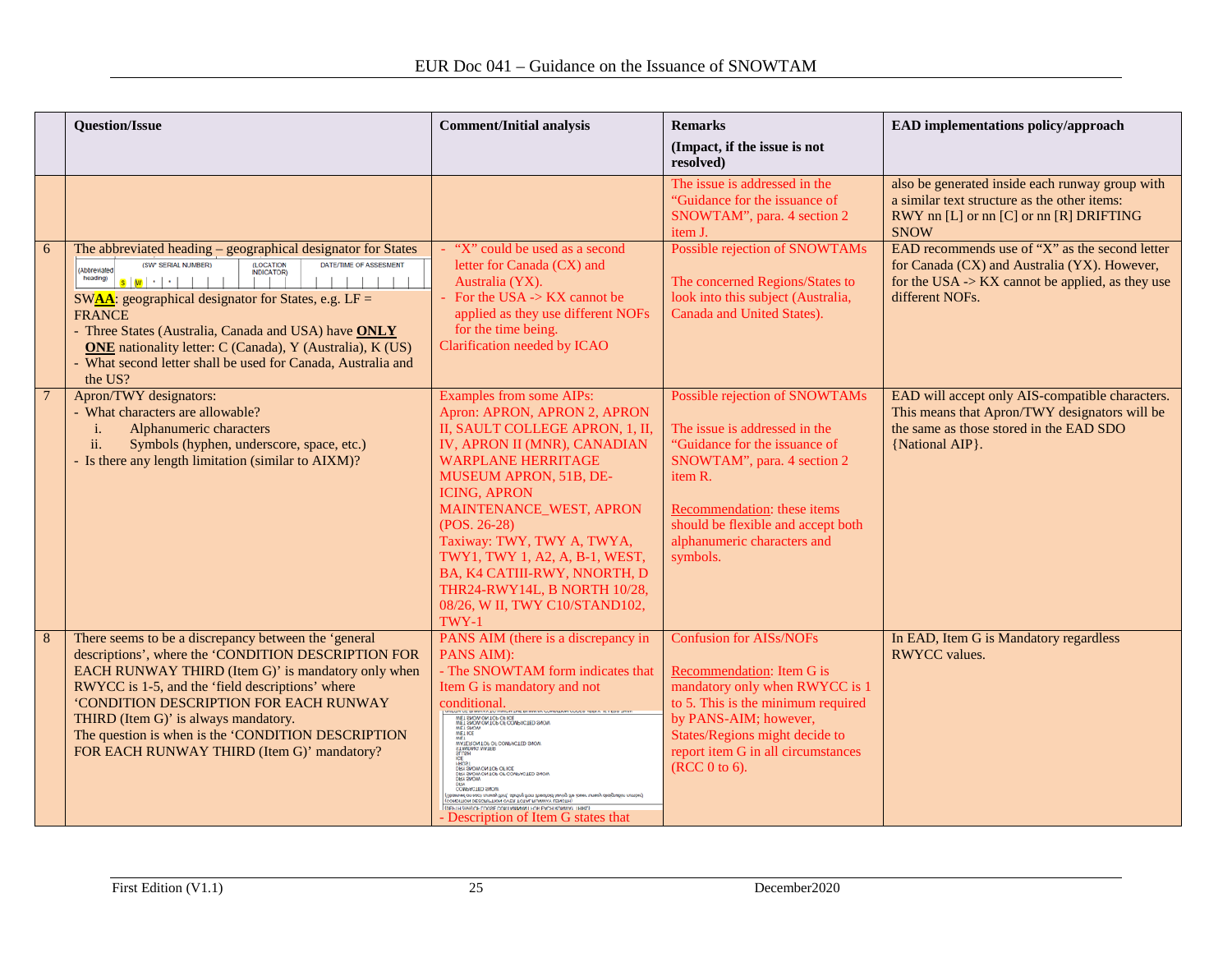|   | <b>Question/Issue</b>                                       | <b>Comment/Initial analysis</b>                                                                                                                                                                                        | <b>Remarks</b>                     | EAD implementations policy/approach |
|---|-------------------------------------------------------------|------------------------------------------------------------------------------------------------------------------------------------------------------------------------------------------------------------------------|------------------------------------|-------------------------------------|
|   |                                                             |                                                                                                                                                                                                                        | (Impact, if the issue is not       |                                     |
|   |                                                             |                                                                                                                                                                                                                        | resolved)                          |                                     |
|   |                                                             | Item G is mandatory and not                                                                                                                                                                                            |                                    |                                     |
|   |                                                             | conditional.                                                                                                                                                                                                           |                                    |                                     |
|   |                                                             | Item $G$ $-$<br>Condition description for each runway third, Insert any of the following or<br>each runway third, separated by an oblique stroke.                                                                      |                                    |                                     |
|   |                                                             | <b>COMPACTED SNOW</b><br><b>DRY SNOW</b><br>DRY SNOW ON TOP OF COMPACTED SNOW<br>DRY SNOW ON TOP OF ICE<br><b>FROST</b><br>ICE                                                                                         |                                    |                                     |
|   |                                                             | SLUSH<br>STANDING WATER<br>WATER ON TOP OF COMPACTED SNOW<br><b>WET</b>                                                                                                                                                |                                    |                                     |
|   |                                                             | <b>WET ICE</b><br><b>WET SNOW</b><br>WET SNOW ON TOP OF COMPACTED SNOW<br>WET SNOW ON TOP OF ICE                                                                                                                       |                                    |                                     |
|   |                                                             | DRY (only reported when there is no contaminant)                                                                                                                                                                       |                                    |                                     |
|   |                                                             | Note.- When the conditions are not reported, this will be signified by the maer<br>appropriate runnery third(z).                                                                                                       |                                    |                                     |
|   |                                                             | - The general descriptions says that                                                                                                                                                                                   |                                    |                                     |
|   |                                                             | Item G is mandatory and then                                                                                                                                                                                           |                                    |                                     |
|   |                                                             | includes this condition in a bracket.                                                                                                                                                                                  |                                    |                                     |
|   |                                                             |                                                                                                                                                                                                                        |                                    |                                     |
|   |                                                             | 1) AERODROME LOCATION INDICATOR.                                                                                                                                                                                       |                                    |                                     |
|   |                                                             | 2) DATE AND TIME OF ASSESSMENT                                                                                                                                                                                         |                                    |                                     |
|   |                                                             | 3) LOWER RUNWAY DESIGNATOR NUMBER:<br>4) RUNWAY CONDITION CODE FOR EACH RUNWAY THIRD: and                                                                                                                              |                                    |                                     |
|   |                                                             | 5) CONDITION DESCRIPTION FOR EACH RUNWAY THIRD (when mining con<br>is reported 1-5                                                                                                                                     |                                    |                                     |
|   |                                                             | PANS Aerodrome says that item G is                                                                                                                                                                                     |                                    |                                     |
|   |                                                             | mandatory without any condition.                                                                                                                                                                                       |                                    |                                     |
|   |                                                             | g) Condition description for each runway third: to b<br>2.9.5 of Annex 14, Volume I. These terms have bee<br>and Recommended Practices in Annexes 6, 8, 11 an<br>following condition type descriptions for each runway |                                    |                                     |
|   |                                                             | This information is mandatory.                                                                                                                                                                                         |                                    |                                     |
|   |                                                             | Clarification needed by ICAO                                                                                                                                                                                           |                                    |                                     |
|   |                                                             | (Should it be mandatory – with no                                                                                                                                                                                      |                                    |                                     |
|   |                                                             | condition – everywhere in PANS                                                                                                                                                                                         |                                    |                                     |
|   |                                                             | AIM as well?)                                                                                                                                                                                                          |                                    |                                     |
| 9 | Need for an AIC template (sample) for AISPs in order to use | The AIC will be a good tool for States                                                                                                                                                                                 | Lack of awareness of stakeholders  |                                     |
|   | it for announcement of their plans and details on the       | to put their national plan together and                                                                                                                                                                                | of the implementation              |                                     |
|   | implementation of GRF and the new SNOWTAM format            | carry out the necessary coordination                                                                                                                                                                                   |                                    |                                     |
|   |                                                             | among their national stakeholders. It                                                                                                                                                                                  | Some States already have their own |                                     |
|   |                                                             | will provide good evidence for ICAO                                                                                                                                                                                    | AICs which could be distributed to |                                     |
|   |                                                             | to monitor the situation with the                                                                                                                                                                                      | all States.                        |                                     |
|   |                                                             | various States. It will also be useful                                                                                                                                                                                 |                                    |                                     |
|   |                                                             | for users.                                                                                                                                                                                                             | Sample AIC template is provided as |                                     |
|   |                                                             | Some States have started developing                                                                                                                                                                                    | appendix B of the "Guidance for    |                                     |
|   |                                                             | an AIC template. It is possible to                                                                                                                                                                                     | the issuance of SNOWTAM".          |                                     |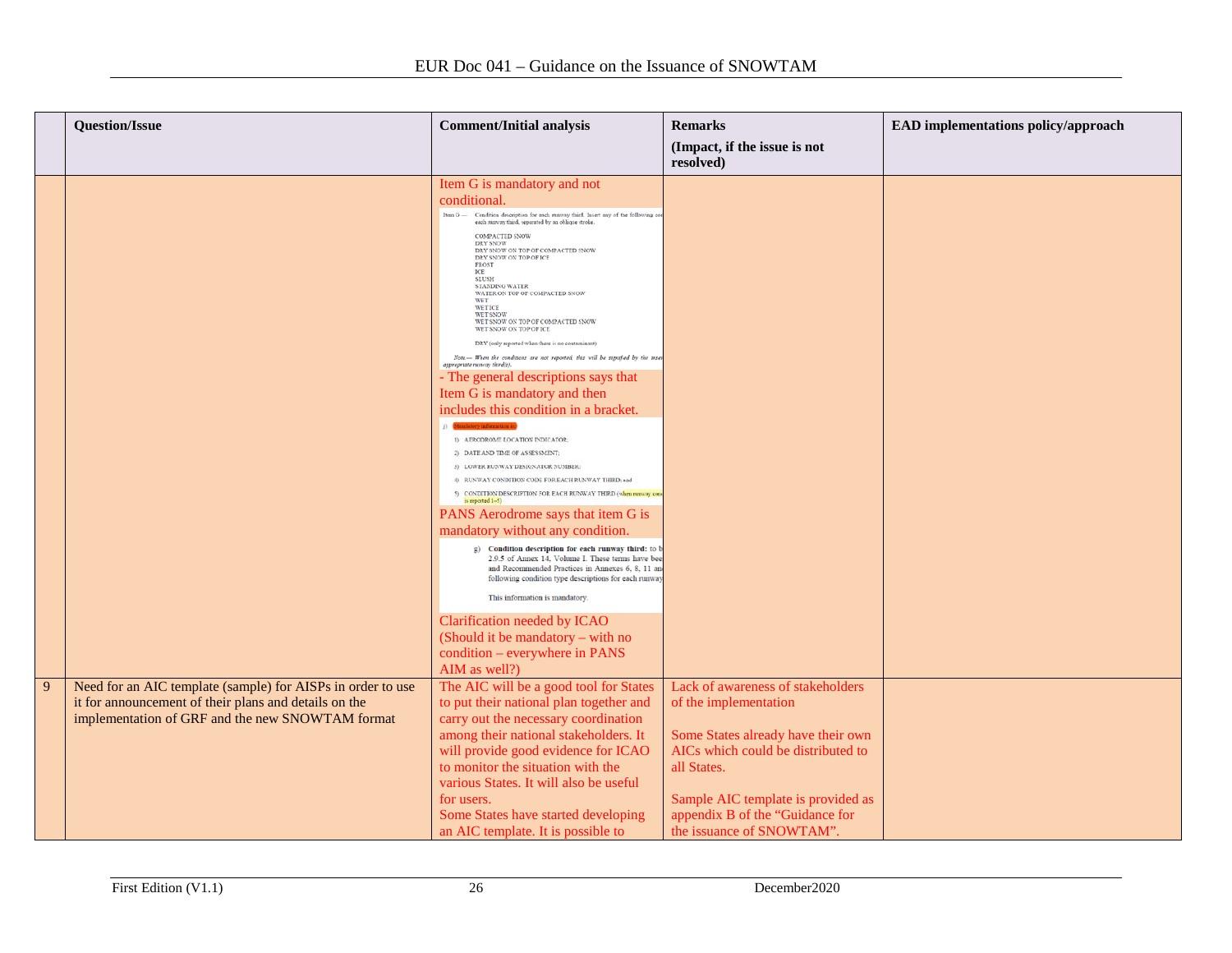|    | <b>Question/Issue</b>                                                                                                                                                              | <b>Comment/Initial analysis</b>                                                                                                                                                                                                                                                                                                                                                                                                                                                                                                                                                                                                                                                                                       | <b>Remarks</b><br>(Impact, if the issue is not                                                                                                                                                                                                                     | <b>EAD</b> implementations policy/approach                                                                                                                  |
|----|------------------------------------------------------------------------------------------------------------------------------------------------------------------------------------|-----------------------------------------------------------------------------------------------------------------------------------------------------------------------------------------------------------------------------------------------------------------------------------------------------------------------------------------------------------------------------------------------------------------------------------------------------------------------------------------------------------------------------------------------------------------------------------------------------------------------------------------------------------------------------------------------------------------------|--------------------------------------------------------------------------------------------------------------------------------------------------------------------------------------------------------------------------------------------------------------------|-------------------------------------------------------------------------------------------------------------------------------------------------------------|
|    |                                                                                                                                                                                    |                                                                                                                                                                                                                                                                                                                                                                                                                                                                                                                                                                                                                                                                                                                       | resolved)                                                                                                                                                                                                                                                          |                                                                                                                                                             |
|    |                                                                                                                                                                                    | work with those States to make a<br>general template to be used by all<br>States.                                                                                                                                                                                                                                                                                                                                                                                                                                                                                                                                                                                                                                     |                                                                                                                                                                                                                                                                    |                                                                                                                                                             |
| 10 | Need for guidance material (as part of Doc 8126 or any type<br>of GM) describing the implementation guidelines and<br>explaining the SNOWTAM format and elements in more<br>detail | As a first step (quick action), a brief<br>document could be developed (by a<br>group of volunteers) to include the<br>following: - the missing codes of the<br>SNOWTAM format and the<br>clarifications needed as explained in<br>the items above; - details on each<br>element of the SNOWTAM format; -<br>some implementation guidelines.<br>This document should be published<br>by ICAO as a matter of priority<br>through a mechanism which does not<br>involve a long process (this should be<br>issued as soon as possible but not<br>later than December 2019).<br>The second step would be for ICAO<br>to later include the provisions of this<br>document in the PANS AIM and Doc<br>8126, as appropriate. | Confusion and lack of sufficient<br>knowledge and information for<br>NOFs may lead to non-<br>implementation or difficulties for<br>AISPs.<br>Development of "Guidance for the<br>issuance of SNOWTAM" would<br>form the basis for future inclusion<br>in DOC 8126 |                                                                                                                                                             |
| 11 | There is a need for training material and a course specifically<br>for AIS staff.                                                                                                  | ACI has developed a course for<br>airport operators.<br>IATA is developing course for airline<br>operators.<br>No specific course exists for AIS. A<br>half-day CBT course is proposed for<br>development by ICAO (to be<br>available as soon as possible) (or<br>classroom course - tbd).<br>The volunteer group (mentioned in<br>item 10) could put the training<br>materials together using the current<br>PANS AIM and PANS Aerodrome<br>provisions as well as the guidance<br>material which they develop (referred<br>to in the previous item).                                                                                                                                                                 | Lack of sufficient knowledge<br>among AIS staff and difficulty with<br>implementation (as raised by many<br>States' AISPs)<br>Development of "Guidance for the<br>issuance of SNOWTAM" would<br>help.                                                              | Web-based training prepared by<br><b>EUROCONTROL</b> concerning general<br>information related to the changes with a new<br>SNOWTAM form might be provided. |
| 12 | The Validity of SNOWTAMs after 4 November 2021 is<br>8 hours and before that it was 24 hours. After the publication<br>of the PANS AIM, the validity of both SNOWTAM formats       | This item should be 24 hours.<br>This must be a typographical error.                                                                                                                                                                                                                                                                                                                                                                                                                                                                                                                                                                                                                                                  |                                                                                                                                                                                                                                                                    |                                                                                                                                                             |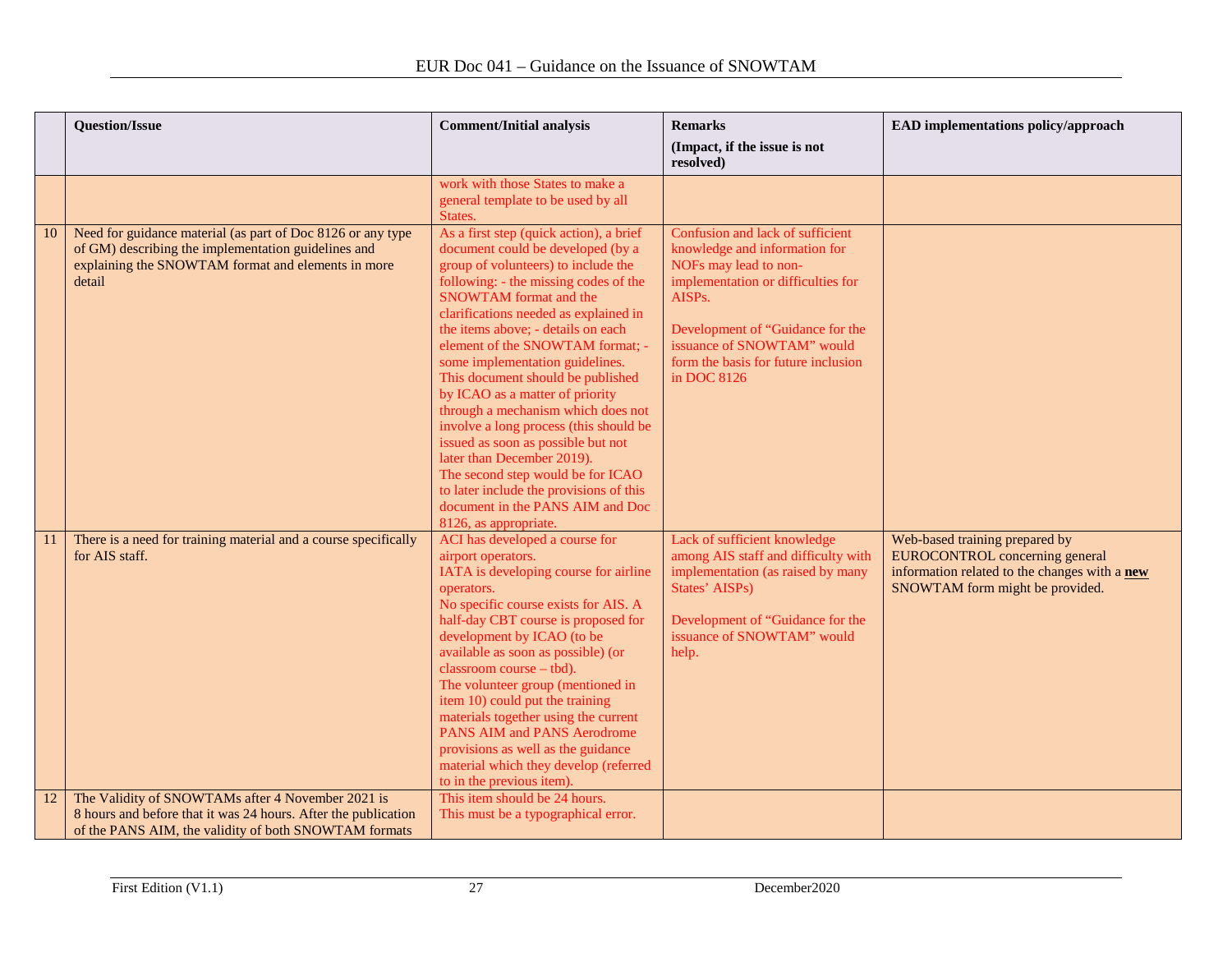|    | <b>Question/Issue</b>                                                                                                                                                                                                                                                                                                                                                                                                                                                                                              | <b>Comment/Initial analysis</b>                                                                                                                                                                                                                                                                                                                                                | <b>Remarks</b><br>(Impact, if the issue is not        | EAD implementations policy/approach |
|----|--------------------------------------------------------------------------------------------------------------------------------------------------------------------------------------------------------------------------------------------------------------------------------------------------------------------------------------------------------------------------------------------------------------------------------------------------------------------------------------------------------------------|--------------------------------------------------------------------------------------------------------------------------------------------------------------------------------------------------------------------------------------------------------------------------------------------------------------------------------------------------------------------------------|-------------------------------------------------------|-------------------------------------|
|    | (the one up to 4 NOV and the one after 4 NOV) are both<br>written as 8 hours (probably because of a printing error).<br>Ref.: PANS-AIM Doc 10066, Appendix 4 SNOWTAM Format<br>(applicable until 4 November 2020), page App. 4-2, 1.<br>General-item d)                                                                                                                                                                                                                                                            |                                                                                                                                                                                                                                                                                                                                                                                | resolved)                                             |                                     |
| 13 | Conditional Fields, Items E), F): What has to be inserted for<br>the other two thirds if the condition applies only to one third<br>of the RWY (and the other two thirds are dry and clean)?<br>Example: C) Runway 09 D) RWYCC 6/6/5, G)<br>DRY/DRY/STANDING WATER: Question for E) und F): E)<br>$\frac{?}{?}\frac{?}{100}$ , F) $\frac{?}{?}\frac{?}{04}$<br>Ref.: PANS-AIM Doc 10066, Appendix 4 SNOWTAM Format<br>applicable on 4 November 2021, Instructions 2. Item E) Note<br>1 and 2; Item F) Note 1 and 2 | According to PANS AD, Item E is<br>not reported for one runway third if it<br>is dry or less than 10% covered.<br>Examples:<br>25/50/100<br>NR/50/100 if contaminant coverage is<br>less than 10% in the first third,<br>25/NR/100 if contaminant coverage is<br>less than 10% in the middle third,<br>25/50/NR if contaminant coverage is<br>less than 10% in the last third. | The problem has been resolved<br>(closed).            |                                     |
| 14 | Item F) (Depth of loose contaminant): The field condition is<br>not clear in case of a depth below the minimum values for the<br>contamination of slush, wet snow and dry snow. Which<br>values have to be inserted in those cases in item F) and G).<br>Ref.: PANS-Aerodromes II-I-13 Table II-I-2, Notes 1-3                                                                                                                                                                                                     | According to PANS AD, the value<br>could be below the minimum in the<br>case of significant changes. Here are<br>examples from 9981:<br>04/06/12 [STANDING WATER]<br>02/04/09 [SLUSH]<br>02/05/10 [WET SNOW or WET<br><b>SNOW ON TOP OF </b> ]<br>02/20/100 [DRY SNOW or DRY<br><b>SNOW ON TOP OF]</b>                                                                         | The problem has been resolved<br>(closed).            |                                     |
| 15 | Validity 8 hours: It is not clear whether a series of<br>SNOWTAMs should end with a final SNOWTAM reporting<br>"DRY – RWYCC 6", or if no SNOWTAM is issued after 8<br>hours, does it mean that there is no longer any contamination.<br>What is the valid status of the contamination if no<br>SNOWTAM is issued after 8 hours?<br>Ref.: PANS-Aerodromes Doc 9981, Part II, Chapter 1<br>applicable on 4 November 2021, 1.1.3.2                                                                                    | Either the reported runway surface<br>condition ends as a result of the<br>issuing of a SNOWTAM reporting<br>RWYCC 6, or the SNOWTAM<br>expires after 8 hours.<br>If no SNOWTAM is issued after 8<br>hours, the previous SNOWTAM is<br>considered to have "expired" and it<br>should be understood that there is no<br>longer any contaminant on the<br>runway.                | The problem has been resolved<br>(closed).            |                                     |
| 16 | The new ICAO SNOWTAM FORMAT cannot be used for<br>manual entries in the form (owing to lack of space). How<br>should a manual entry be made in practice, e.g. in field G), or<br>if several entries have to be mad in the Situational Awareness                                                                                                                                                                                                                                                                    | Airport operators should develop their<br>own form (Runway Condition Report<br>- RCR) to collect runway surface<br>condition data (based on the GRF                                                                                                                                                                                                                            | This is related to airport operator<br>(not AIS/AIM). |                                     |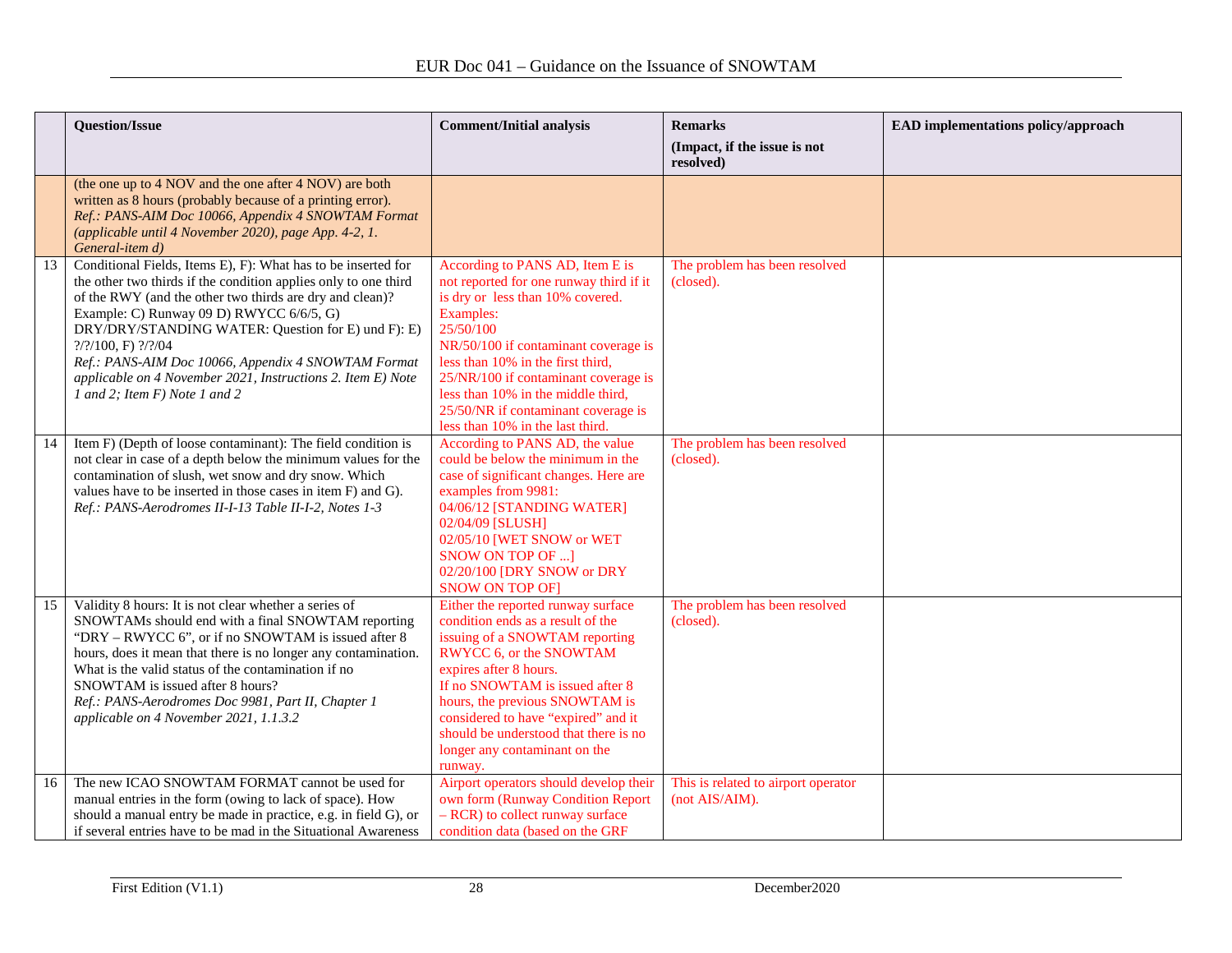|     | <b>Question/Issue</b>                                                                                                                                                                                                                                                                                                 | <b>Comment/Initial analysis</b>                                                                                                                                                                                                                                                                                                                                                                        | <b>Remarks</b><br>(Impact, if the issue is not<br>resolved)                                                          | EAD implementations policy/approach |
|-----|-----------------------------------------------------------------------------------------------------------------------------------------------------------------------------------------------------------------------------------------------------------------------------------------------------------------------|--------------------------------------------------------------------------------------------------------------------------------------------------------------------------------------------------------------------------------------------------------------------------------------------------------------------------------------------------------------------------------------------------------|----------------------------------------------------------------------------------------------------------------------|-------------------------------------|
|     | Section?<br>Ref.: PANS-AIM Doc 10066, Appendix 4 SNOWTAM Format<br>applicable on 4 November 2021                                                                                                                                                                                                                      | provisions). When the RCR is filled<br>in, it should be sent to the NOF.<br>The RCR form should be in line with<br>the SNOWTAM format (so as to be)<br>easily understandable for NOF<br>personnel and able to be copied into<br>SNOWTAM format by the NOF)<br>On the NOF side, the<br>NOTAM/SNOWTAM system should<br>be updated in line with the new<br>format, in order to accept the new<br>entries. |                                                                                                                      |                                     |
|     |                                                                                                                                                                                                                                                                                                                       | ICAO may provide a sample RCR<br>form for airport operators.<br>nnn                                                                                                                                                                                                                                                                                                                                    |                                                                                                                      |                                     |
| 17  | The Acronym "SNOWTAM" is obviously not applicable to<br>those conditions which are related only to water/standing<br>water or loose sand – especially in regions which never have<br>snow and have therefore never issued a SNOWTAM. A new<br>acronym which is better related to RWY conditions should be<br>created. | The new SNOWTAM could also be<br>issued where there is standing water<br>not necessarily associated with snow.<br>However, there is no short plan<br>currently to change the acronym.<br>The IMP (WG-A) is conducting a<br>thorough review of the NOTAM<br>system. WG-A should be informed of<br>this comment.                                                                                         | This is not an immediate problem<br>(but should be considered by the<br><b>IMP</b> in future NOTAM<br>improvements). |                                     |
| -18 | Item F) (Depth of loose contaminant): Significant changes for<br>standing water and slush: What is the reason for the upper<br>limit for the significant change? What action is to be taken if<br>a change of more than the upper limit occurs?<br>Ref.: PANS-Aerodromes II-I-13 Table II-I-2                         | <b>Clarification</b> needed                                                                                                                                                                                                                                                                                                                                                                            | This is related to airport operator<br>(not AIS/AIM).                                                                |                                     |
| -19 | Item G) (Condition Description): It is clear that there could be<br>different conditions on each third of the RWY. It is not clear<br>whether it is possible to insert more than one condition on a<br>single third of the RWY. If this is the case (contrary to our                                                  | The dominant contamination or the<br>one which may have the most severe<br>safety consequences should normally<br>be reported.                                                                                                                                                                                                                                                                         | The problem has been partially<br>resolved.                                                                          |                                     |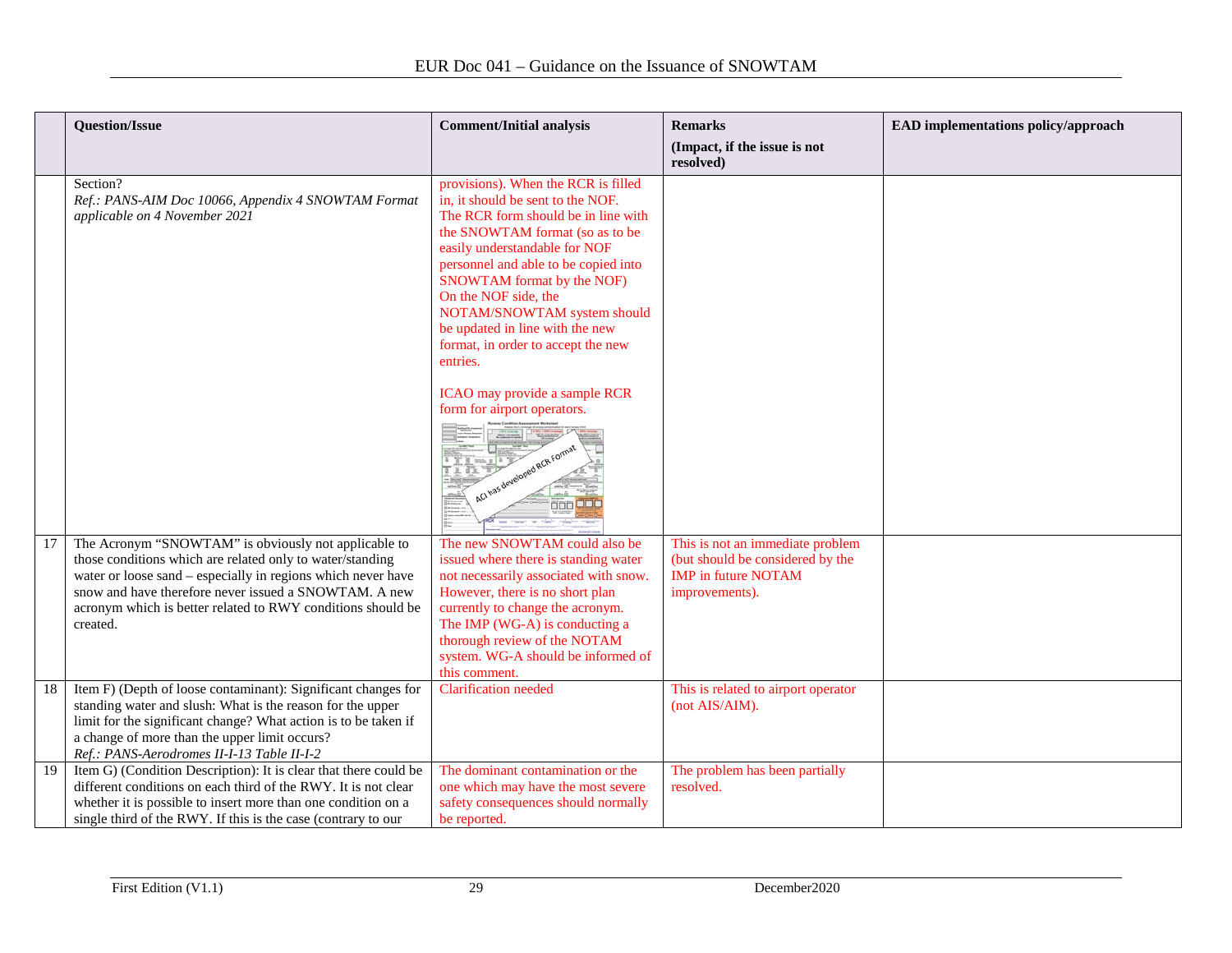|    | <b>Question/Issue</b>                                                                                                                                                                                                                                                                                                                                                                                                                                                                                                                                                                                          | <b>Comment/Initial analysis</b>                                                                                                                                                                                                                                                                                                                                                                                                                                                                                                                                                                                                                              | <b>Remarks</b>                                                                  | EAD implementations policy/approach |
|----|----------------------------------------------------------------------------------------------------------------------------------------------------------------------------------------------------------------------------------------------------------------------------------------------------------------------------------------------------------------------------------------------------------------------------------------------------------------------------------------------------------------------------------------------------------------------------------------------------------------|--------------------------------------------------------------------------------------------------------------------------------------------------------------------------------------------------------------------------------------------------------------------------------------------------------------------------------------------------------------------------------------------------------------------------------------------------------------------------------------------------------------------------------------------------------------------------------------------------------------------------------------------------------------|---------------------------------------------------------------------------------|-------------------------------------|
|    |                                                                                                                                                                                                                                                                                                                                                                                                                                                                                                                                                                                                                |                                                                                                                                                                                                                                                                                                                                                                                                                                                                                                                                                                                                                                                              | (Impact, if the issue is not<br>resolved)                                       |                                     |
|    | expectations), how must those conditions be inserted?<br>(Svntax!)<br>Ref.: PANS-AIM Doc 10066, Appendix 4 SNOWTAM Format<br>applicable on 4 November 2021, Instructions for Item G)                                                                                                                                                                                                                                                                                                                                                                                                                           | (Please read ICAO Circular 355,<br>paragraph 4.47, for more details on<br>"Multiple Contaminants".)                                                                                                                                                                                                                                                                                                                                                                                                                                                                                                                                                          |                                                                                 |                                     |
| 20 | Item I) – Reduced runway length: conditional: only when a<br>NOTAM has been published with a new set of declared<br>distances. Does this mean that a NOTAM containing the new<br>RWY length has to be issued in addition to the SNOWTAM<br>if the clearance does not cover the whole length of the RWY,<br>or does it mean that the reduced RWY length has to be<br>inserted if a NOTAM was published concerning the reduced<br>RWY length (of the dry RWY)?<br>Ref.: PANS-AIM Doc 10066, Appendix 4 SNOWTAM Format<br>applicable on 4 November 2021, Instructions for Item I), in<br>particular Note to Item) | It can be understood from the note to<br>Item I) that: when runway length is<br>reduced owing to the closure of part<br>of a runway (as a result of<br>contaminant on the runway which has<br>not been cleared), a SNOWTAM<br>should be issued with the new runway<br>length (Item I) and a NOTAM should<br>also be issued together with the<br>SNOWTAM to indicate the new<br>declared distances.<br>The SNOWTAM is not the<br>consequence of the NOTAM or vice<br>versa. Both should be issued as a<br>consequence of the closure of part of<br>a runway due to a contaminant.<br>The wording of the note may have<br>caused confusion (ICAO to consider). | The problem has been partially<br>resolved.                                     |                                     |
| 21 | MEASURED FRICTION COEFFICIENT (Item S)<br>a. In order to be able to recognise Item S and not to confuse it<br>with Item T (text) during SNOWTAM processing/parsing, it<br>is necessary to know the format of Item S. In the current<br>Annex 15, it is a single digit for each third of the runway,<br>separated by an oblique stroke $($ ): $5/5/5$ .<br>Will this format remain the same?                                                                                                                                                                                                                    | Automated systems might need to<br>have a defined format for Item S in<br>order for this item to be recognised<br>and also to allow Item S and the next<br>item (Item T) to be distinguished.<br>Clarification needed by ICAO                                                                                                                                                                                                                                                                                                                                                                                                                                | Confusion for automated systems to<br>recognize and analyse SNOWTAM<br>messages |                                     |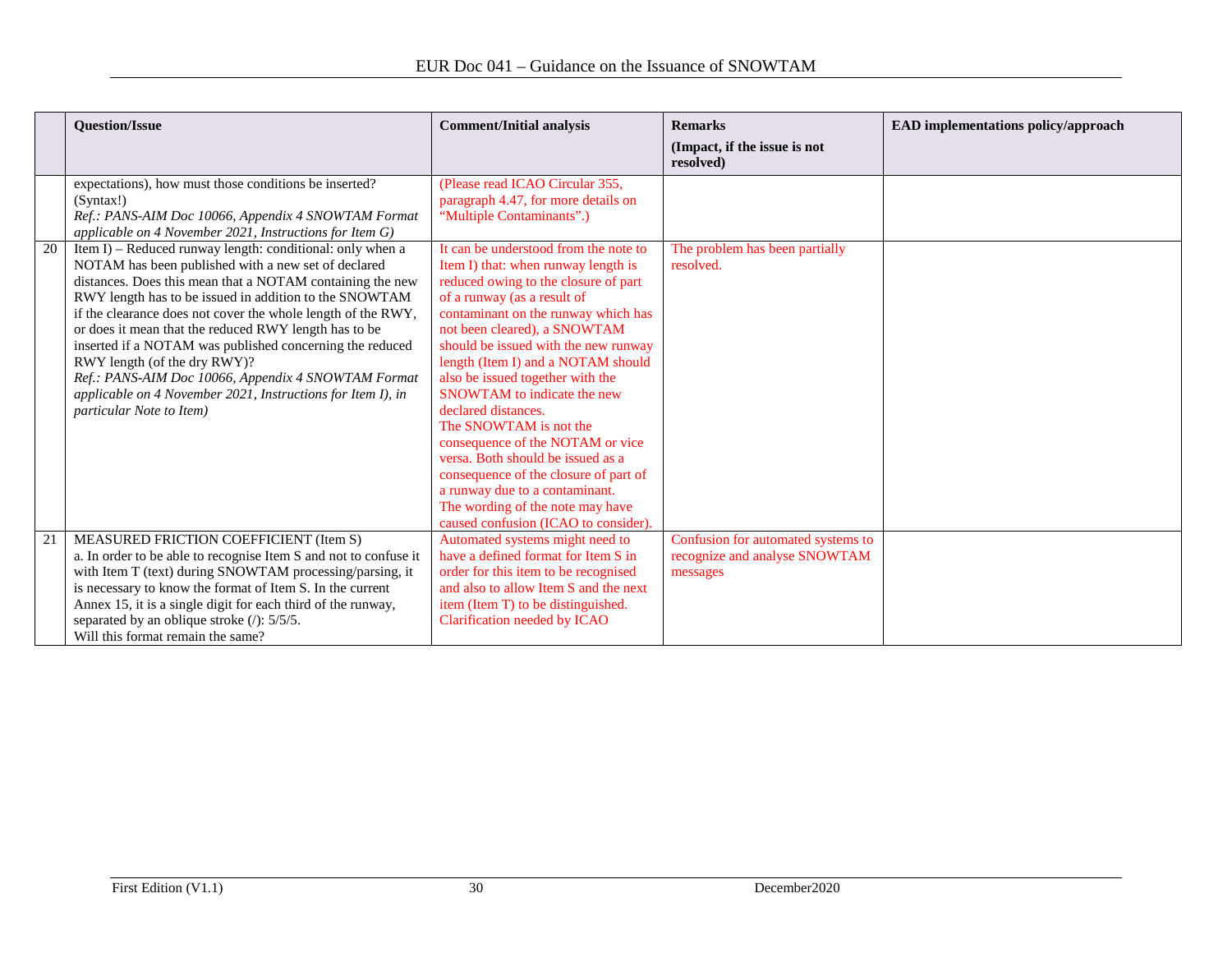#### **Attachment B: Sample AIC Template**



## **SUBJECT: IMPLEMENTATION OF THE GLOBAL REPORTING FORMAT (GRF)**

#### **1. INTRODUCTION:**

1.1. The new ICAO methodology for assessing and reporting runway surface conditions, commonly known as the Global Reporting Format (GRF), enables the harmonized assessment and reporting of runway surface conditions and a correspondingly improved flight crew assessment of take-off and landing performance.

The GRF, applicable on **4 November 2021**, is described through amendment 13-B to Annex 14 — *Aerodromes*, Volume I — *Aerodrome Design and Operations*; Annex 3 — *Meteorological Service for International Air Navigation*; Annex 6 — *Operation of Aircraft*, Part I — *International Commercial Air Transport — Aeroplanes and Part II* — *International General Aviation* — *Aeroplanes*; Annex 8 — *Airworthiness of Aircraft*; Annex 15 — *Aeronautical Information Services* and *Procedures for Air Navigation Services* (PANS) — *Aerodromes* (PANS-Aerodromes, Doc 9981), *Aeronautical Information Management* (PANS-AIM, Doc 10066) and *Air Traffic Management* (PANS-ATM, Doc 4444).

In addition, supporting material is available in Circular 355, *Assessment, Measurement and Reporting of Runway Surface Conditions* and in the Doc 10064 *Aeroplane Performance Manual* (in preparation).

#### **2. FLOW OF INFORMATION:**



2.1 **Collection of information:** *aerodrome operator* is responsible to assess the condition of the runway for each third of the runway and issue a Runway Condition Report (RCR). This report contains the RWYCC (Runway Condition Code) and information which describes the runway surface condition: type of contamination, depth, coverage for each third of the runway, etc. and other relevant information.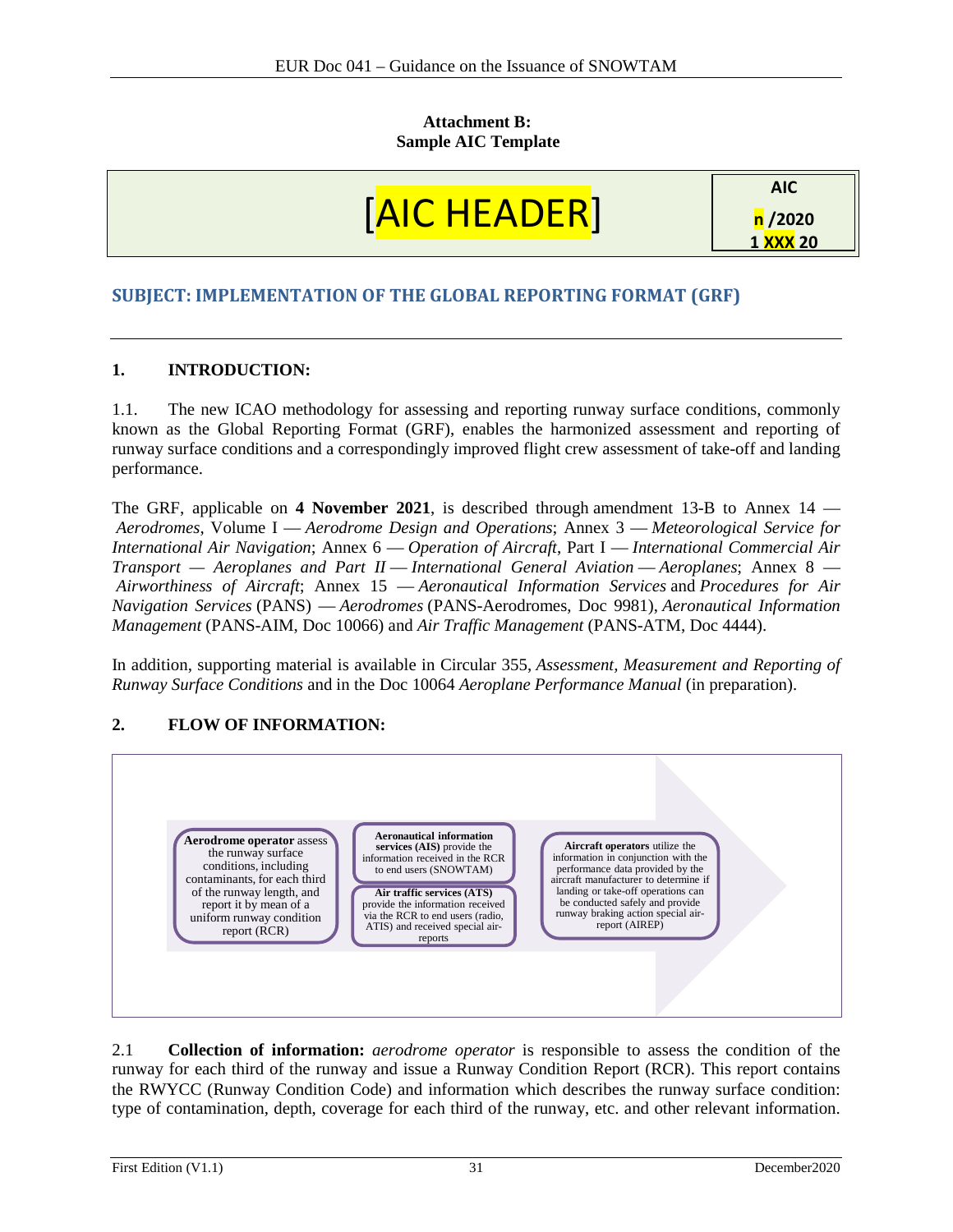This code is derived from the Runway Condition Assessment Matrix (RCAM) and associated procedures for downgrading and upgrading.

*Note – Details of the Global Reporting Format is contained in the Procedures for Air Navigation Services (PANS) — Aerodromes (PANS-Aerodromes, Doc 9981) and ICAO Circular 355 (Assessment, Measurement and Reporting of Runway Surface Conditions).*

| <b>Runway condition assessment matrix (RCAM)</b> |                                                                                                                                                                                                                                        |                                                                                                                                              |                                             |  |
|--------------------------------------------------|----------------------------------------------------------------------------------------------------------------------------------------------------------------------------------------------------------------------------------------|----------------------------------------------------------------------------------------------------------------------------------------------|---------------------------------------------|--|
|                                                  | <b>Assessment</b>                                                                                                                                                                                                                      | Downgrade assessment criteria                                                                                                                |                                             |  |
| Runway<br>condition<br>code                      | <b>Runway surface description</b>                                                                                                                                                                                                      | Aeroplane deceleration or<br>directional control observation                                                                                 | Pilot report of<br>runway braking<br>action |  |
| 6                                                | $\bullet$ DRY                                                                                                                                                                                                                          | ---                                                                                                                                          | ---                                         |  |
| 5                                                | $\bullet$ FROST<br>• WET (The runway surface is covered by any visible dampness or<br>water up to and including 3 mm depth)<br>Up to and including 3 mm depth:<br>$\bullet$ SLUSH<br>$\bullet$ DRY SNOW<br>• WET SNOW                  | Braking deceleration is normal for the<br>wheel braking effort applied AND<br>directional control is normal.                                 | <b>GOOD</b>                                 |  |
| 4                                                | $-15^{\circ}$ C and Lower outside air temperature:<br>$\bullet$ COMPACTED SNOW                                                                                                                                                         | Braking deceleration OR directional<br>control is between Good and Medium.                                                                   | GOOD TO<br><b>MEDIUM</b>                    |  |
| 3                                                | • WET ("slippery wet" runway)<br>• DRY SNOW or WET SNOW (any depth) ON TOP OF<br><b>COMPACTED SNOW</b><br>More than 3 mm depth:<br>• DRY SNOW<br>• WET SNOW<br>Higher than $-15^{\circ}$ C outside air temperature:<br>•COMPACTED SNOW | Braking deceleration is noticeably<br>reduced for the wheel braking effort<br>applied OR directional control is<br>noticeably reduced.       | <b>MEDIUM</b>                               |  |
| $\overline{2}$                                   | More than 3 mm depth of water or slush:<br>$\bullet$ STANDING WATER<br>$\bullet$ SLUSH                                                                                                                                                 | Braking deceleration OR directional<br>control is between Medium and Poor.                                                                   | <b>MEDIUM TO</b><br><b>POOR</b>             |  |
| $\mathbf{1}$                                     | $\bullet$ ICE                                                                                                                                                                                                                          | Braking deceleration is significantly<br>reduced for the wheel braking effort<br>applied OR directional control is<br>significantly reduced. | <b>POOR</b>                                 |  |
| 0                                                | $\bullet$ WET ICE<br>• WATER ON TOP OF COMPACTED SNOW<br>• DRY SNOW or WET SNOW ON TOP OF ICE                                                                                                                                          | Braking deceleration is minimal to<br>non-existent for the wheel braking<br>effort applied OR directional control is<br>uncertain.           | <b>LESS THAN</b><br><b>POOR</b>             |  |

#### 2.2 **Dissemination of information:**

• *Aeronautical information services (AIS)* provide the information received in the RCR to end users through SNOWTAM in the new format.

*Note – Details of the new SNOWTAM format is contained in the Procedures for Air Navigation Services (PANS) — Aeronautical Information Management (PANS-AIM, Doc 10066). Additional information on the SNOWTAM format could be found in the ICAO EUR/NAT Guidance on the Issuance of SNOWTAM.*

• *Air traffic services (ATS)* provide the information received via the RCR to end users through radio, ATIS, etc. and received special air-reports.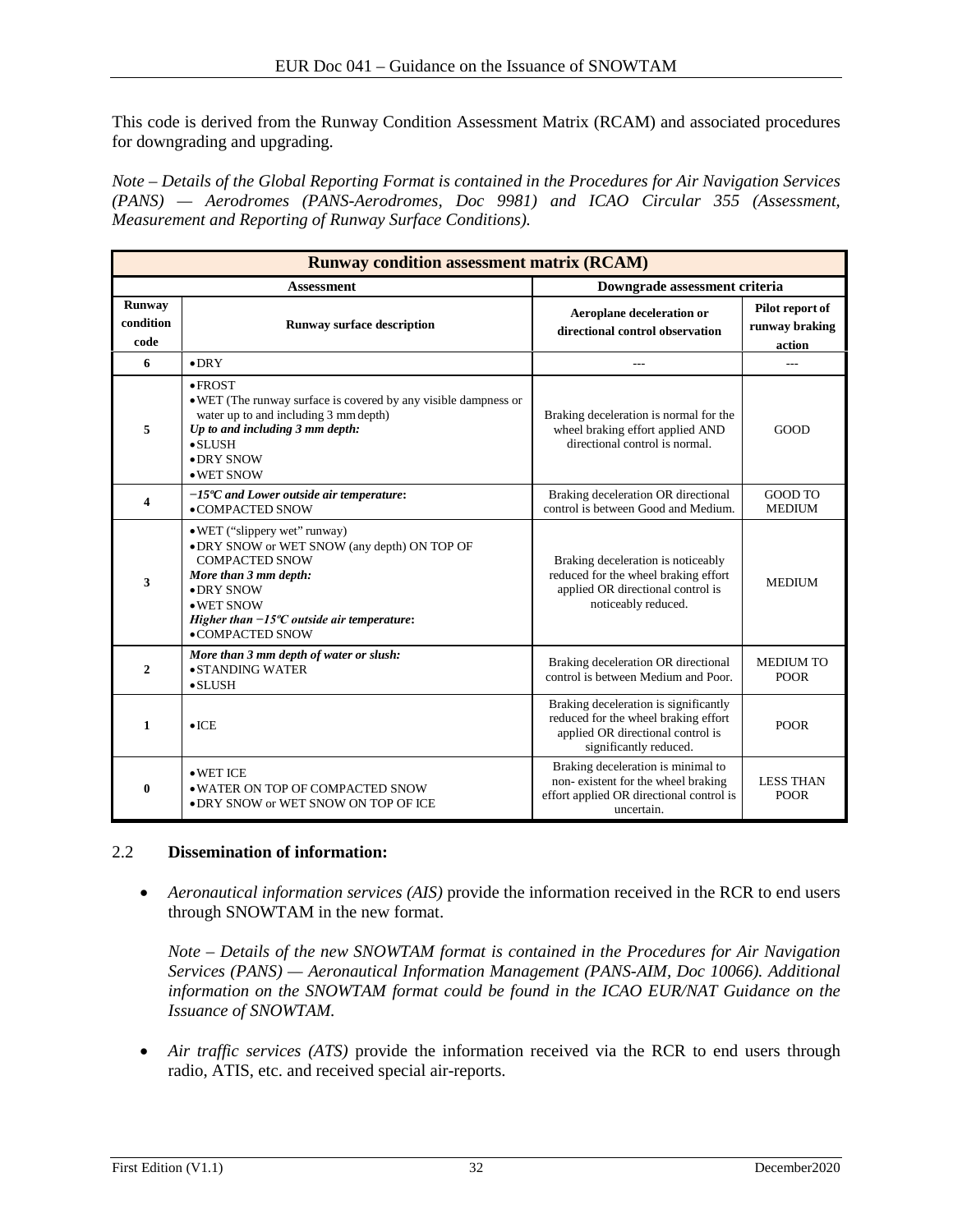2.3 **Using the information:** *Aircraft operators* utilize the information in conjunction with the performance data provided by the aircraft manufacturer to determine if landing or take-off operations can be conducted safely and provide runway braking action special air-report (AIREP).

#### **3. IMPLEMENTATION PLAN:**

#### *Date of implementation*

3.1. The new ICAO GRF including the new SNOWTAM format will be implemented in [*Name of State*] on 4 November 2021 at 0000 UTC.

3.2. The National GRF Implementation Plan of [*Name of State*] is contained at **Attachment** to this AIC.

#### *National GRF implementation Team*

3.3. [*provide some information about your national GRF implementation team which is in charge of planning and implementation of GRF at the national level*]

#### *Stakeholders involved*

- 3.4. The following stakeholders in [*Name of State*] are involved in the implementation of the GRF:
	- Aerodromes:
		- o [*Name of concerned aerodromes*]
		- o [*Name of concerned aerodromes*]
		- o [*Name of concerned aerodromes*]
	- Air Traffic Services (ATCOs)
	- Aeronautical Information Services (International NOTAM Office)
	- Airlines (flight operations departments, dispatchers, pilots)
	- Civil Aviation Authority

#### *Coordination between aerodromes, AIS (NOF) and ATS units*

3.5. [*explain the mechanisms and processes of coordination between aerodromes, ATS and AIS, point of contacts, etc. or refer to the other local procedure that contains this information, if available*]

#### *Training and awareness*

3.6. [*explain the awareness, training and promotion activities on GRF, SNOWTAM and other relevant provisions that are planned for different stakeholders*]

#### *Tests and trials*

3.7. [*insert information about your planned tests and trials, if any*]

#### *Other information*

3.8. [*include any other information that may be useful*]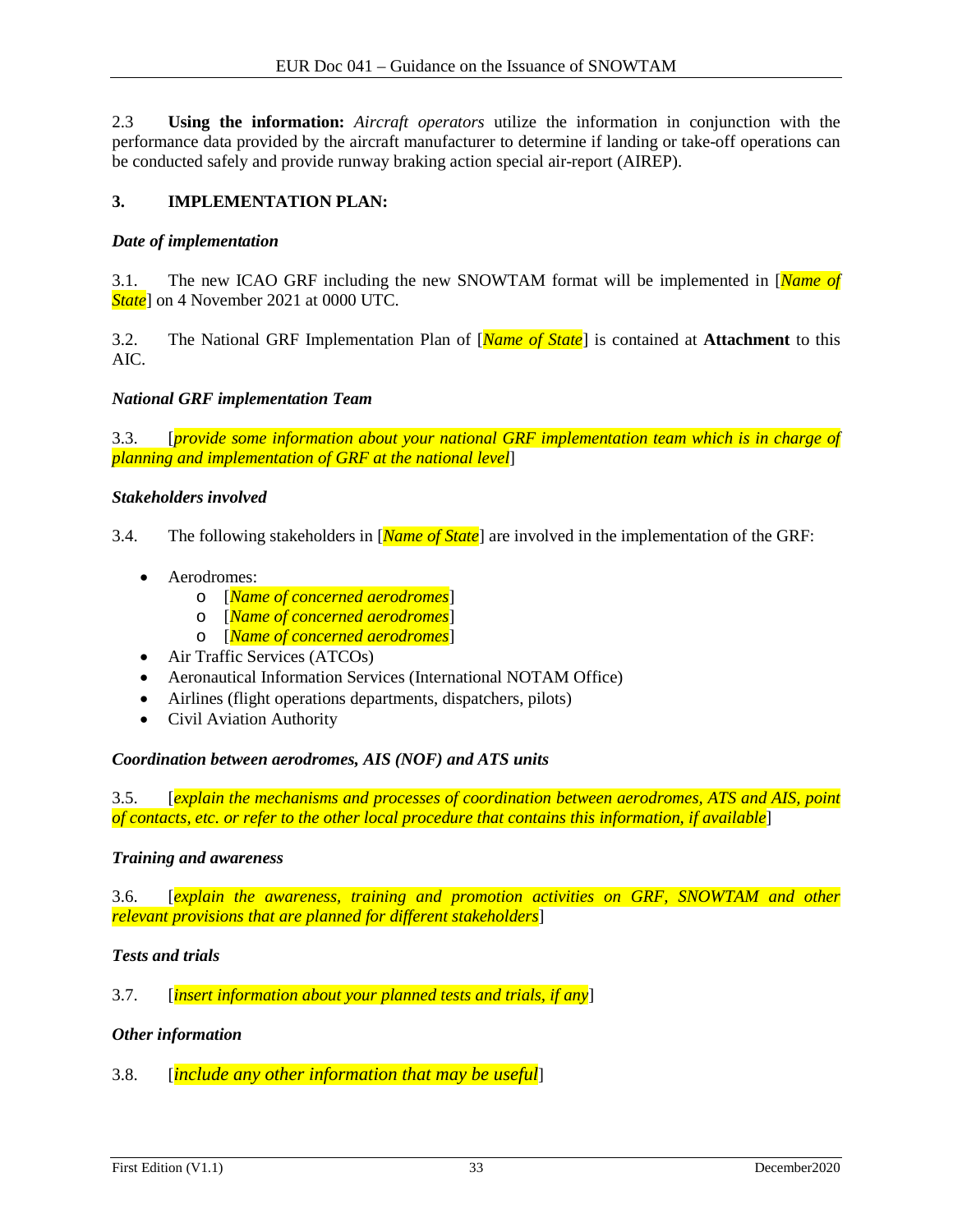Appendix to AIC Template:

#### **GRF Implementation Plan/Checklist (Sample)**

| ID               | <b>TASK</b>                                                                                                                                                                                                                                                                                                                                                                                                     | <b>WHO</b>                                                                                                                                                                                                                             | <b>WHEN</b>    | <b>REMARKS</b> |
|------------------|-----------------------------------------------------------------------------------------------------------------------------------------------------------------------------------------------------------------------------------------------------------------------------------------------------------------------------------------------------------------------------------------------------------------|----------------------------------------------------------------------------------------------------------------------------------------------------------------------------------------------------------------------------------------|----------------|----------------|
| GRF 1            | Establish a GRF implementation team at the State<br>Level                                                                                                                                                                                                                                                                                                                                                       | State GRF implementation team<br>CAA ( <i>responsible entity for implementation</i> )<br>Aerodromes ( <i>name of the concerned ADs</i> )<br>ANSP/ATS ( <i>name it</i> )<br>Airlines ( <i>name of airlines concerned</i> )<br>AIM (NOF) | [planned date] |                |
| GRF <sub>2</sub> | <b>Educate</b> by reviewing the following <b>documentation</b> :<br>ICAO Circular 355<br>ICAO Annex 14 (Aerodromes)<br>ICAO Doc 9981 (PANS-AD)<br>ICAO Doc 10064<br>ICAO Doc 10066 (PANS-AIM)<br><b>ICAO GRF Symposium presentations</b><br><b>EUR Guidance on SNOWTAM</b><br><b>Educate by attending:</b><br><b>ICAO Regional Workshops</b><br><b>Educate</b> by conducting:<br>State Level Workshops/Seminars | State GRF implementation team<br>In coordination with national bodies<br>representing airports, ANSPs, Airlines, AIM,<br>etc.                                                                                                          | [planned date] |                |
| GRF <sub>3</sub> | <b>Promote</b> GRF in context of safety by developing:<br>brochures<br>website material                                                                                                                                                                                                                                                                                                                         | State GRF implementation team<br>distribution should also include GA/BA and<br>Military                                                                                                                                                | [planned date] |                |
| GRF4             | Train relevant stakeholders on GRF (likely computer<br>based training as provided by e.g. ACI)<br>Train relevant groups that interface with customers<br>on GRF so they can brief their customers when on                                                                                                                                                                                                       | Relevant stakeholders:<br><b>ACI</b><br><b>IATA</b><br><b>IFATCA</b><br><b>IFALPA</b>                                                                                                                                                  | [planned date] |                |